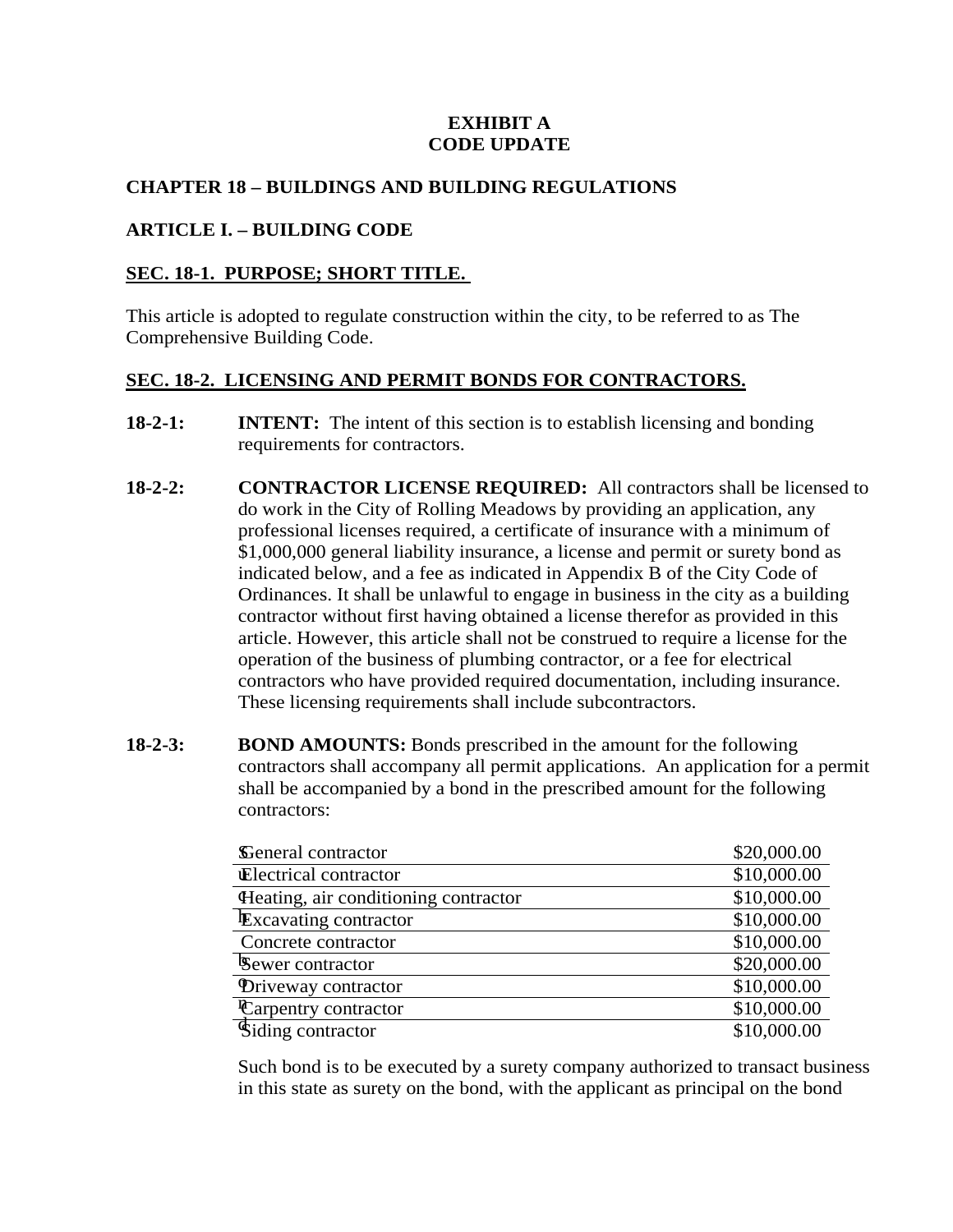and the city as obligee, for its benefit and that of consumers dealing with the applicant, conditioned that the applicant shall faithfully perform the duties and in all things comply with the building codes and other applicable sections of this Code and city ordinances pertaining to the permit applied for.

#### **SEC. 18-3. PERMIT AND INSPECTION FEES.**

- **18-3-1: INTENT:** For the purpose of determining permit, inspection and penalty fees associated with building related work, the following sections are hereby adopted to define such fees.
- **18-3-2: BASIS OF BUILDING PERMIT AND INSPECTION FEES:** For the purpose of determining a basis for computing building permit fees, the estimated cost of construction shall be determined by the community development director as follows:

The valuation of buildings, structures and site improvements for computing permit fees shall be based on the square foot costs as published from time to time by R.S. Means Company, Inc. The Community Development Director may, in his or her sole discretion, request signed and certified proposals from parties responsible for the construction of the building or structure, and the valuation may be either higher or lower than that computed using the document from R.S. Means Company, Inc. The value of site improvements shall be provided by the applicant and approved by the Community Development Director or the city engineer. The decision of the Community Development Director shall be final.

For shell or speculative business and mercantile structures, the building permit fee may be calculated at 75 percent of the fee for completely finished office or other space and the balance of 25 percent charged as the permits for the interior finish improvements are requested.

- **18-3-3: WORK STARTED WITHOUT PERMIT:**Unauthorized work is started without a permit as required in this chapter, in addition to the regular permit fee, a penalty shall be assessed in accordance with the schedule of fees, fines and penalties as adopted by the city council from time to time and found in Appendix B of the City Code of Ordinances.
- **18-3-4: SITE DEVELOPMENT PERMITS:** When exterior site development is required as part of a project, no new construction of building or remodel permit shall be issued until the site development permit has been reviewed and approved by the Community Development Department and City Engineer (if applicable), and the permit collected and issued. Site development work must be completed and approved by the Community Development Department and City Engineer (if applicable) prior to issuance of any certificate of occupancy or completion.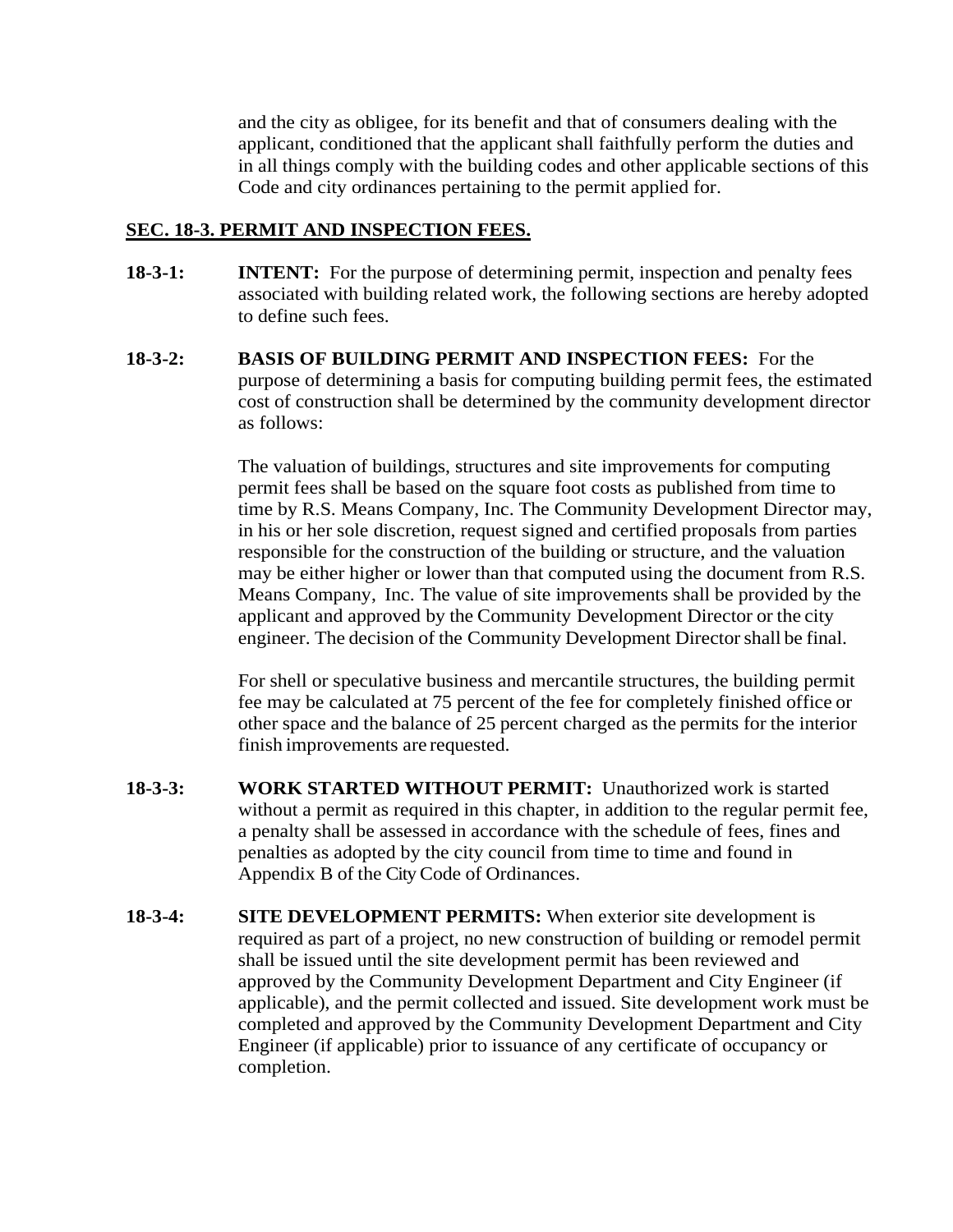- **18-3-5: ADDITIONAL INSPECTIONS:** Additional inspections required because of inaccurate or incomplete information or failure to make necessary repairs or corrections shall be computed on the actual hourly cost for each inspector plus a forty percent (40%) overhead surcharge perre-inspection.
- **18-3-6: FEES FOR PERMITS AND INSPECTIONS:**Fees for permits and inspections shall be in accordance with the schedule adopted from time to time by the city council and listed in Appendix B of the City Code of Ordinances.
- **18-3-7: CODE COMPLIANCE AND INSPECTION BOND:**No permit for new construction, alterations, additions or repairs of buildings or structures with a construction valuation of \$5,000.00 or greater or driveways, patios, decks, sheds or garages shall be issued unless the applicant deposits with the city a cash bond to ensure code compliance and reimbursement for additional inspections performed under applicable sections of this chapter. The amount of the cash bond shall be as provided in Appendix B to the City Code. Failure to correct code violations associated with construction regulated under the permit shall result in forfeiture of all or portion of the bond. Additional inspection charges as provided elsewhere in this chapter shall be charged to the cash bond account. Upon satisfactory completion of the construction, the cash bond shall be refunded, less any deductions, and without interest.
- **18-3-8: INDEBTEDNESS:** No building permit shall be issued to any person who is indebted to the city. No occupancy permit shall be issued to any person who is indebted to the city. No Contractors Licenses shall be issued to any person who is indebted to the city.

### **SEC. 18-4. INTERNATIONAL BUILDING CODE ADOPTED WITH AMENDMENTS; ADMINISTRATION AND ENFORCEMENT.**

**18-4-1: INTENT AND ADOPTION:** The provisions of this code shall apply to the construction, alteration, relocation, enlargement, replacement, repair, equipment, use and occupancy, location, maintenance, removal and demolition of every building or structure or any appurtenances connected or attached to such buildings or structures.

> For the purpose of administration and enforcement of this article, there is hereby adopted by reference the International Building Code/2018 edition, including Appendices F, G, H, and K as published by the International Code Council Inc. pursuant to the authority of the 65 ILCS 5/1-3-2.

> Any reference in such code to the "code official" or "building official" shall mean the "Community Development Director" and any reference to the "name of the jurisdiction" shall mean the "City of Rolling Meadows". If the provisions of such code are in conflict with state laws or any other city ordinance, the stricter provision shall prevail. At least one copy of the building code shall be kept on file in the Community Development office for public inspection.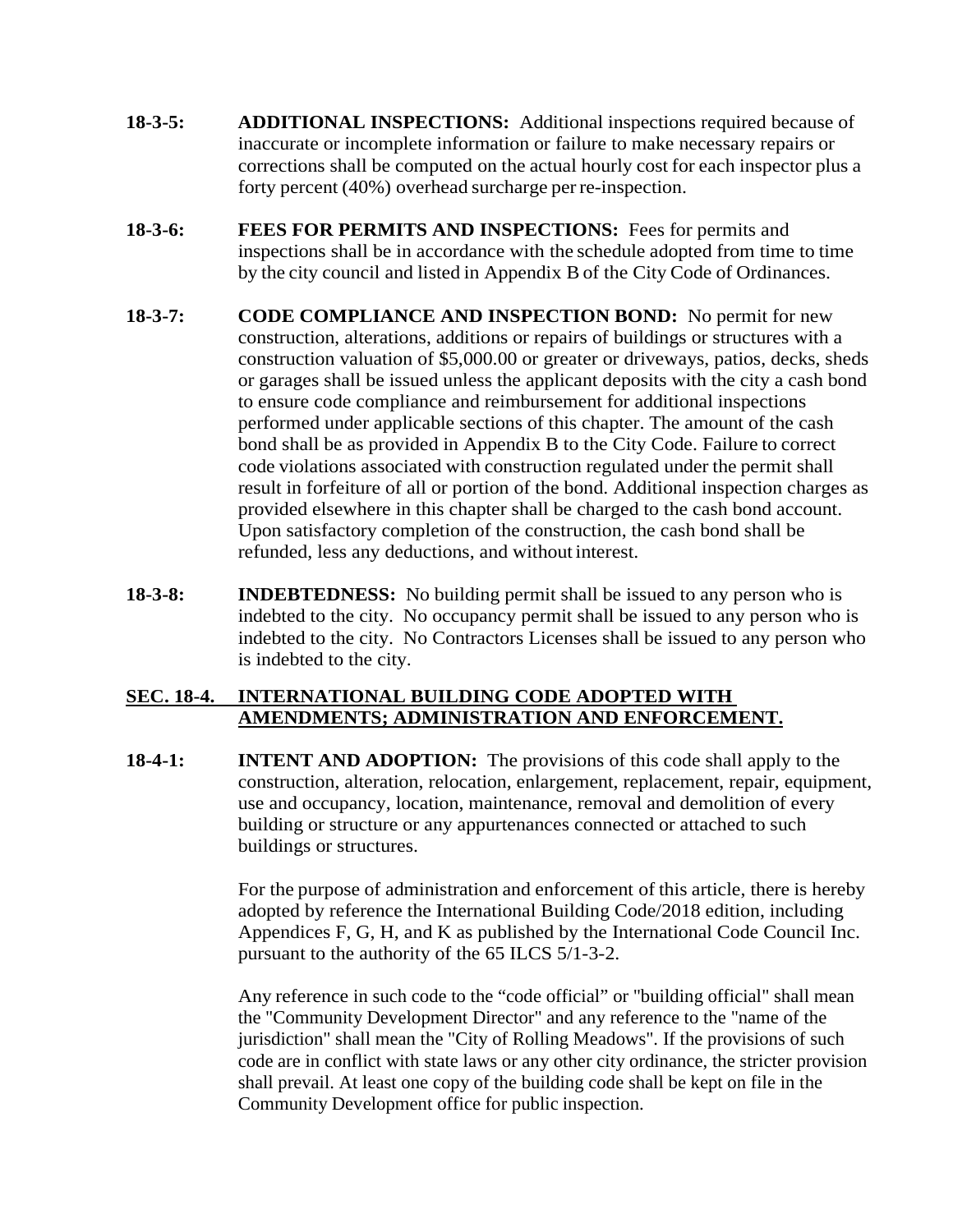# **18-4-2: AMENDMENTS TO CHAPTER 1, 2018 INTERNATIONAL BUILDING CODE:**

### **A. Section 101.1 is amended to read as follows:**

101.1 Title. These regulations shall be known as the Building Code of the City of Rolling Meadows, Illinois, hereinafter referred to as "this code."

# **B. Section 101.4.3 is amended as follows:**

101.4.3 Plumbing. Replace "International Plumbing Code" with "Illinois Plumbing Code"; Replace "International Private Sewage Disposal Code" with "Illinois Plumbing Code."

### **C. Section 105.2 is amended by deleting numbers one through thirteen and revised to read as follows:**

105.2 Work exempt from permit. Exemptions from permit requirements of this code shall not be deemed to grant authorization for any work to be done in any manner in violation of the provisions of this code or any other laws or ordinances of this jurisdiction. Permits shall not be required for the following:

### Building:

- 1. Painting, papering, tiling, carpeting and similar finish work.
- 2. Prefabricated swimming pools accessory to all group R occupancies that are less than 24 inch deep and do not have a recirculation pump.
- 3. Swings and other playground equipment not to be located in the front or corner side yard.
- 4. Window awnings supported by an exterior wall which do not project more than 48 inches from the exterior wall, do not require additional support, and are in compliance with Chapter 122 of the City Code.
- 5. One-story detached temporary accessory structures used as tool and storage sheds, playhouses and similar uses, provided the floor area does not exceed 64 square feet, a maximum height of 12 feet above grade and not located in any easement.
- 6. Tents and canopies less than 650 square feet in area erected for four or less days.
- 7. Replacement and/or repair that does not involve any electric, plumbing, or structural work and has a combined product and construction value of less than five hundred dollars (\$500).

# **The remainder of section 105.2 is to remain unchanged.**

#### **D. Section 105.5 is amended to read as follows:**

105.5 Expiration. Every permit issued shall become invalid unless the work on the site is authorized by such permit is commenced within 180 days after permit issuance, or if the work authorized on the site by such permit is suspended or abandoned for a period of 180 days after the time the work is commenced. The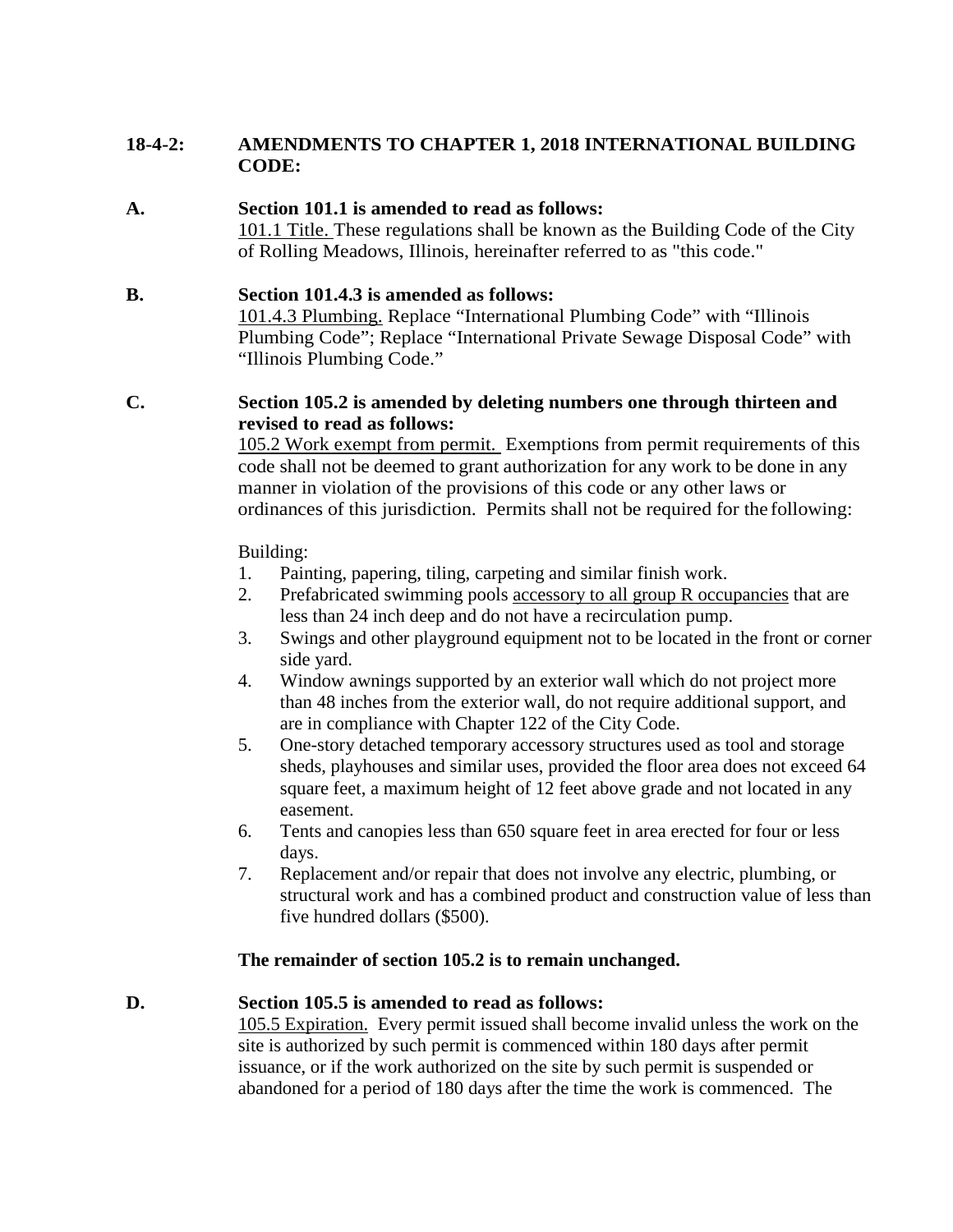building official is authorized to grant, in writing, one or more extension of time, for periods not more than 180 days each. The extension shall be requested in writing and justifiable cause demonstrated. A fee of seventy-five dollars (\$75) or twenty percent (20%) of the original permit fees, whichever is less, may be charged for each extension. Failure to commence work within said 180 day period and suspension or abandonment of work for more than the 180 day period shall be deemed in violation of this code and said permit shall become invalid. Any bonds associated with the issued permit or permits shall be forfeited entirely.

## **E. Section 105.7 is amended to read as follows:**

105.7 Placement of permit. The building permit or copy shall be kept on the site of the work until the completion of the project. The permit placard issued and intended for display shall be placed upon the job site in a manner as to be visible from the public way.

### **F. Section 107.1 is amended to read as follows:**

107.1 General. Submittal documents consisting of construction documents, statement of special inspections, geotechnical report and other data shall be submitted with each permit application. For construction and occupancy types covered under this code, excluding food service establishments, a minimum of four construction documents shall be submitted. For food service establishments a minimum of five sets of construction documents shall be submitted with each permit application. The construction documents shall be prepared by a registered design professional as required by applicable state law and for any of the following:

- 1. New construction of principal buildings.
- 2. Additions to existing buildings.
- 3. Alterations to a building's structural elements as determined by the code official.

4. Alteration and remodeling projects of a value in excess of \$20,000.00.

**Exception:** The building official is authorized to waive the submission of construction documents and other data not required by state law to be prepared by a registered design professional if it is found that the nature of the work applied for is such that review of construction documents is not necessary to obtain compliance with this code.

# **G. Section 110.3.1 is amended by adding the following section:**

110.3.1.1 Spot survey. Construction shall not proceed above foundation level until a spot survey, prepared by an Illinois Licensed Land Surveyor, is submitted to and approved by Community Development.

# **H. Section 111.3 is amended by adding the following:**

111.3.1 Completion bond. Prior to issuance of a temporary certificate of occupancy, the Public Works Director or designee may require a cash bond in an approved amount to assure completion of the unfinished work.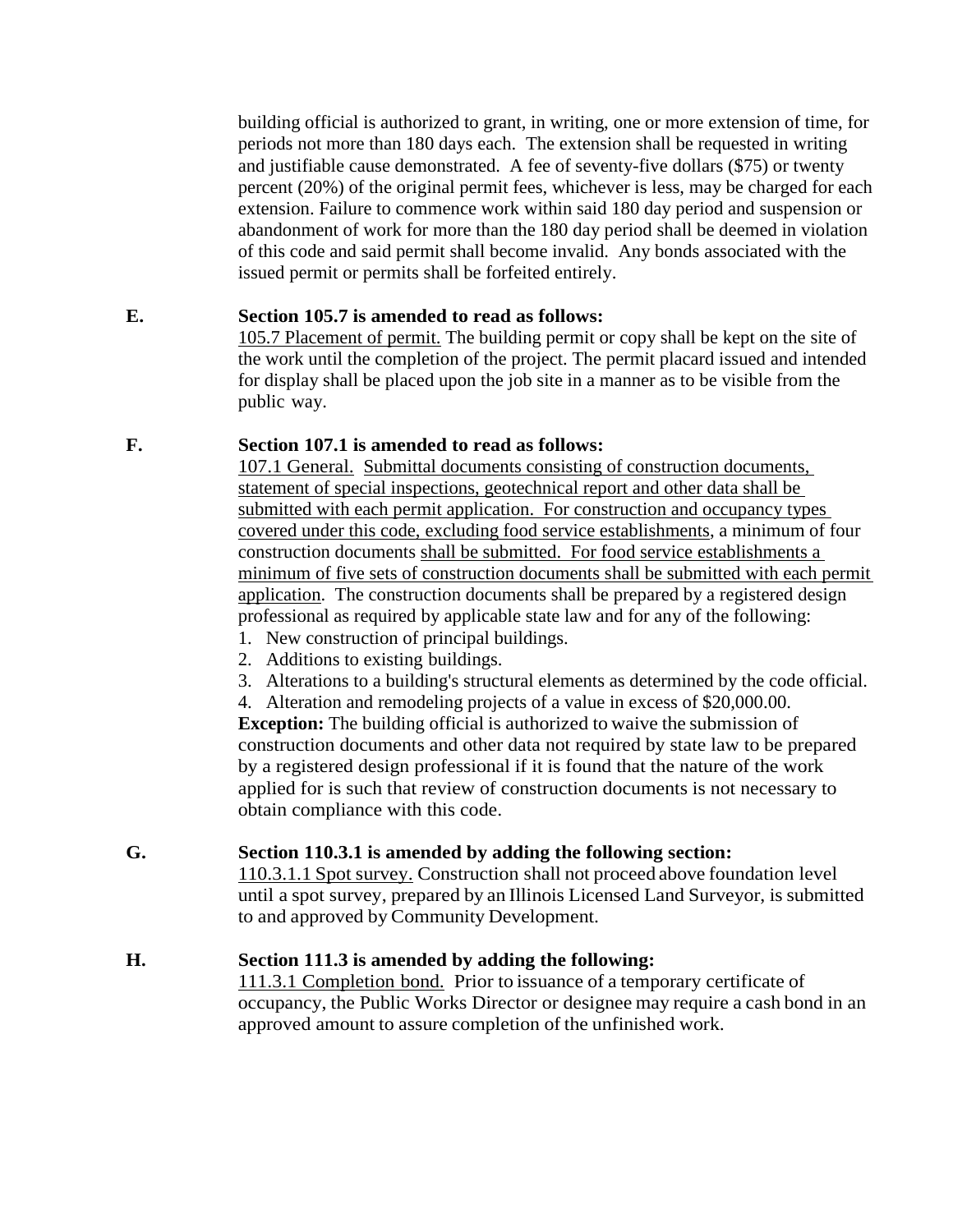### **I. Section 113 of the IBC is deleted in its entirety and replaced to read as follows:**

Section 113 Appeal to the Planning and Zoning Commission. Any person directly affected by an order, decision, or determination of the Community Development Director or his/her designee, relative to the application or interpretation of this code shall have the right to appeal to the Rolling Meadows Planning and Zoning Commission in accordance with the procedure outlined in Section 122-392 of the Code of Ordinances, City of Rolling Meadows, Illinois. An application for appeal shall be based on a claim that the true intent of this code or the rules legally adopted thereunder have been incorrectly interpreted, the provisions of this code do not fully apply, or the requirements of this code are satisfied by an equal or better means of code compliance. The Rolling Meadows Planning and Zoning Commission shall have no authority to waive requirements of this code.

# **J. Section 114.5 is amended by adding the following section:**

114.5 Posted Notices. It shall be unlawful for any person to remove, deface, alter, or otherwise render unreadable any order or notice affixed or attached to any structure by the building official or his or her designee. Such notice may only be removed upon the express permission of the building official or their designee.

# **18-4-3: AMENDMENTS TO CHAPTER 2, 2018 INTERNATIONAL BUILDING CODE:**

# **A. Section 202 (the definition of High-Rise Building) is amended to read as follows:**

202 Definitions. A building with an occupied floor located more than 50 feet above the lowest level of fire department vehicle access.

### **18-4-4: AMENDMENTS TO CHAPTER 4, 2018 INTERNATIONAL BUILDING CODE:**

#### **A. Section 403.1 is amended by adding the following:** 403.1 Applicability: Buildings with an occupied floor level more than 50 feet above the lowest level of fire department vehicle access shall comply with section 403.2 through 403.6.

### **18-4-5: AMENDMENTS TO CHAPTER 5, 2018 INTERNATIONAL BUILDING CODE:**

#### **A. Table 504.3 is amended as follows:**

Column Type VA is deleted with the exception of:

- 1. The B, I-l, I-2, R-3, and R-4 use groups.
- 2. The B use group is limited to 5,000 sq. ft. and one story unless fully suppressed with an *automatic sprinkler* system in accordance with section 903 in which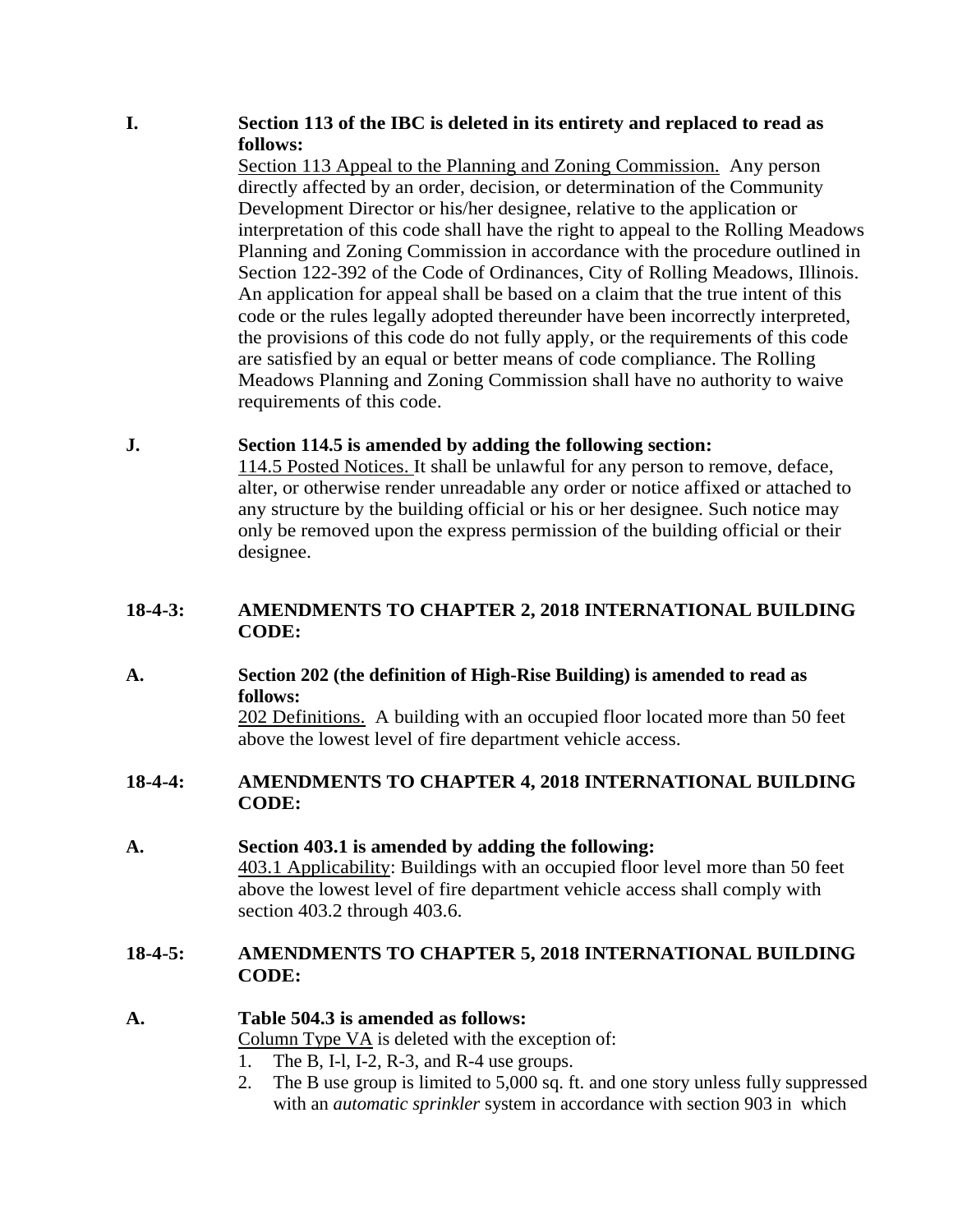case the building is limited to 7,500 square feet and two stories.

3. Garage type storage buildings from U use groups of Type VA construction shall be allowed up to 3,000 sq. ft.

Column Type VB is deleted with the exception of:

- 1. Garage type storage buildings less than 500 sq. ft. in area and separated from the main structure by at least 30 ft. when the main use is other than R-3 or R-4 classification.
- 2. Type VB construction shall be permitted for R-3 or R-4 buildings.

# **18-4-6: AMENDMENTS TO CHAPTER 9, 2018 INTERNATIONAL BUILDING CODE:**

### **A. Section 903.2.1.1 is amended to read as follows:**

Group A-1. An *automatic sprinkler* system shall be provided for Group A-1 occupancies where one of thefollowing conditions exists:

- 1. The *fire area* exceeds 5,000 square feet.
- 2. The *fire area* has an occupant load of 100 or more.
- 3. The *fire area* is located on a floor other than the level of exit discharge.
- 4. The *fire area* contains a multi-theatercomplex.

### **B. Section 903.2.1.3 is amended to read as follows:**

Group A-3. An *automatic sprinkler* system shall be provided for Group A-3 occupancies where one of the following conditions exists:

- 1. The *fire area* exceeds 5,000 square feet.
- 2. The *fire area* has an occupant load of 100 or more.
- 3. The *fire area* is located on a floor other than the level of exit discharge.

Exception: Areas used exclusively as participant sports areas where the main floor area is located at the same level as the level of exit discharge of the main entrance and exit.

#### **C. Section 903.2.1.4 is amended to read as follows:**

Group A-4. An *automatic sprinkler* system shall beprovided for Group A-4 occupancies where one of the following conditions exists:

- 1. The *fire area* exceeds 5,000 square feet.
- 2. The *fire area* has an occupant load of 100 ormore.
- **3.** The *fire area* is located on a floor other than a level of exit discharge serving such occupancies.

# **D. Section 903.2.3 is amended to read as follows:**

Group E. An *automatic sprinkler* system shall be provided for Group E occupancies as follows:

- 1. Throughout all Group E *fire area*s greater than 5,000 square feet in area.
- 2. The Group E fire area is located on a floor other than a level of exit discharge serving such occupancies.

**Exception**: In buildings where every classroom has not fewer than one exterior exit door at ground level, an automatic sprinkler system is not required in any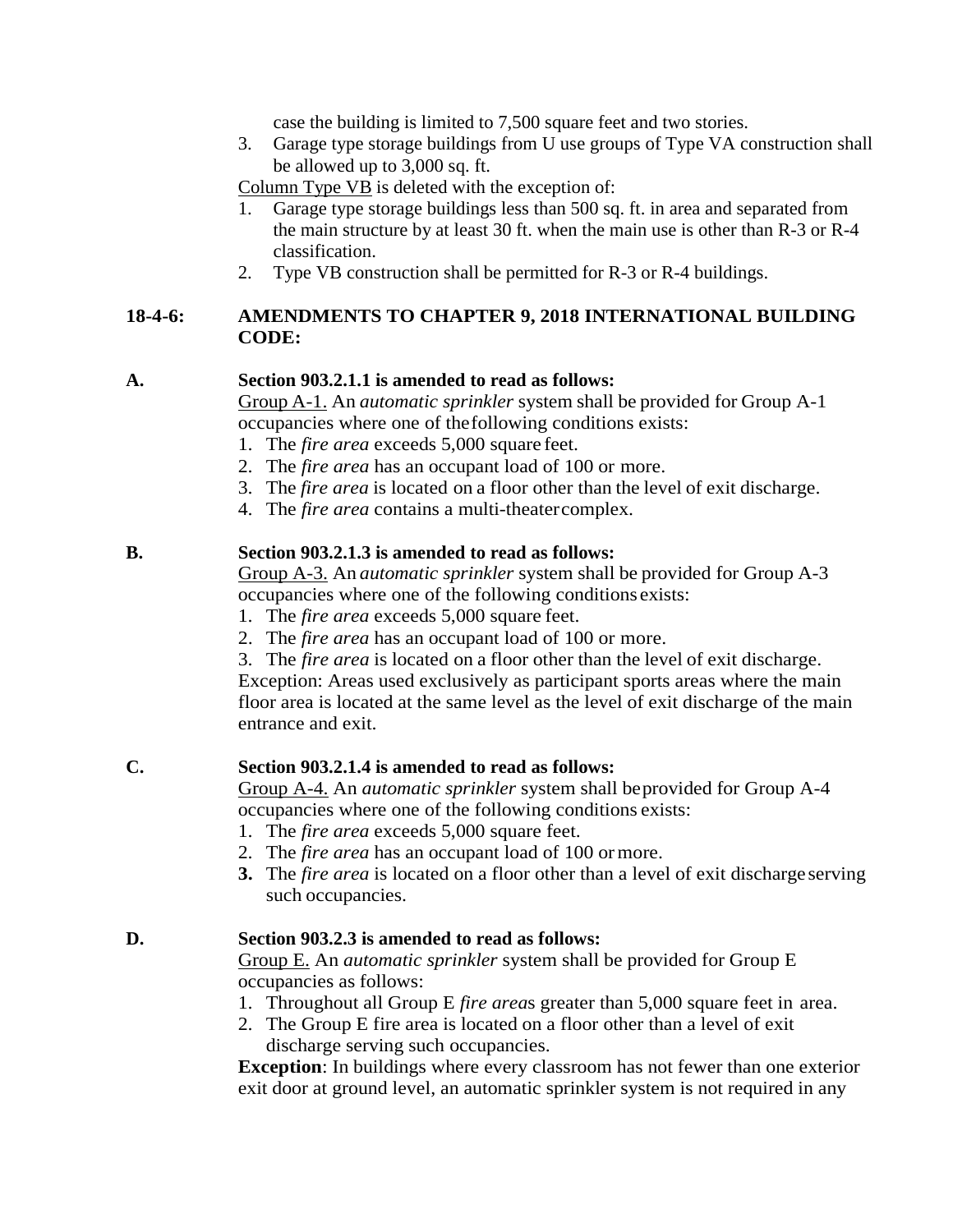area below the lowest level of exit discharge serving that area.

3. The group E fire area has an occupant load of 150 or more.

# **F. Section 903.2.4 is amended to read as follows:**

Group F-1. An *automatic sprinkler* system shall be provided throughout all buildings containing a Group F-1 occupancy where one of the following conditions exists:

- 1. Where a Group F-1 *fire area* exceeds 5,000 square feet;
- 2. Where a Group F-1 *fire area* is located more than two stories above grade; or
- 3. Where the combined area of all Group F-1 *fire area*s on all floors, including any mezzanines, exceeds 10,000 square feet.
- 4. A Group F-1 occupancy used for the manufacturing of upholstered furniture or mattresses exceeds 1,000 square feet.

# **G. Section 903.2.4 is amended by adding the following section:**

903.2.4.2 Group F-2. An *automatic sprinkler* system shall be provided throughout all Group F-2 *fire area*s greater than 5,000 square feet or where the combined Group F-2 *fire area*s on all floors, including mezzanines, exceeds 10,000 square feet.

# **I. Section 903.2.7 is amended to read as follows:**

903.2.7 Group M. An *automatic sprinkler* system shall be provided throughout buildings containing a Group M occupancy where one or more of the following conditions exist:

- 1. Where a Group M *fire area* exceeds 5,000 square feet.
- 2. Where a Group M *fire area* is located more than two stories above grade; or
- 3. Where the combined *fire area* of all Group M *fire area*s on all floors, including any mezzanines, exceeds 10,000 square feet.
- 4. Where a Group M occupancy used for the display and sale of upholstered furniture or mattresses exceeds 2,000 square feet.

# **J. Section 903.2.9 is amended to read as follows:**

903.2.9 Group S-1. An *automatic sprinkler* system shall be provided throughout all buildings containing a Group S-1 occupancy where one of the following conditions exists:

- 1. A Group S-1 fire area exceeds 5,000 square feet;
- 2. A Group S-1 fire area is located more than two stories above grade; or
- 3. The combined area of all GroupS-1 fire areas on all floors, including any mezzanines, exceeds 10,000 square feet.
- 4. A Group S-1 fire area used for the storage of commercial motor vehicles where the fire area exceeds 2,000 square feet.
- 5. A Group S-1 occupancy used for the storage of upholstered furniture or mattresses exceeds 1,000 square feet.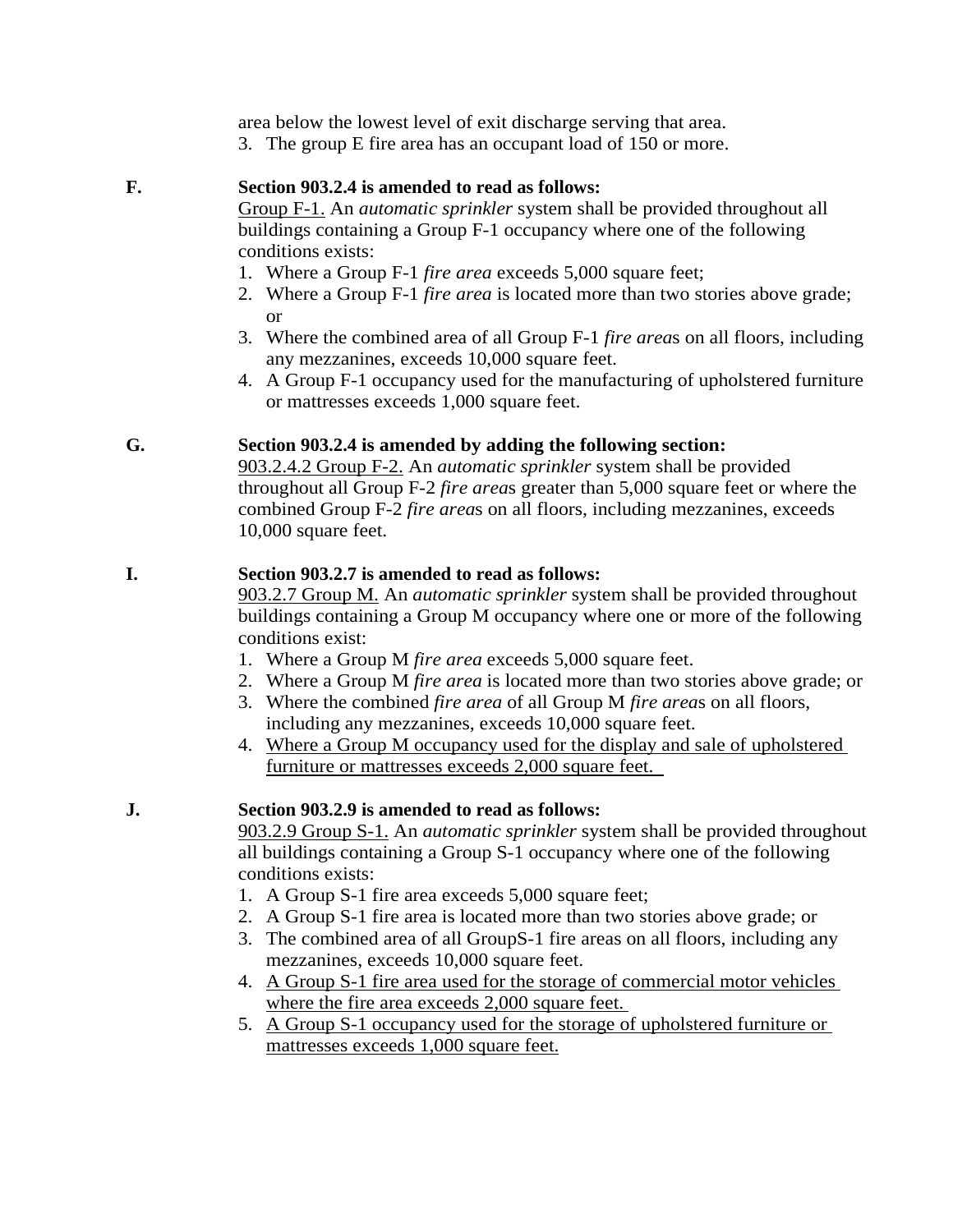# **K. Section 903.2.9.1 is amended to read as follows:**

903.2.9.1 Repair garages. An*automatic sprinkler*system shall be provided throughout all buildings used asrepair garages in accordance with Section 406, asshown:

- 1. Buildings two or more stories in height, including basements, with a fire area containing a repair garage exceeding 5,000 square feet.
- 2. Buildings not more than one story above grade with a fire area containing a repair garage exceeding 6,000 square feet.
- 3. Buildings with a repair garage servicing vehicles parked in the basement.
- 4. A Group S-1 fire area used for the repair of commercial motor vehicles where the fire area exceeds 2,000 square feet.

# **L. Section 903.2.9.2 is amended to read as follows:**

903.2.9.2 Bulk storage of tires. Buildings and structures where the area for the storage of tires exceeds 10,000 cubic feet shall be equipped throughout with an *automatic sprinkler* system in accordance with Section903.3.1.1.

# **M. Section 903.2.10 is amended to read as follows:**

903.2.10 Group S-2 enclosed parking garages. An*automatic sprinkler* system shall be provided throughout buildings classified as enclosed parking garages in accordance with Section 406.4 of the International Building Codes asfollows:

- 1. Where the fire area of the enclosed parking garage exceeds 5,000 square feet; or
- 2. Where the enclosed parking garage is located beneath other groups.

**Exception**: Enclosed parking garages located beneath Group R-3 occupancies.

# **N. Section 903.4.3 is amended to read as follows:**

903.4.3 Floor control valves. Approved supervised indication control valves shall be provided at the point of connection to the riser on each floor in multiple story buildings. Provide floor control valves with water flow switches for each floor.

# **O. Section 903.6 is amended by adding the following section:**

903.6 Hydraulic name plate. Provide a copy of the hydraulic nameplate by each hydraulically calculated area, on each drawing.

# **P. Section 903.8 is amended by adding the following section:**

903.8 Private fire hydrants. Fire hydrants shall be provided around the perimeter of the building in 300 foot increments. A fire hydrant shall also be located within 100 feet of the fire department connection on the fire protection water supply to the building.

# **Q. Section 903.9 is amended by adding the following section:**

Section 903.9 Access door. Provide an outside access door to the sprinkler riser valve room and fire pump room.

**R. Section 903.10 is amended by adding the following section:**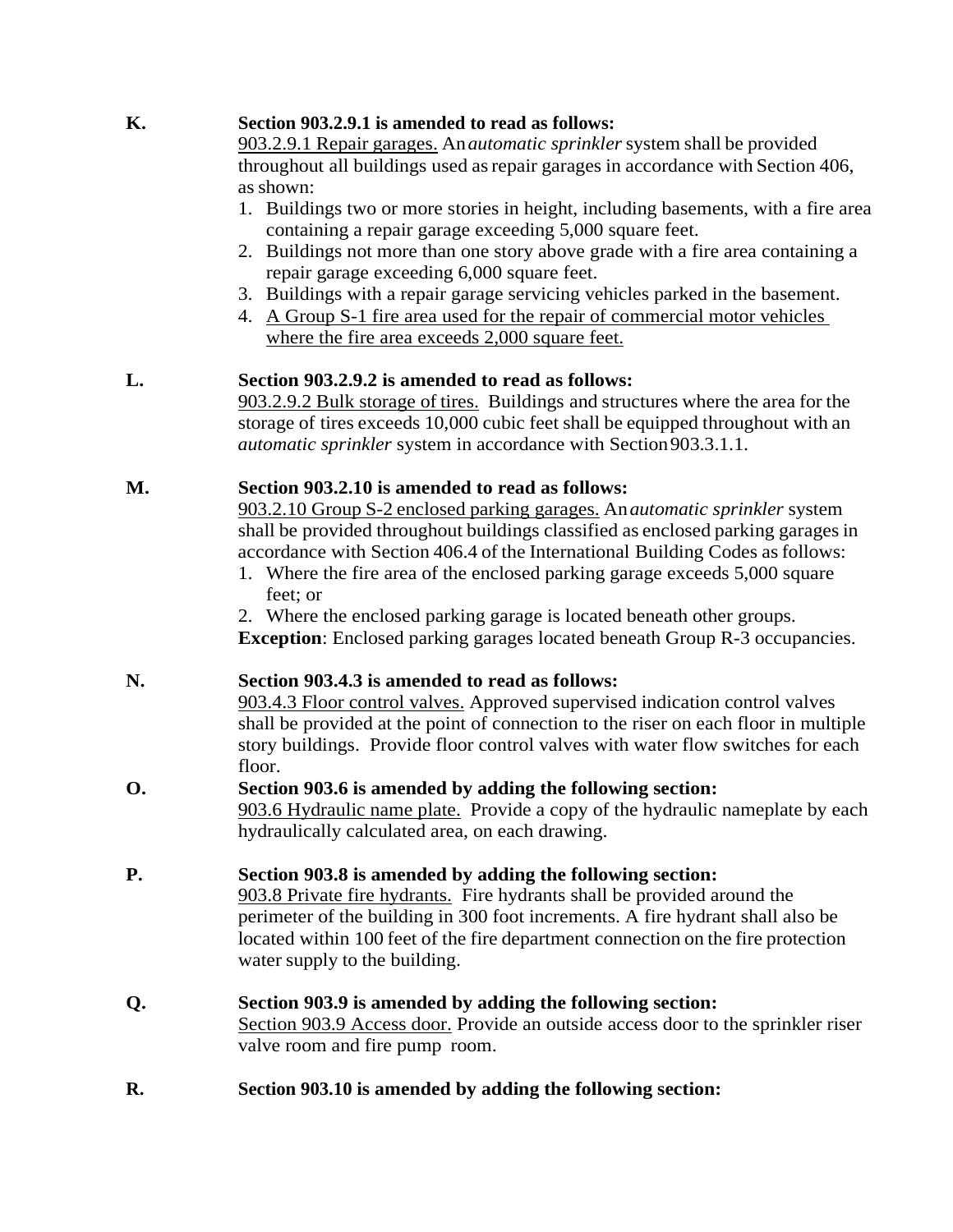Section 903.10 Fire rated assembly. Provide a minimum one hour fire resistance rated assembly for sprinkler valve room and fire pump room. Where a fire resistance rating greater than one hour is required by code around the fire pump room, the code shall govern the wall rating requirements.

#### **S. Section 903.11 is amended by adding the following section:**

Section 903.11 Fire hose valve. In all warehouse storage areas exceeding 20,000 square feet, and where storage exceeds 12 feet high, provide inside 2-1/2 inch fire hose valves with 1-1/2 inch reducer to a 1-1/2 inch connection. Locate the valves at each door entrance to the warehouse and/or storage area. Provide additional 2-1/2 inch fire hose valves so that no portion of the warehouse and/or storage area is more than 120 feet maximum travel distance to a fire hose valve. The location of all obstructions and/or racks shall be identified on the drawings at time of permit application.

The fire hose valves system piping shall be:

- 1. A separate riser piping system.
- 2. The 2-1/2 inch valves shall be supplied by a minimum of 4 inch with 2-1/2 inch drops to each valve.
- 3. Where system pressures exceed 100 psi provide Potter reduced pressure field adjustable type valves.

# **T. Section 905.3.1 is amended to read as follows:**

905.3.1 Height. Class I standpipe systems shall be installed throughout buildings where the floor level of the highest story is located more than 30 feet or 3 stories, whichever is smaller, above the lowest level of the fire department vehicle access, or where the floor level of the lowest story is located more than 30 feet or 2 stories, whichever is smaller, below grade.

# **U. Section 907.1.4 is amended by adding the following section:**

907.1.4 Addressable fire alarm. All fire alarm systems shall be of the addressable type.

#### **V. Section 907.2 is amended to read as follows:**

Section 907.2 Where required – new buildings and structures. An approved manual, automatic or manual and automatic fire alarm system shall be provided in all Use Groups including occupant notification appliances throughout the building installed per NFPA72.

Devices, combination of devices, appliances, and equipment shall comply with Section 907.1.2. The automatic fire detectors shall be smoke detectors, except that an approved alternative type of detector shall be installed in spaces such as boiler rooms where during normal operation products of combustion are present in sufficient quantity to activate a smoke detector.

All fire alarm control panels or full function annunciator panels shall be installed within ten (10) feet of the main entrance, or in a location approved by the fire department.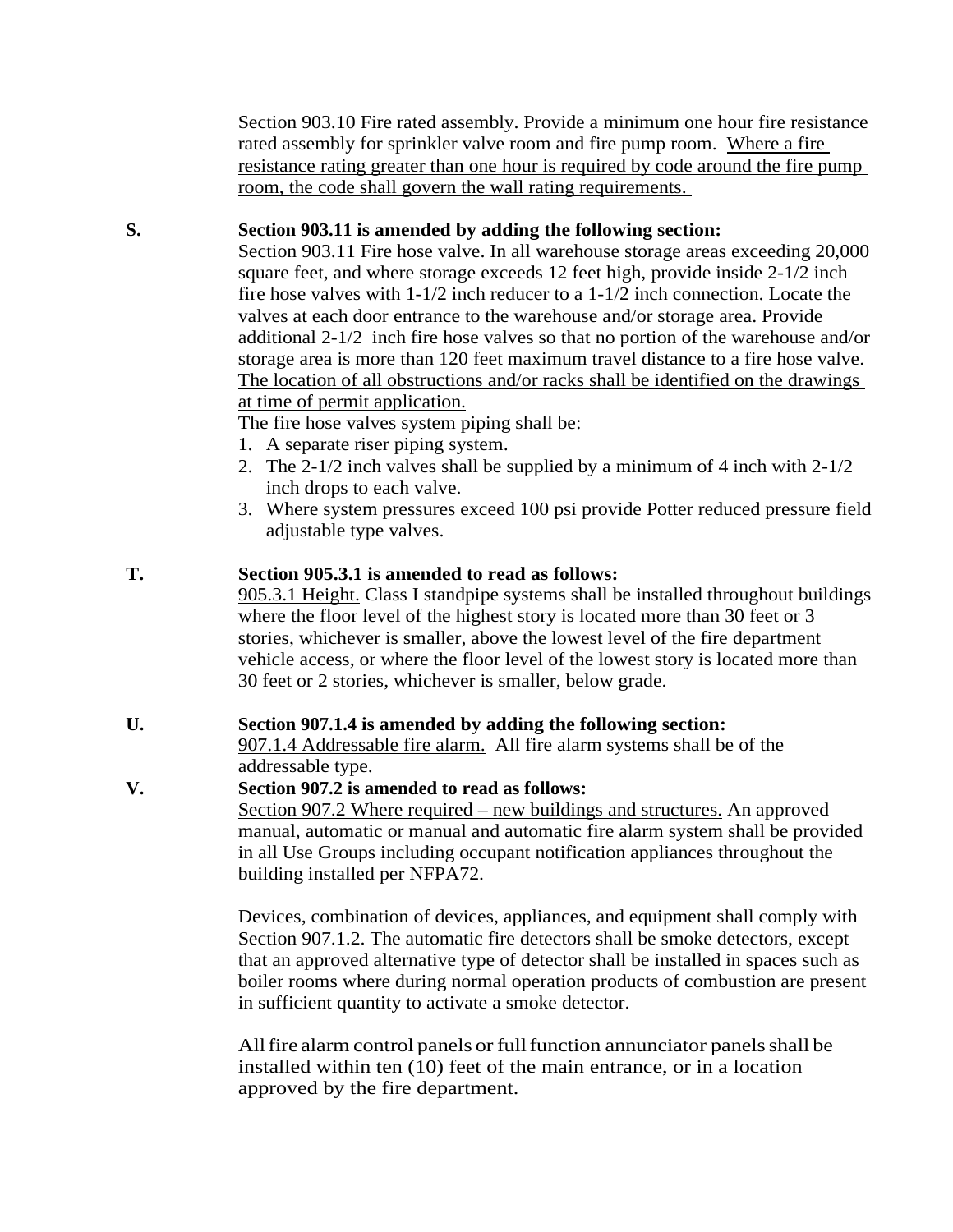- **W. Section 907.2.1 is deleted in its entirety.**
- **X. Section 907.2.2 is deleted in its entirety.**
- **Y. Section 907.2.3 is deleted in its entirety.**
- **Z. Section 907.2.4 is deleted in its entirety.**
- **AA. Section 907.2.5 is deleted in its entirety.**
- **AB. Section 907.2.6 is deleted in its entirety.**
- **AC. Section 907.2.7 is deleted in its entirety.**
- **AD. Section 907.2.8 is deleted in its entirety.**
- **AE. Section 907.2.9 is deleted in its entirety.**
- **AF. Section 907.2.10 is deleted in its entirety.**

#### **AG. Section 907.7.1.1 is amended by adding the following section:** 907.7.1.1 Multi-tenant Buildings. Multi-tenant buildings containing Use

Group M shall be "ring by tenant" activated by the fire sprinkler system flow switch for that space or automatic fire detection and shall include a weather proof clear outside strobe over the entrance to each tenant space as directed by the fire department. All outside strobes shall be 75 candela minimum.

#### **AH. Section 912.1.1 is amended by adding the following section:** 912.1.1 Fire department connections. All fire department connections shall be a 4 inch Storz with 30 degree downturn.

# **18-4-7: AMENDMENTS TO CHAPTER 10, 2018 INTERNATIONAL BUILDING CODE:**

**A. Section 1020.7 is amended by adding the following section:** Section 1020.7 Storage Prohibited. Storage is prohibited in exit passageways. Such passageways shall be posted with conspicuous signs stating "STORAGE PROHIBTED" and placed as directed by the Building and/or Fire Department.

# **18-4-8: AMENDMENTS TO CHAPTER 11, 2018 INTERNATIONAL BUILDING CODE**

**A.** Chapter 11 is deleted in its entirety.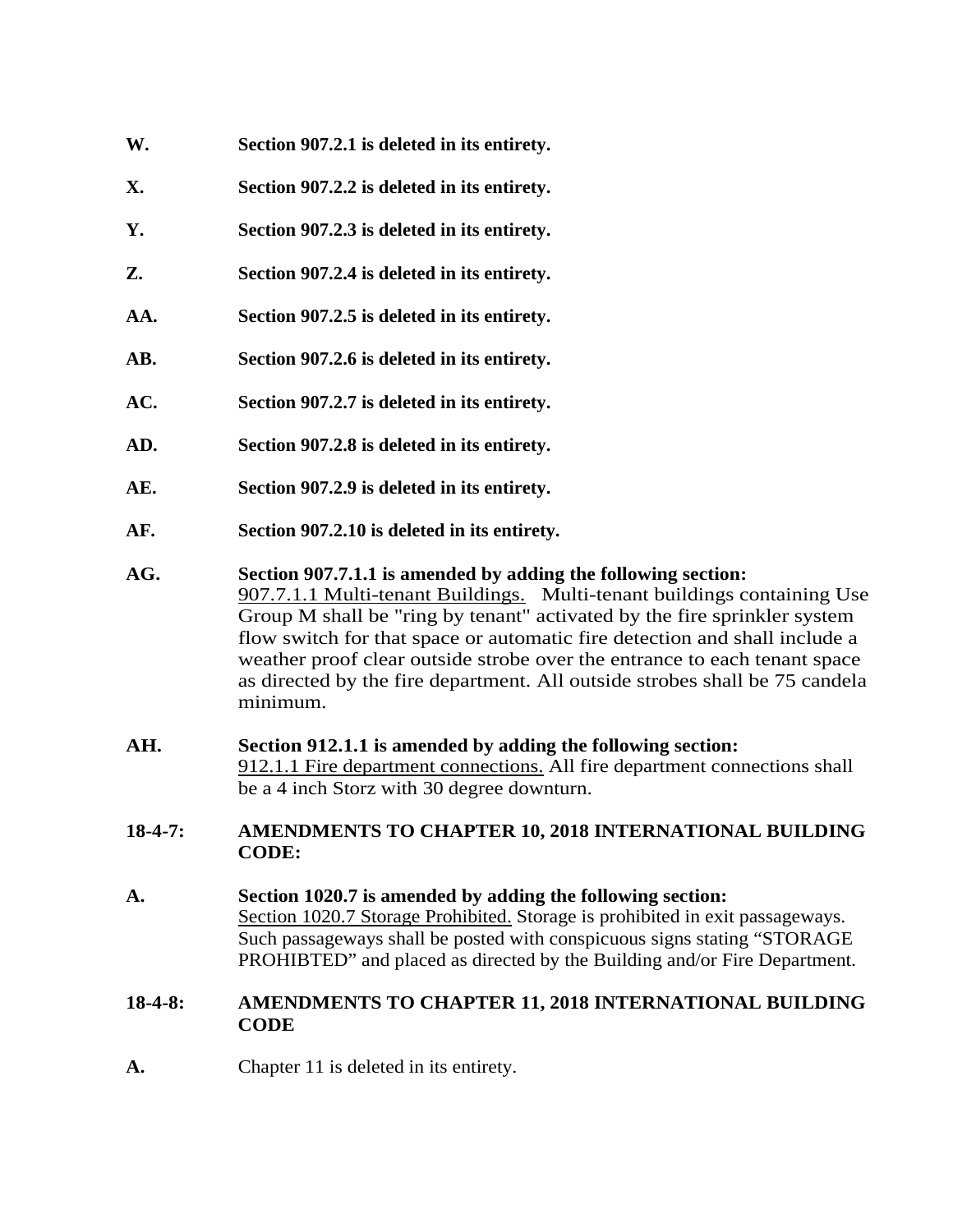# **18-4-9: AMENDMENTS TO CHAPTER 14, 2018 INTERNATIONAL BUILDING CODE:**

# **A. Section 1404.4 is amended by adding the following section:** 1404.4.1 Appearance. The exposed exterior surface of the exterior walls shall not be of a plain block surface. Such surfaces shall have an architectural feature such as fluting, split face or similar treatment.

# **18-4-10: AMENDMENTS TO CHAPTER 18, 2018 INTERNATIONAL BUILDING CODE:**

# **A. Section 1807.1 is amended to read as follows:** 1807.1 Foundation walls. Foundation walls shall be designed and constructed in accordance with Sections 1807.1.1 through 1807.1.6. Foundation walls shall be supported by foundations designed in accordance with Section 1808. Permanent wood foundation systems and masonry foundation walls below grade are not permitted.

# **B. Section 1807.1.4 is deleted in its entirety.**

# **C. Section 1807.1.6 is amended to read as follows:**

1807.1.6 Prescriptive design of concrete and masonry foundation walls. Concrete and masonry foundation walls that are laterally supported at the top and bottom shall be permitted to be designed and constructed in accordance with this section. Masonry foundation walls are not permitted below grade.

# **D. Section 1809.9 is deleted in its entirety.**

# **E. Section 1809.12 is deleted in its entirety.**

# **18-4-11: AMENDMENTS TO CHAPTER 19, 2018 INTERNATIONAL BUILDING CODE:**

# **A. Section 1907 is amended by deletion and replaced to read as follows: 1907 Minimum Slab Provisions**

1907.1 General. The thickness of concrete floor, patio and walk slabs shall not be less than 4 inches. The area within the slab shall have all vegetation, top soil and foreign material removed and is provided with a minimum 4-inch stone base. A 6- mil polyethylene vapor retarder with joints lapped not less than 6 inches shall be placed between the base course or sub grade and the concrete. **Exception:** A vapor retarder is not required:

- 1. For detached structures accessory to occupancies in Group R-3 such as garages, utility buildings or other unheated facilities.
- 2. For unheated storage rooms having an area of Jess than 70 square feet and carports attached to occupancies in Group R-3.
- 3. For buildings of other occupancies where migration of moisture through the slab from below will not be detrimental to the intended occupancy of the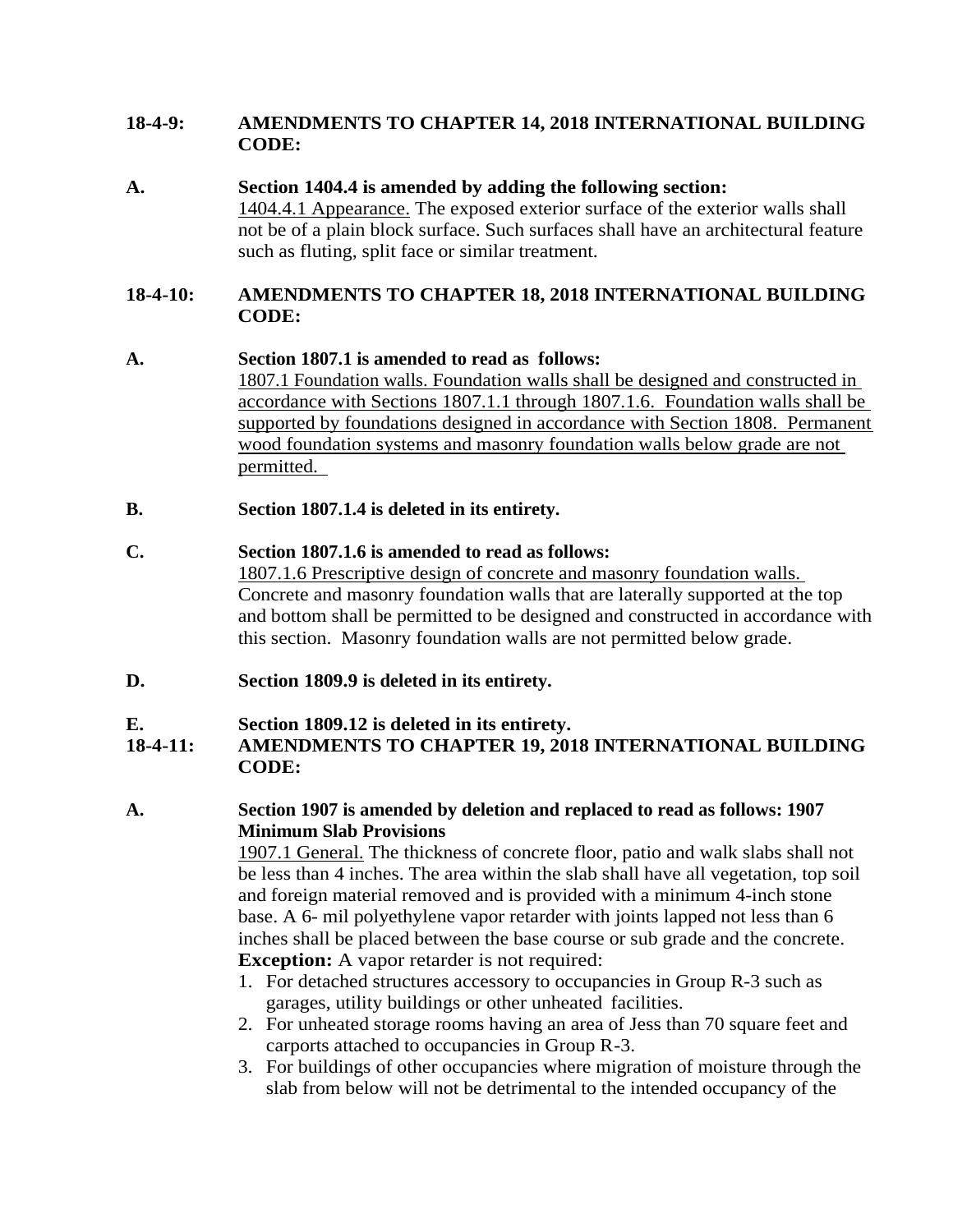building.

For driveways, walks, patios and other flatwork which will not be enclosed at a later date.

1907.2 Concrete floor slab. The concrete floor slab shall be placed on a minimum of 4 inch base course of clean graded, crushed stone or gravel passing a 2 inch sieve. Fill material shall be free of moisture, vegetation, organic and foreign material. The fill shall be compacted to provide a uniform support of the slab. Pea gravel shall not be allowed.

1907.3 Patios and service walks. Patios and service walks shall be pitched to drain surface water away from buildings and finished in such a manner so as to prohibit an accumulation of standing water in excess of one-half inch.

1907.4 Brick and stone pavers. Brick and stone pavers shall have a minimum compressive strength of 3,000 psi. The area within the paver installation shall have all vegetation, top soil and foreign material removed. The pavers shall be placed on a minimum of (4) four inch for walks and (8) eight inch for driveways, clean compacted crushed stone or gravel sub base passing a threequarter inch sieve. Fill material shall be free of moisture, vegetation, organic and foreign material and shall be compacted to provide a uniform support of the pavers. The entire perimeter of the paving bricks shall be provided with edge restraints. A final bed of leveling sand shall be provided. The pavers shall be set in the bedding course and compacted with a final sweeping of sand into the joints.

# **18-4-12: AMENDMENTS TO CHAPTER 23, 2018 INTERNATIONAL BUILDING CODE:**

# **A. Section 2304.12.2.2 is amended to read as follows:** 2304.12.2.2 Posts or columns. Posts or columns supporting permanent structures and supported by a concrete or masonry slab or footing that is in direct contact with the earth shall be of naturally durable or preservative-treated wood. Posts and columns supporting permanent structures shall not be embedded in concrete.

# **18-4-13: AMENDMENTS TO CHAPTER 29, 2018 INTERNATIONAL BUILDING CODE:**

**A. Section 2901.1 is deleted in its entirety and replaced to read as follows:**  2901.1 Scope. Plumbing for new and existing structures shall comply with the Illinois Plumbing Code.

# **18-4-14: AMENDMENTS TO CHAPTER 30, 2018 INTERNATIONAL BUILDING CODE:**

**A. Section 3001.1 is amended to read as follows:**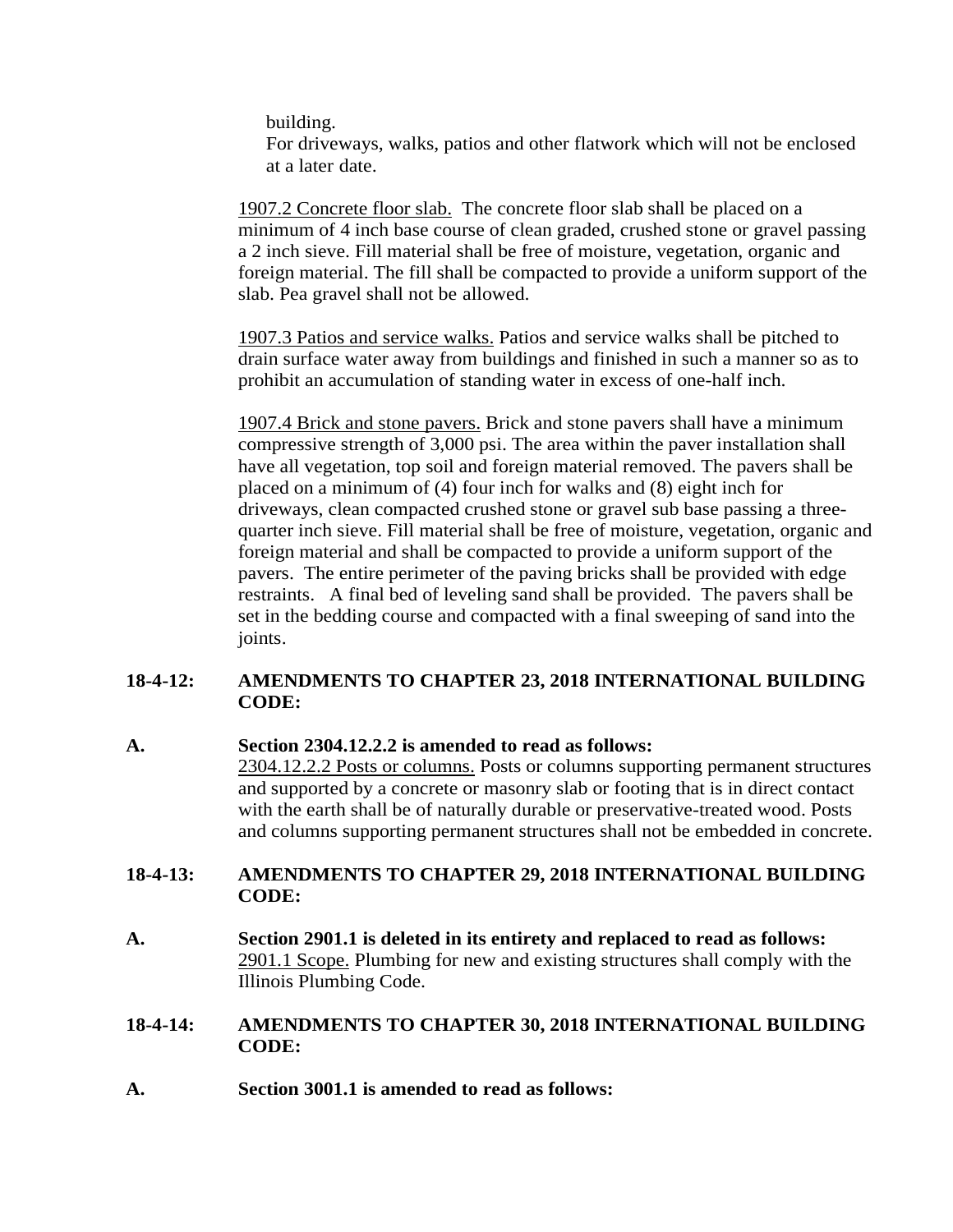3001.1 Scope. This chapter governs the design, construction, installation, alteration and repair of elevators and conveying systems and their components. All Elevator and Conveyance design, installation, construction, operation, inspection, testing, maintenance, alteration and repair of elevators and conveyances shall comply with Section 35 of the Elevator Safety and Regulation Act (225 ILCS 312/35) of the State of Illinois and all adopted administrative rules including but not limited to Illinois Administrative Code 1000 and all stated references in that Act and Administrative Code shall be adopted as reference as indicated in those documents. This Chapter 30 shall be applied if it is more restrictive than the Illinois Elevator Safety and Regulation Act.

#### **B. Section 3001.6 is amended by adding the following section:**

Section 3001.6 General. Elevators, dumbwaiters and escalators shall be maintained in compliance with ASME Al 7.1 and the State of Illinois Conveyance and Elevator rules and regulations. The most current certificate of inspection shall be on display at all times within the elevator or attached to the escalator or dumbwaiter, be available for public inspection in the office of the building operator or be posted in a publicly conspicuous location approved by the code official. The inspection and tests shall be performed at not less than the periodic intervals listed in ASME Al 7.1, Appendix N, State of Illinois Conveyance and Elevator rules and regulations and except where otherwise specified by the authority having jurisdiction.

# **C. Section 3005.1 is amended to read as follows:**

3005.1 Access. An approved means of access shall be provided to elevator machine rooms and overhead machinery equipment spaces. This means is not to be used as a passage way through the machine room to other areas of the building or roof.

# **SEC. 18-5. INTERNATIONAL RESIDENTIAL CODE ADOPTED WITH AMENDMENTS; ADMINISTRATION AND ENFORCEMENT.**

**18-5-1: INTENT AND ADOPTION:** The provisions of this code shall apply to the construction, alteration, movement, enlargement, replacement, repair, equipment, use and occupancy, location, removal and demolition of detached one- and two-family dwellings and townhouses not more than three stories above grade plane in height with a separate means of egress and their accessory structures not more than three stories above grade plane in height.

> For the purpose of administration and enforcement of this article, there is hereby adopted by reference the International Residential Code/2018 edition, including Appendices A, B, C, D, F, G, J, K, M, O, Q as published by the International Code Council Inc. pursuant to the authority of the 65 ILCS 5/1-3-2.

Any reference in such code to the "code official" or "building official" shall mean the "Public Works Director" and any reference to the "name of the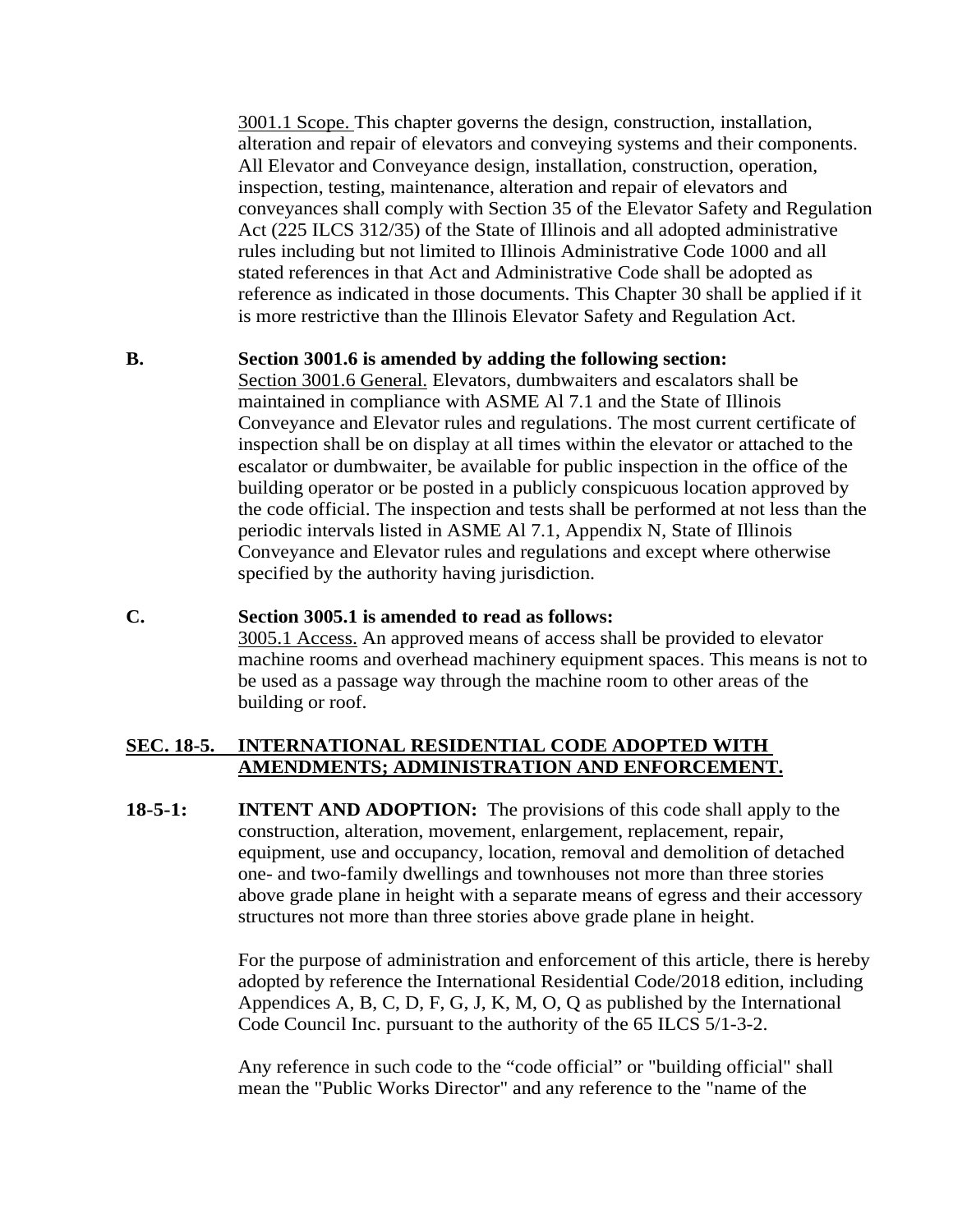jurisdiction" shall mean the "City of Rolling Meadows". If the provisions of such code are in conflict with state laws or any other city ordinance, the stricter provision shall prevail. At least one copy of the code shall be kept on file in the Community Development office for public inspection.

For those matters not addressed by the 2018 International Residential Code, the applicable codes adopted elsewhere in this chapter shall prevail.

## **18-5-2: AMENDMENTS TO CHAPTER 1, 2018 INTERNATIONAL RESIDENTIAL CODE:**

## **A. Section R101.1 is amended to read as follows:**

R101.1 Title. These regulations shall be known as the 2018 Residential Code for One- and Two-Family Dwellings of the City of Rolling Meadows, Illinois, hereinafter referred to as "this code."

### **B. Section Rl0l.2 is amended to read as follows:**

Rl01.2 Scope. The provisions of the 2018 International Residential Code for One and Two- Family Dwellings shall apply to the construction, alteration, movement, enlargement, replacement, repair, equipment, use and occupancy, location, removal and demolition of detached one-and two-family dwellings not more than three stories in height with a separate means of egress and their accessory structures.

# **C. Section 105.2 is amended to read as follows:**

Rl05.2 Work exempt from permit. Exemption from permit requirements of this code shall not be deemed to grant authorization for any work to be done in any manner in violation of the provisions of this code or any other laws or ordinances of this jurisdiction. Permits shall not be required for the following:

Building:

- 1. Painting, papering, tiling, carpeting, and similar finish work.
- 2. Prefabricated swimming pools that are less than 24 inch deep and do not have a recirculation pump.
- 3. Swings and other playground equipment not to be located in the front yard.
- 4. Window awnings supported by an exterior wall which do not project more than 48.inches from the exterior wall and do not require additional support.
- **5.** One-story detached accessory structures used as tool and storage sheds, playhouses and similar uses, provided the floor area does not exceed 64 square feet in area, a maximum height of 12 feet above grade and not located in any easement.
- 6. Tents and canopies not to exceed 650 square feet in area and erected for four or less days.
- 7. Replacement and/or repair that does not involve any electric, plumbing, or structural work and has a combined product and construction value of less than five hundred dollars (\$500).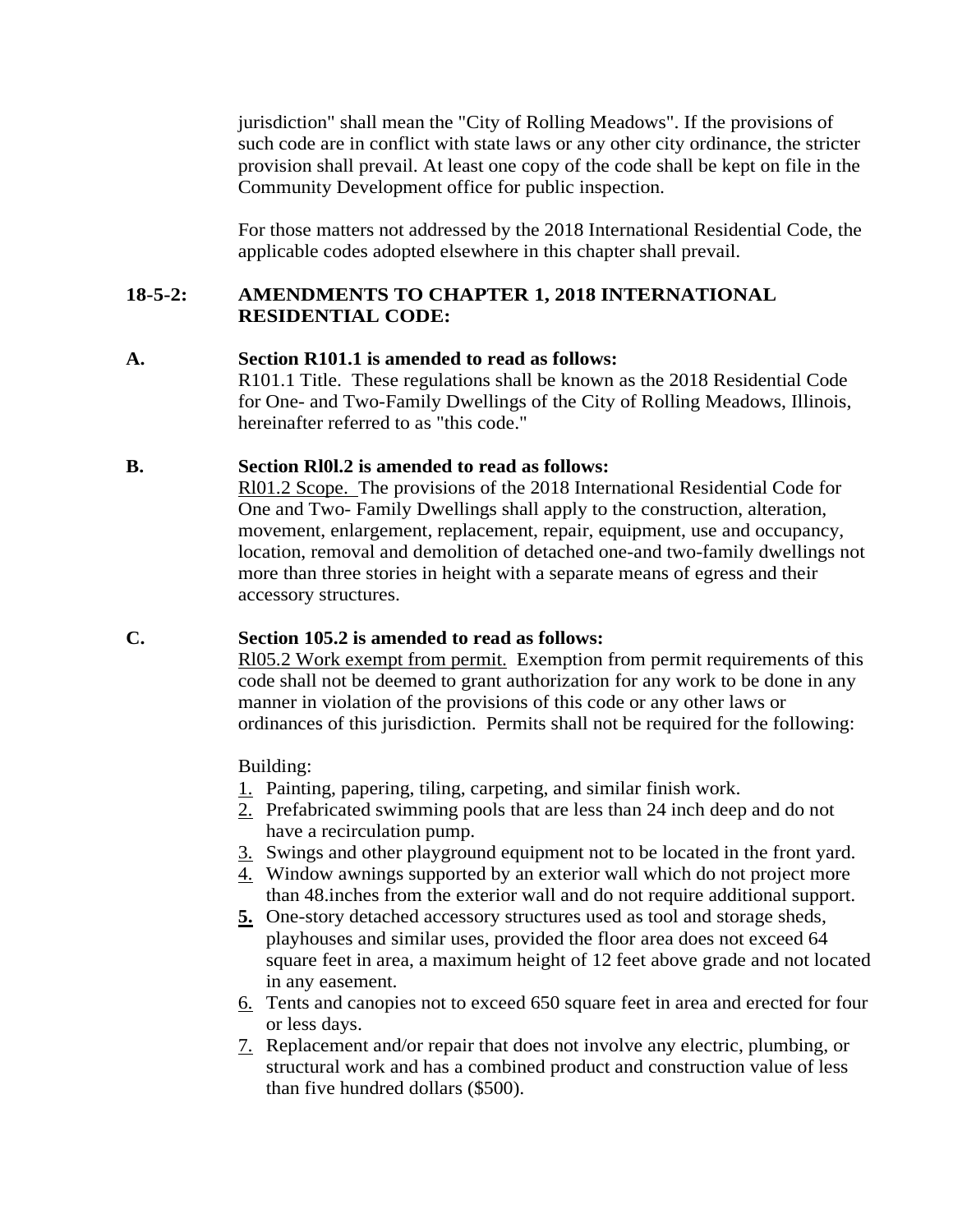# **The remainder of section R105.2 is to remain unchanged.**

#### **D. Section R105.7 is amended to read as follows:**

R105.7 Placement of permit. The permit placard shall be displayed at the job site as to be visible from the public way for the duration of the project.

### **E. Section R106.l is amended to read as follows:**

R106.1 Submittal documents. A minimum of three sets of construction documents shall be prepared by a registered design professional as required by applicable state law, and for the following:

- 1. New house construction.
- 2. Additions of occupiable or habitable space in area (except screen rooms).
- 3. Alterations with a valuation in excess of \$20,000.00.
- 4. Where deemed appropriate by the code official for unique construction or circumstances.

**Exception:** The building official is authorized to waive the submission of construction documents and other data not required to be prepared by a registered design professional if it is found that the nature of the work applied for is such that reviewing of construction documents is not necessary to obtain compliance with this code.

### **F. Section R109.1.1.1 is amended by adding the following:**

R109.1.1.1 Spot survey. Construction shall not proceed above foundation level until a spot survey, prepared by an Illinois Licensed Land Surveyor, is submitted to and approved by the Permits and Inspections Division of the Community Development Department.

#### **G. Section R109.1.1.2 is amended by adding the following:**

R109.1.1.2 Concrete slab on grade. Pre-pour inspection of slab on grade shall be made after excavation, placement and compaction of base, and any required forms erected, and any required reinforcing steel is placed and supported, prior to the placing of concrete.

#### **H. Section R109.1.4.1 is amended by adding the following:**

Rl09.1.4.1 Insulation inspection. After the approved rough framing inspection and prior to wall and ceiling covering being installed, the insulation shall be inspected.

#### **I. Section Rl09.1.7 is amended by adding the following:**

Rl09.1.7 Prefabricated construction. All elements of prefabricated construction are to be readily accessible and visible for inspection on the site.

### **J. Section R112 Board of Appeals is deleted in its entirety and replaced to read as follows:**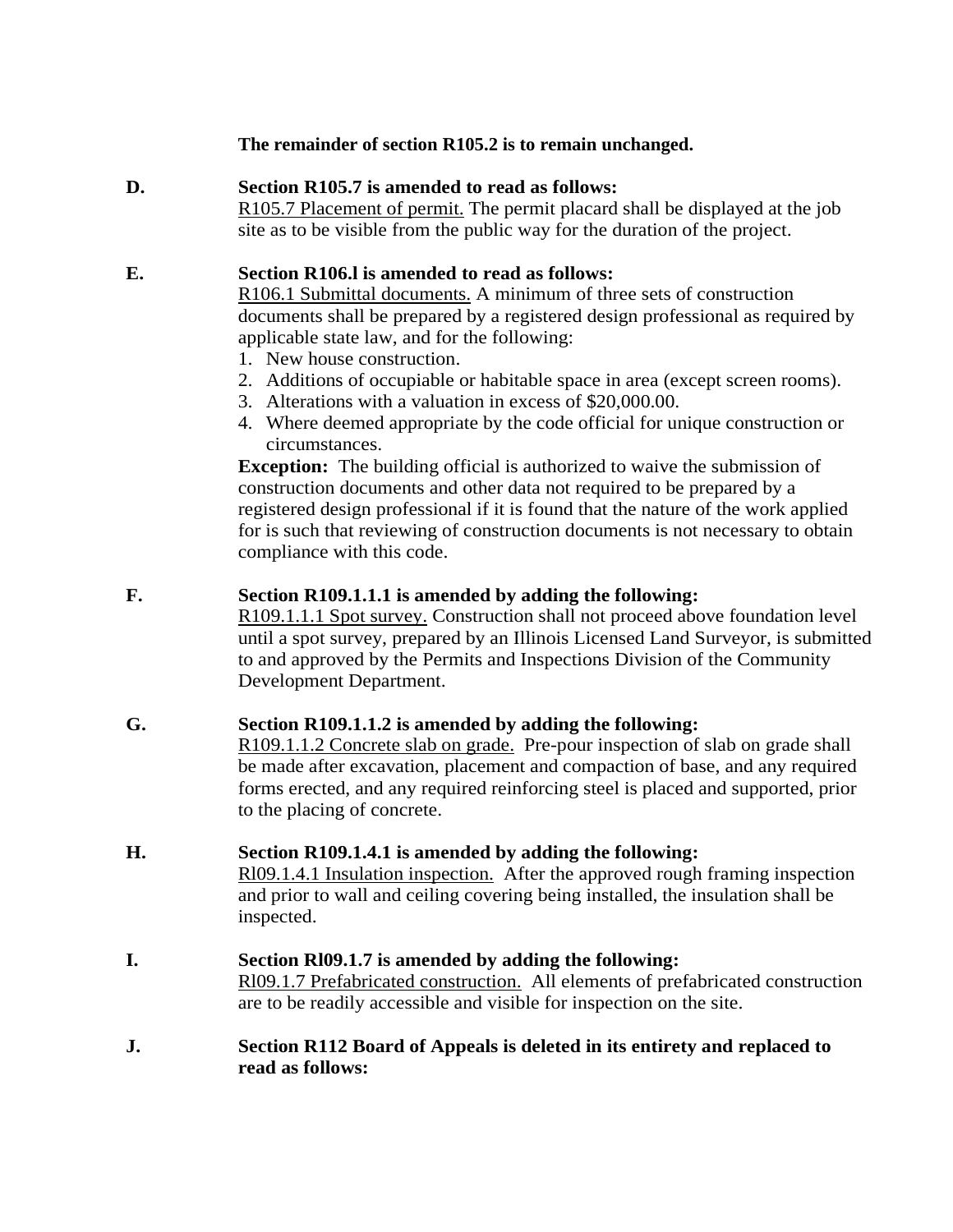Section R112 Appeal to the Planning and Zoning Commission. Any person directly affected by an order, decision, or determination of the Community Development Director or his/her designee, relative to the application or interpretation of this code shall have the right to appeal to the Rolling Meadows Zoning Board of Appeals in accordance with the procedure outlined in Section 122-52 of the Code of Ordinances, City of Rolling Meadows, Illinois. An application for appeal shall be based on a claim that the true intent of this code or the rules legally adopted thereunder have been incorrectly interpreted, the provisions of this code do not fully apply, or the requirements of this code are satisfied by equally good or better means. The Rolling Meadows Planning and Zoning Commission shall have no authority to waive requirements of this code.

# **18-5-3: AMENDMENTS TO CHAPTER 3, 2018 INTERNATIONAL RESIDENTIAL CODE:**

### **A. Table R 301.2(1) is amended as follows:**

- 1. Insert **"25 pounds per square foot"** below the column entitled, "Ground Snow Load."
- 2. Insert **"115 miles per hour"** below the column entitled, "Wind Speed."
- 3. Insert **"YES"** below the column entitled, "Topographic effects."
- 4. Insert **"B"** under column entitled "Seismic Design Category''
- 5. Insert **"SEVERE"** below the column entitled, "Weathering."
- 6. Insert **"42 inches"** below the column entitled, "Frost Line Depth."
- 7. Insert **"Moderate to heavy''** below the column entitled "Termite"
- 8. Insert **"-4 degrees Fahrenheit"** below the column entitled "Winter Design Temp."
- 9. Insert **"Yes"** below the column entitled, "Ice Barrier Underlayment Required."
- 10. Insert **"See Chapter 46 of City of Rolling Meadows Code of Ordinances"** below the column entitled, "Flood Hazards."
- 11. Insert **"2000"** below the column entitled, "Air Freezing Index."
- 12. Insert **"47 degree Fahrenheit"** below the column entitled "Mean annual temp."

#### **B. Section 302.13 is deleted in its entirety.**

**C. Section R313.2 is deleted in its entirety and replaced to read as follows:**  R313.2 Detached dwellings. Any newly constructed dwelling of 4,000 square feet or more in gross floor area shall be provided with an automatic sprinkler system. Gross floor area shall mean the floor area within the inside perimeter of the exterior walls of the building under consideration, exclusive of basements, attached garages less than 484 square feet in size, screen rooms less than 240 square feet, and courts. Corridors, hallways, stairways, closets, interior walls thicknesses, columns or similar features shall not be deducted from the gross floor area. Code reference shall be NFPA 13D.

R313.2.1 shall remain unchanged.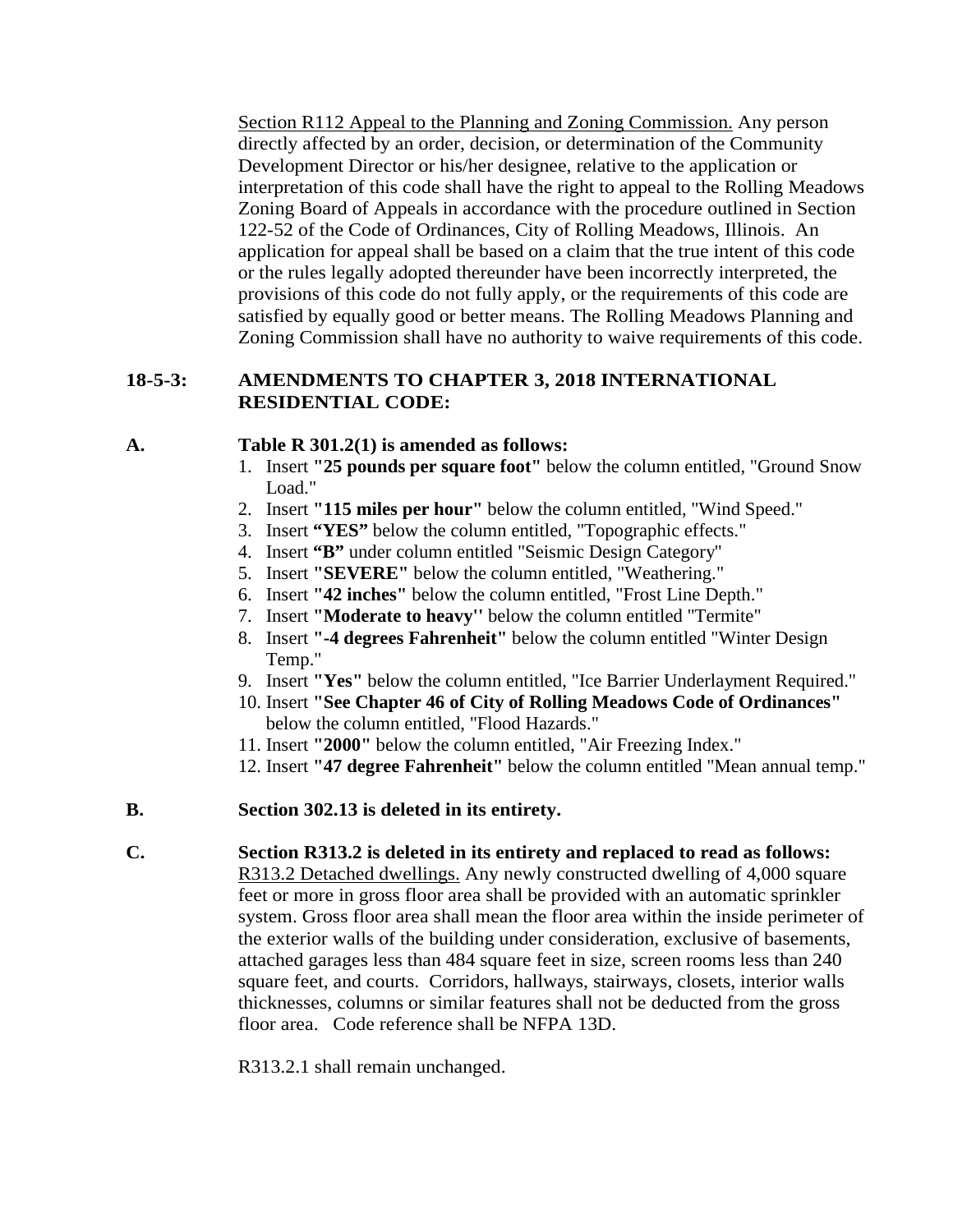**D. Section R313.2.2 is amended by adding the following section:**

R313.2.2 Retroactivity. Any detached dwelling constructed after October l, 2004 and not required to install an automatic sprinkler system shall install such a system where any building additions result in the total gross floor area increasing to 4,000 square feet or greater.

# **E. Section R317.1 is amended by adding the following section:**

8. All exterior wood porches, decks, stairs and ramps.

# **F. Section R317.1.4 is amended to read as follows:**

R317.1.4 Wood Columns. Posts, poles and columns supporting permanent structures shall be approved pressure preservative treated wood suitable for ground contact use, and shall not be embedded in concrete.

Section R317.1.4 is further amended by deleting all exceptions.

# **18-5-4: AMENDMENTS TO CHAPTER 4, 2018 INTERNATIONAL RESIDENTIAL CODE:**

# **A. Section R401.1 is amended to read as follows:**

R401.1 Application. The provisions of this chapter shall control the design and construction of the foundation and foundation spaces for all buildings. **Exception**: In addition to the provisions of this chapter, the design and construction of foundations in areas prone to flooding as established by Table R301.2 (1) shall meet the provisions of section R322.

# **B. Section R401.2.l is added to read as follows:**

Section R401.2.1 Stoop foundations. A concrete foundation or wing walls below frost shall be provided for a porch, terrace slab, concrete or masonry steps and stoops which adjoin the foundation.

# **C. Section R402.1 is deleted in its entirety.**

# **D. Section R403.l is amended to read as follows:**

Section R403.1 General. All exterior walls shall be supported on continuous solid concrete footings, or other *approved* structural systems that shall be of sufficient design to accommodate all loads according to Section R301 and to transmit the resulting loads to the soil within the limitations as determined from the character of the soil. Footings shall be supported on undisturbed natural soils or engineered fill. Concrete footing shall be designed and constructed in accordance with the provisions of Section R403 or in accordance with ACI 332.

# **E. Figure R403.1(2) is deleted in its entirety.**

**F. Figure R403.1(3) is deleted in its entirety.**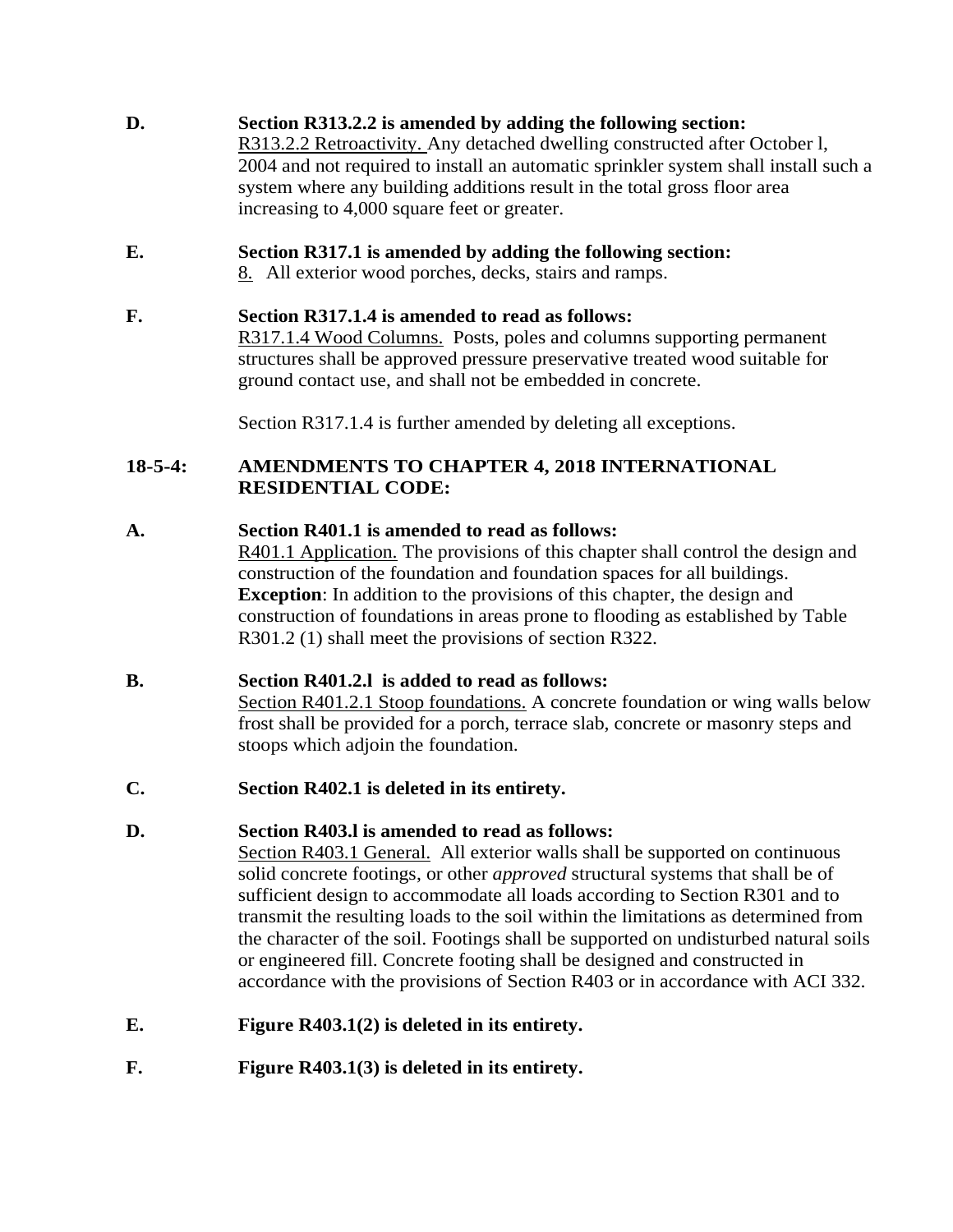- **G. Figure R403.1(2) delete all figures showing masonry foundation walls.**
- **H. Section R403.2 is deleted in its entirety.**
- **I. Section R403.3 is deleted in its entirety.**
- **J. Figure R403.4(1) is deleted in its entirety.**
- **K. Section R404 and all subsections is amended by deleting all references to masonry foundations.**
- **L. Section R404.2 is deleted in its entirety as it is not permitted.**
- **M. Section R405 and all subsections is amended by deleting any reference to wood or masonry foundations.**
- **N. Section R406 and all subsections is amended by deleting any reference to wood or masonry foundations.**

#### **O. Section R407.1 is amended to read as follows:**

R407.1 Wood columns. Wood columns shall be prohibited below grade elevation (in basements and crawl spaces) unless approved by the Building Official because of special circumstances.

#### **P. Section R408.4 is amended to add the following:** The minimum clearance between the ground or floor elevation below and the bottom of the floor joist shall be 30 inches.

# **Q. Section R408.8 is amended by adding the following section:**

Section R408.8 Ground cover. The soil in crawl spaces shall be covered with a continuous layer of minimum 6-mil polyethylene ground cover. The ground cover shall be lapped a minimum of 12 inches at joints and shall extend to all foundation walls enclosing the crawl space area. A continuous topping of stone ballast shall be placed uniformly over the cover to a depth of at least 2 inches.

### **18-5-5: AMENDMENTS TO CHAPTER 5, 2018 INTERNATIONAL RESIDENTIAL CODE:**

# **A. Section R502.7.l is amended to read as follows.**

R502.7. l Bridging. Joists exceeding a nominal 2 inches by 8 inches shall be supported laterally by solid blocking, diagonal bridging (wood or metal), or a continuous 1 inch by 3inch strip nailed across the bottom of joists perpendicular to joists at intervals not exceeding 8 feet.

# **B. Section R502.11.1 is amended to read as follows:**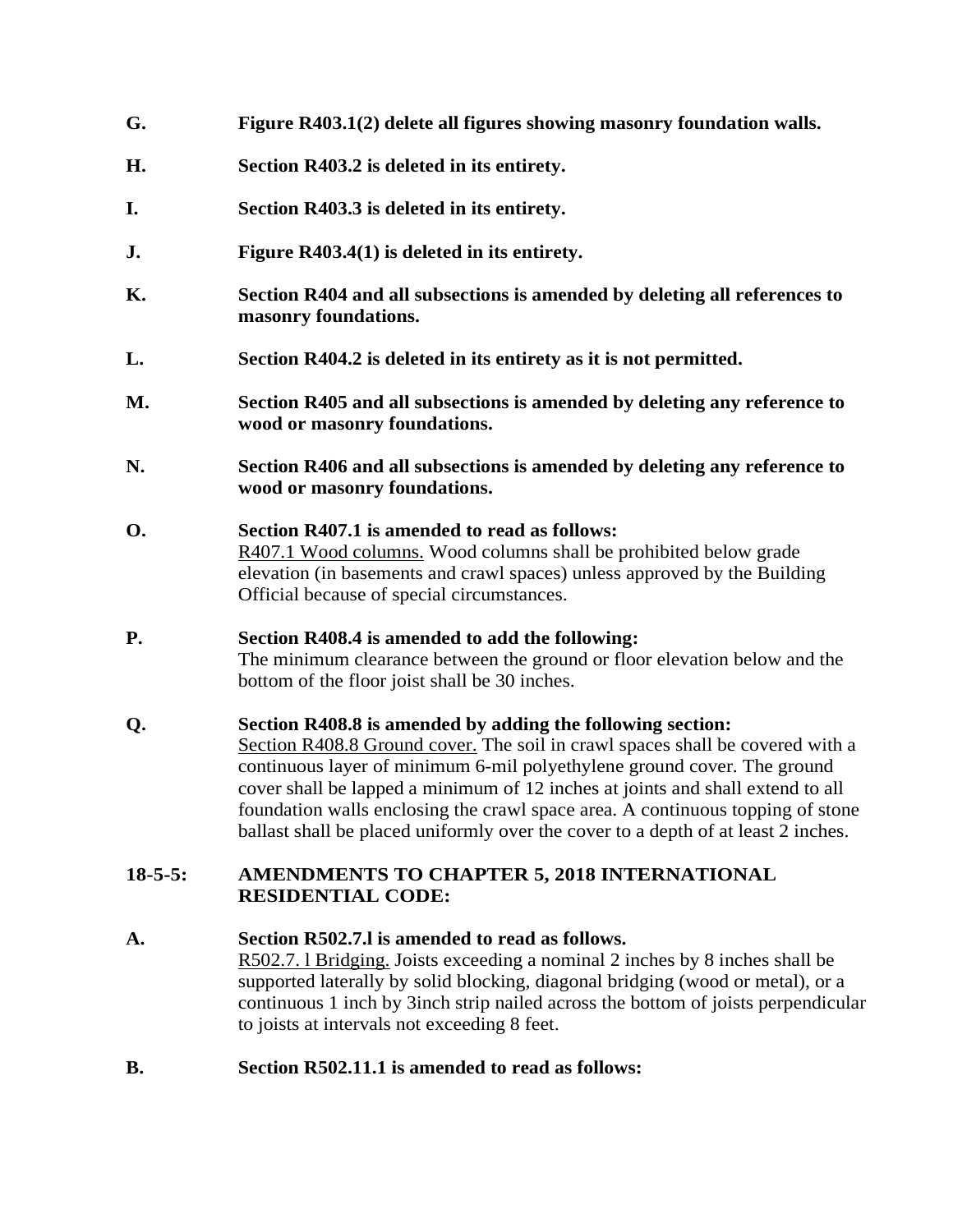Section R502.11.1 Design. Wood trusses shall be designed in accordance with approved engineering practice. The design and manufacture of metal plate connected wood trusses shall comply with ANSI/TPI 1. The truss design drawings shall be prepared by an Illinois licensed structural engineer.

# **C. Section R504 is deleted in its entirety.**

### **D. Section R506. l is amended to read as follows:**

General. Concrete slab-on-ground floors shall be designed and constructed in accordance with the provisions of this section or ACI 332. Floors shall be a minimum 4 inches (102 mm) thick (for expansive soils, see Section R403.1.8). The specified compressive strength of concrete shall be as set forth in Section R402.2.

### **E. Section R506.2.2 is amended to read as follows and delete the exception:**

Section R506.2.2 Base. A 4-inch thick base course consisting of compacted clean gravel, crushed stone or crushed blast-furnace slag passing a 2-inch sieve shall be placed on the prepared sub grade when the slab is below grade. Pea gravel is not approved for use below slabs uncontained.

#### **F. Section 508 is amended by deletion and replaced to read as follows::**  Section 508 Slabs on grade

R508.l General. The thickness of concrete floor, patio and walk slabs shall not be less than 4 inches. The area within the slab shall have all vegetation, top soil and foreign material removed and is provided with a minimum 4 inch stone base. A 6-mil polyethylene vapor retarder with joints lapped not less than 6 inches shall be placed between the base course or sub grade and the concrete. **Exception:** A vapor retarder is not required:

- 1. For detached structures accessory to occupancies in Group R-3 such as garages, utility buildings or other unheated facilities.
- 2. For unheated storage rooms having an area of less than 70 square feet and carports attached to occupancies in Group R-3.
- 3. For buildings of other occupancies where migration of moisture through the slab from below will not be detrimental to the intended occupancy of the building.
- 4. For driveways, walks, patios and other flatwork which will not be enclosed at a later date.

508.2 Concrete floor slab. The concrete floor slab shall be placed on a minimum of 4 inch base course of clean graded, crushed stone or gravel passing a 2 inch sieve. Fill material shall be free of moisture, vegetation, organic and foreign material. The fill shall be compacted to provide a uniform support of the slab. Pea gravel shall not be allowed.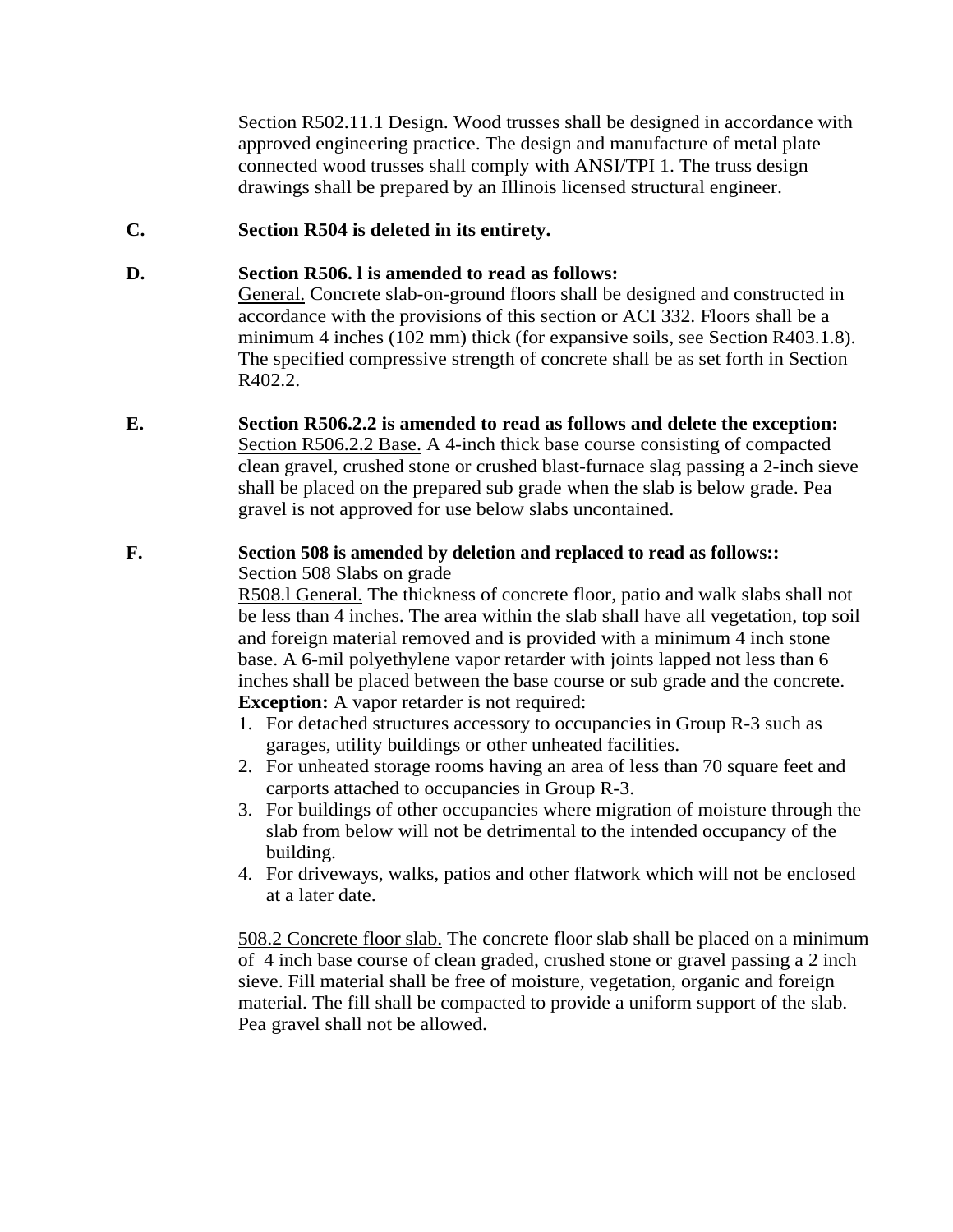508.3 Patios and service walks. Patios and service walks shall be pitched to drain surface water away from buildings and finished in such a manner so as to prohibit an accumulation of standing water in excess of one-half inch.

508.4 Brick and stone pavers. Brick and stone paver shall have a minimum compressive strength of 3,000 psi. The area within the paver installation shall have all vegetation, top soil and foreign material removed. The pavers shall be placed on a minimum of (4) four inch for walks and (8) eight inch for driveways, clean compacted crushed stone or gravel sub base passing a threequarter inch sieve. Fill material shall be free of moisture, vegetation, organic and foreign material and shall be compacted to provide a uniform support of the pavers. The entire perimeter of the paving bricks shall be provided with edge restraints. A final bed of leveling sand shall be provided.

The pavers shall be set in the bedding course and compacted with a final sweeping of sand into the joints.

# **18-5-6: AMENDMENTS TO CHAPTER 6, 2018 INTERNATIONAL RESIDENTIAL CODE:**

- **A. Section R602.3.2 is amended by deleting the exception.**
- **B. Section R602.5 is amended by adding thereto the following:** Partition walls utilizing flat studs may not exceed 30 inches in width.

#### **C. Section R602.7.3 is amended to read as follows:**

R602.7.3 Wood structural panel box headers. Wood structural panel box headers shall be constructed in accordance with Figure R602.7.3 and Table R602.7.3. The use of plywood box headers shall be by special permission of the Building Official and then limited to accessory building and structures.

- **D. Section R606.2.8.1 is deleted in its entirety.**
- **E. Section R606.7.1 is amended to read as follows:** Section R606.7.1 Pier cap. Hollow piers shall be capped with 4 inches of solid masonry or concrete or other approved methods. The four inch solid masonry or concrete cap shall extend at least one inch beyond the pier wall face.

# **18-5-7: AMENDMENTS TO CHAPTER 7, 2018 INTERNATIONAL RESIDENTIAL CODE:**

# **A. Section R702.5 is amended to read as follows:**

Section R702.5 Other finishes. Wood veneer paneling and hardboard paneling shall be placed on wood or cold-formed steel framing spaced not more than 16 inches on center All wood veneer and hardboard paneling shall not have less than one-half-inch gypsum board backer. Wood veneer paneling not less than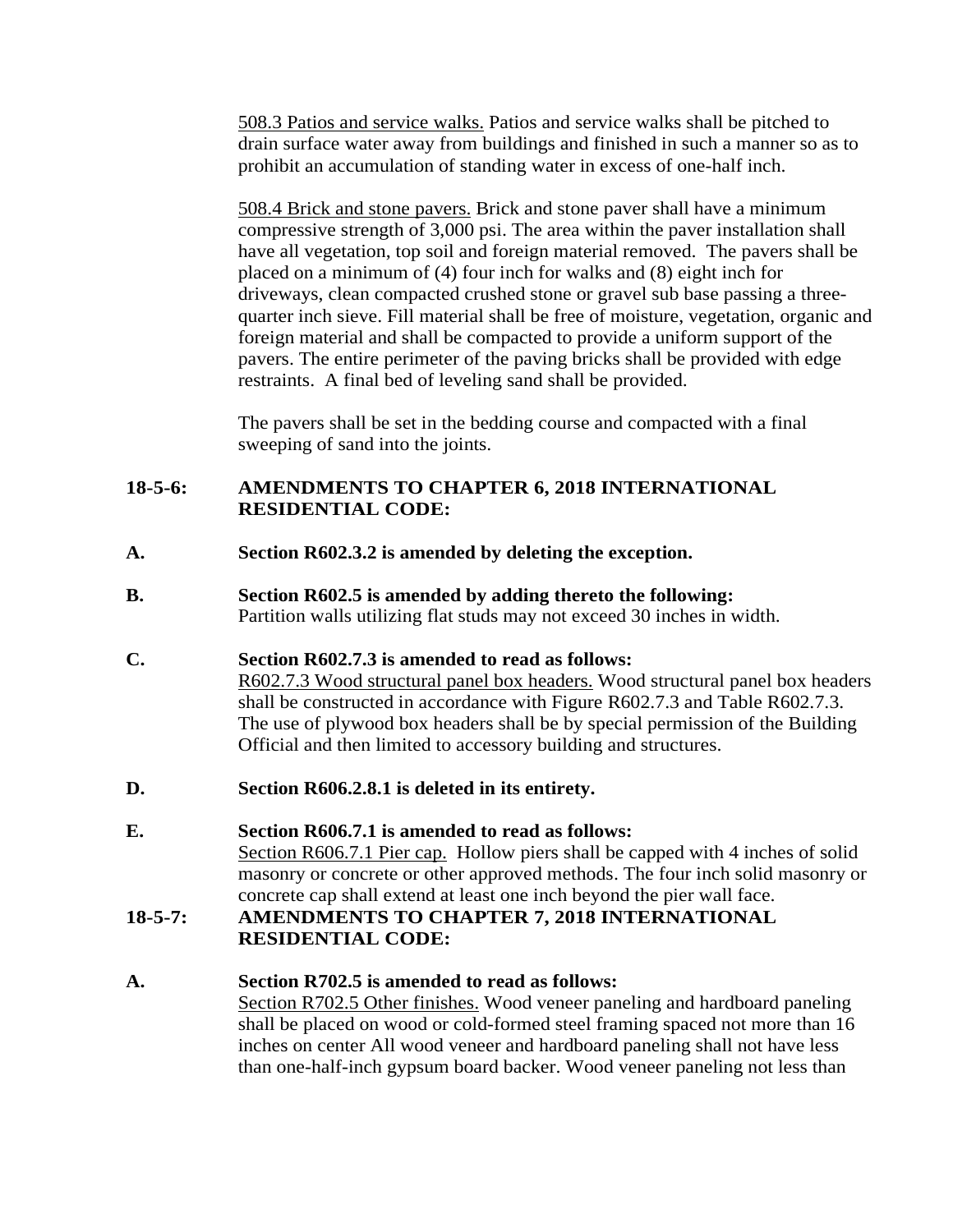one-fourth-inch nominal thickness shall conform to ANSI/HPVA HP-1. Hardboard paneling shall conform to ANSI/AHA A135.5.

# **18-5-8: AMENDMENTS TO CHAPTERS 25, 26, 27, 28, 29, 30, 31 and 32, 2018 INTERNATIONAL RESIDENTIAL CODE:**

**A. Delete Chapters 25, 26, 27, 28, 29, 30, 31 and 32 entirely and reference the current edition of the State of Illinois Plumbing Code (77 Illinois Administrative Code 890), hereinafter the "Illinois Plumbing Code."** 

### **SEC. 18-6. INTERNATIONAL EXISTING BUILDING CODE ADOPTED; ADMINISTRATION AND ENFORCEMENT.**

**18-6-1: INTENT AND ADOPTION:** The intent of this code is to provide flexibility to permit the use of alternative approaches to achieve compliance with minimum requirements to safeguard the public health, safety and welfare insofar as they are affected by the *repair*, *alteration*, *change of occupancy*, *addition* and relocation of *existing buildings.*

> For the purpose of administration and enforcement of this article, there is hereby adopted by reference the International Existing Building Code, 2018 edition, as published by the International Code Council, Inc., pursuant to the authority of 65 ILCS 5/1-3-2.

Any reference in such code to the "code official" or "building official" shall mean the "Public Works Director" and any reference to the "name of the jurisdiction" shall mean the "City of Rolling Meadows". If the provisions of such code are in conflict with state laws or any other city ordinance, the stricter provision shall prevail. At least one copy of the code shall be kept on file in the Community Development office for public inspection.

For those matters not addressed by the 2018 International Existing Building Code, the applicable codes adopted elsewhere in this chapter shall prevail.

### **SEC. 18-7. INTERNATIONAL MECHANICAL CODE ADOPTED WITH AMENDMENTS; ADMINISTRATION AND ENFORCEMENT.**

**18-7-1: INTENT AND ADOPTION:** The purpose of this code is to establish minimum standards to provide a reasonable level of safety, health, property protection and public welfare by regulating and controlling the design, construction, Installation, quality of materials, location, operation and maintenance or use of mechanical systems.

> For the purpose of administration and enforcement of this article, there is hereby adopted by reference the International Mechanical Code, 2018 edition, including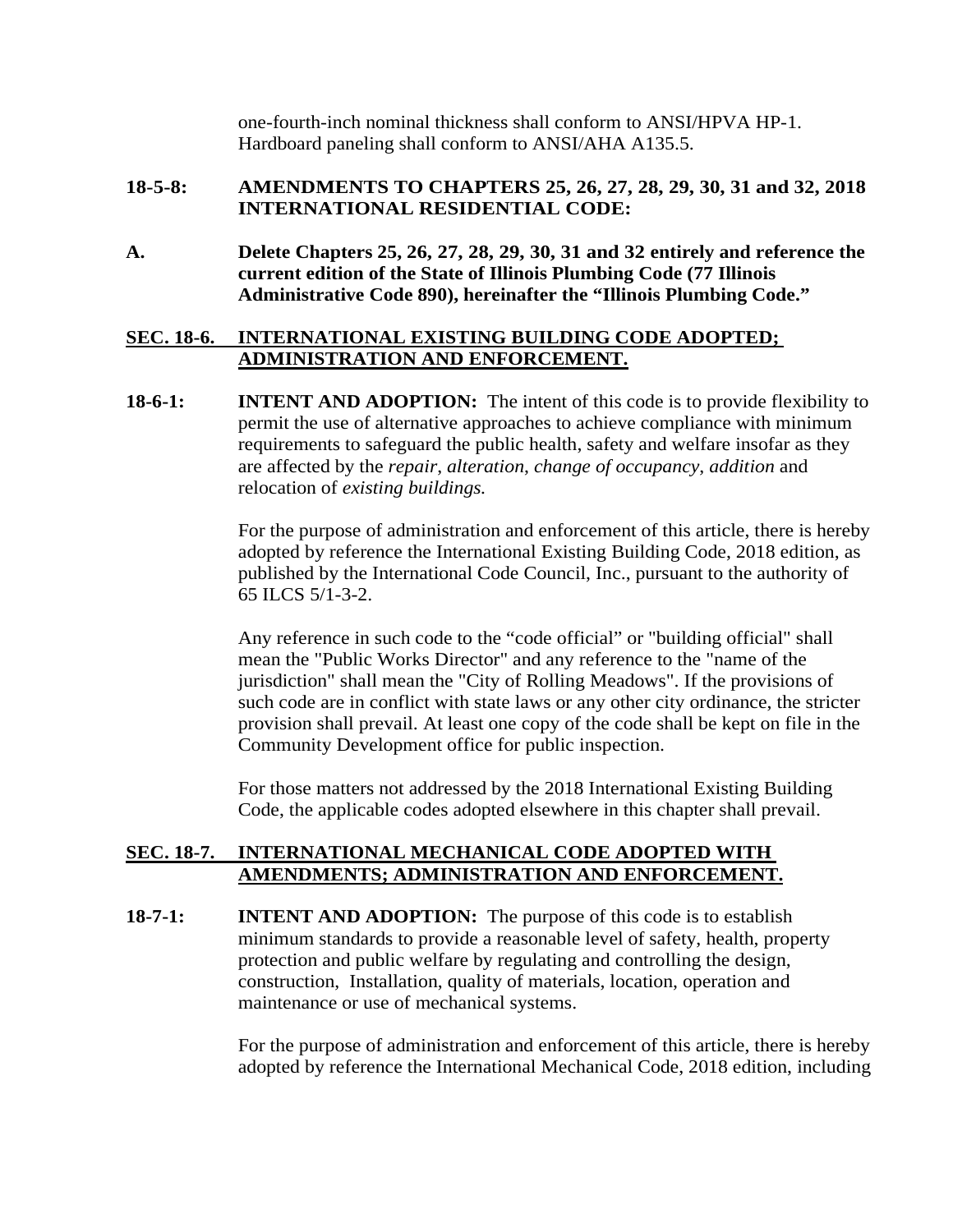Appendix A, as published by the International Code Council, Inc., pursuant to the authority of 65 ILCS 5/1-3-2.

Any reference in such code to the "code official" or "building official" shall mean the "Public Works Director" and any reference to the "name of the jurisdiction" shall mean the "City of Rolling Meadows". If the provisions of such code are in conflict with state laws or any other city ordinance, the stricter provision shall prevail. At least one copy of the code shall be kept on file in the Community Development office for public inspection.

For those matters not addressed by the 2018 International Mechanical Code, the applicable codes adopted elsewhere in this chapter shall prevail.

# **18-7-2 AMENDMENTS TO CHAPTER 1, 2018 INTERNATIONAL MECHANICAL CODE:**

### **A. Section 101.1 is amended to read as follows:**

101.1 Title. These regulations shall be known as the Mechanical Code of the City of Rolling Meadows, Illinois, hereinafter referred to as "this code."

#### **B. Section 102.2 is amended by adding the following section:**

102.2.1 Abandoned systems. Mechanical systems or portions thereof that are abandoned and/or not intended for further use shall be removed or put in a safe condition as determined by the code official.

# **C. Section 106.5 is amended to read as follows:**

106.5 Fees. A permit shall not be issued until the fees, in accordance with Article VI, of Appendix B of the Rolling Meadows Code of Ordinances, have been paid, nor shall an amendment to a permit be released until the additional fee, if any, due to an increase of the mechanical system, has been paid.

- **D. Section 106.5.1 is deleted in its entirety.**
- **E. Section 106.5.2 is deleted in its entirety.**
- **F. Section 106.5.3 is deleted in its entirety.**

# **G. Section 108.4 is amended to read as follows:**

108.4 Violation penalties. Persons who shall violate a provision of this code or shall fail to comply with any of the requirements thereof or who shall erect, install, alter or repair mechanical work in violation of the approved construction documents or directive of the code official, or of a permit or certificate issued under the provisions of this code, shall be guilty of a misdemeanor, punishable by a fine of not more than \$1,000.00 or by imprisonment not exceeding 5 days, or both such fine and imprisonment. Each day that a violation continues after due notice has been served shall be deemed a separate offense.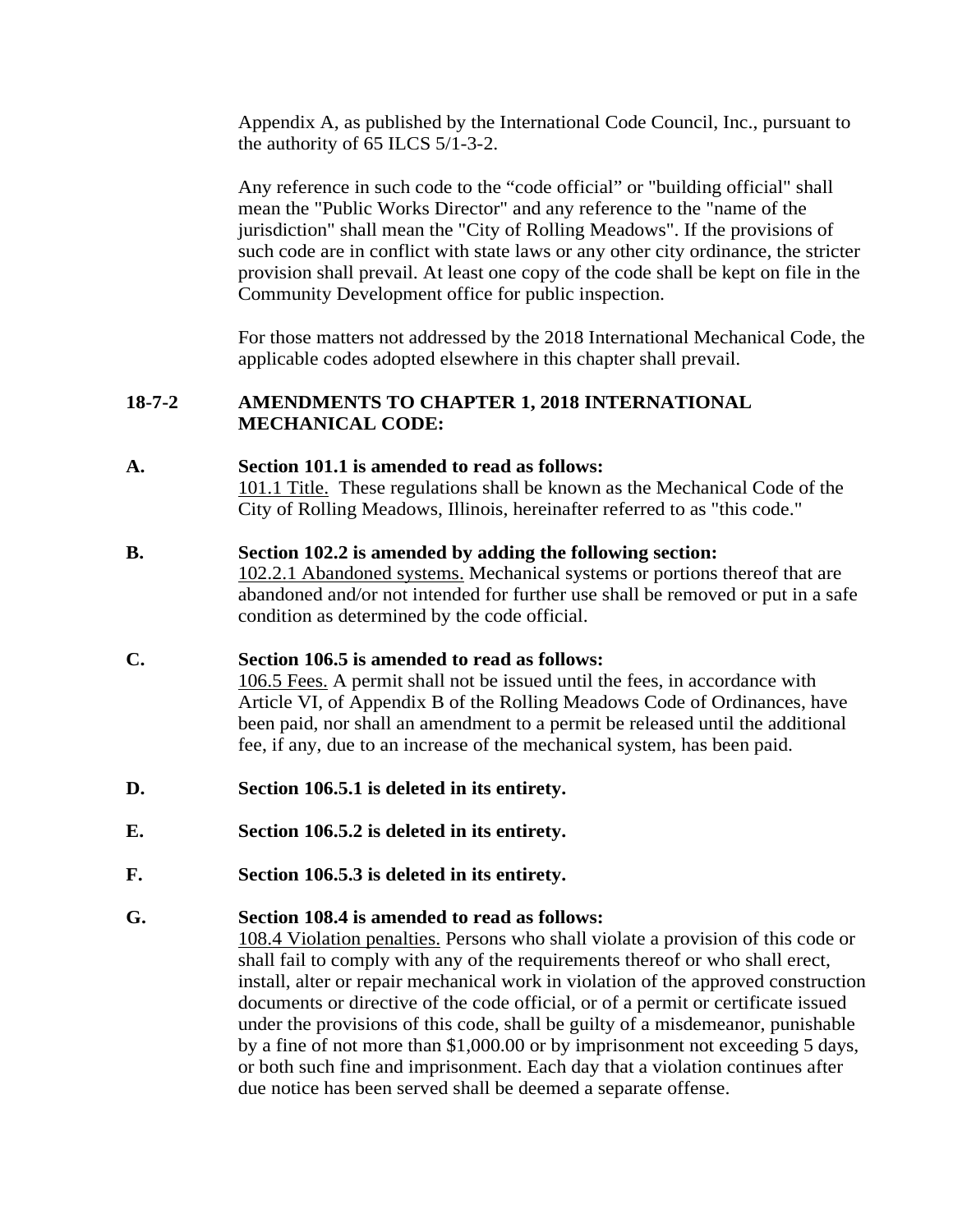# **H. Section 110 is amended by adding the following:** 110.5 Capped openings. All duct openings shall be capped during construction activities to prevent dust and debris from entering the system.

## **SEC. 18-8. INTERNATIONAL FUEL GAS CODE ADOPTED WITH AMENDMENTS; ADMINISTRATION AND ENFORCEMENT.**

**18-8-1: INTENT AND ADOPTION:** The purpose of this code is to establish minimum standards to provide a reasonable level of safety, health, property protection and public welfare by regulating and controlling the design, construction, installation, quality of materials, location, operation and maintenance or use of fuel gas systems.

> For the purpose of administration and enforcement of this article, there is hereby adopted by reference the International Fuel Gas Code, 2018 edition, including Appendix A, B, C and D, as published by the International Code Council, Inc., pursuant to the authority of 65 ILCS 5/1-3-2.

Any reference in such code to the "code official" or "building official" shall mean the "Public Works Director" and any reference to the "name of the jurisdiction" shall mean the "City of Rolling Meadows". If the provisions of such code are in conflict with state laws or any other city ordinance, the stricter provision shall prevail. At least one copy of the code shall be kept on file in the Community Development office for public inspection.

For those matters not addressed by the 2018 International Fuel Gas Code, the applicable codes adopted elsewhere in this chapter shall prevail.

# **SEC. 18-9. INTERNATIONAL PROPERTY MAINTENANCE CODE ADOPTED WITH AMENDMENTS; ADMINISTRATION AND ENFORCEMENT.**

**18-9-1: INTENT AND ADOPTION:** This code shall be construed to secure its expressed intent, which is to ensure public health, safety and welfare insofar as they are affected by the continued *occupancy* and maintenance of structures and *premises*. Existing structures and *premises* that do not comply with these provisions shall be altered or repaired to provide a minimum level of health and safety as required herein.

> For the purpose of administration and enforcement of this article, there is hereby adopted by reference the 2018 International Property Maintenance Code, not including Appendix A, as published by the International Code Council, Inc., pursuant to the authority of 65 ILCS 5/1-3-2.

Any reference in such code to the "code official" or "building official" shall mean the "Public Works Director" and any reference to the "name of the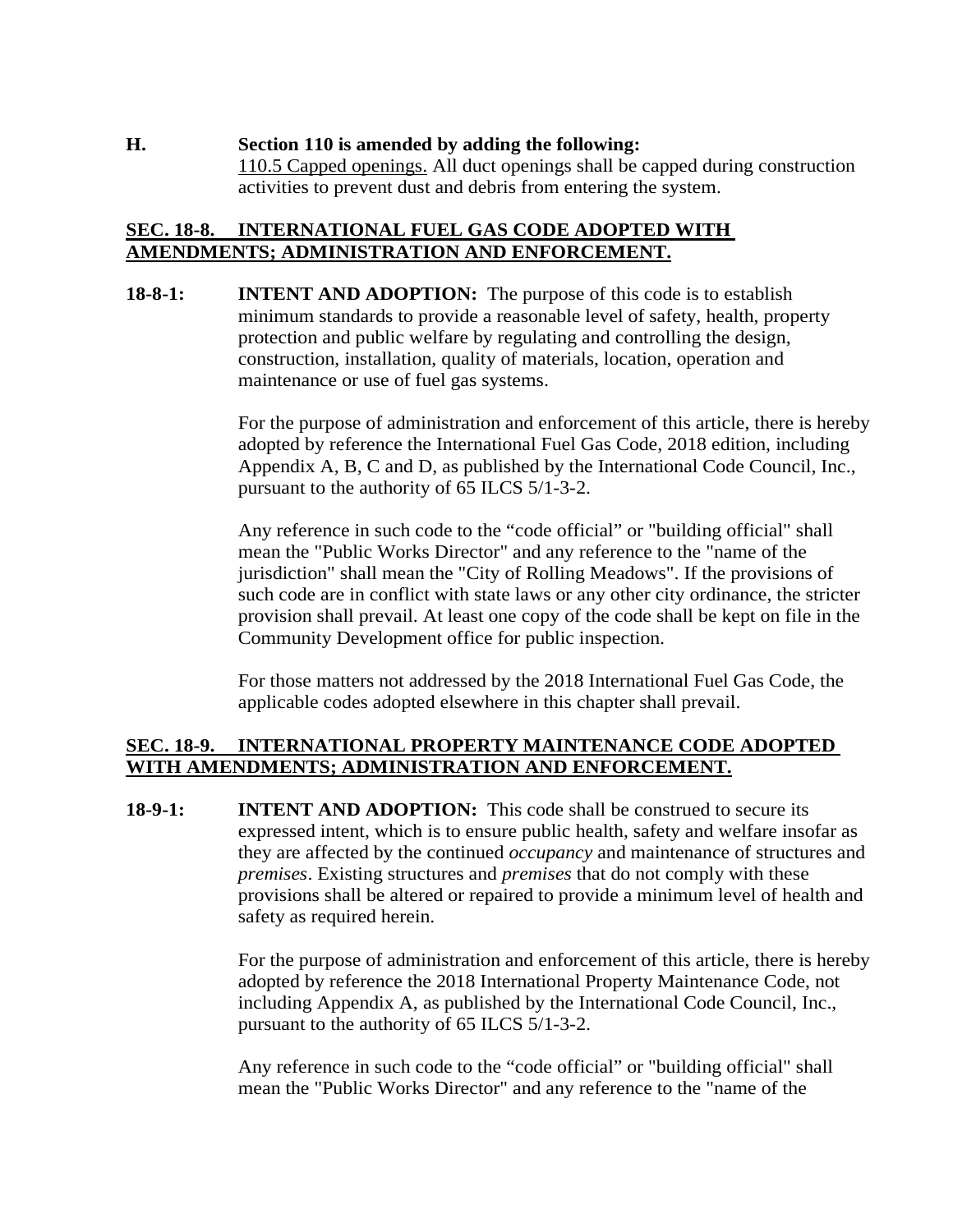jurisdiction" shall mean the "City of Rolling Meadows". If the provisions of such code are in conflict with state laws or any other city ordinance, the stricter provision shall prevail. At least one copy of the code shall be kept on file in the Community Development office for public inspection.

For those matters not addressed by the 2018 International Property Maintenance Code, the applicable codes adopted elsewhere in this chapter shall prevail.

# **18-9-2: AMENDMENTS TO CHAPTER 1, 2018 INTERNATIONAL PROPERTY MAINTENANCE CODE:**

#### **A. Section 101.1 is amended to read as follows:**

101.1 Title. These regulations shall be known as the Property Maintenance Code of the City of Rolling Meadows, hereinafter referred to as "this code."

- **B. Section 102.3 is deleted in its entirety and replaced to read as follows:**  102.3 Application of other codes. Repairs, additions, or alterations to a structure, or changes of occupancy, shall be done in accordance with the procedures and provisions of the building, plumbing, mechanical and fire codes adopted by the City of Rolling Meadows. Nothing in this code shall be construed to cancel, modify or set aside any provisions of the jurisdiction's zoning code. In the event of conflict, the most restrictive provision shall apply."
- **C. Section 102.7 is deleted in its entirety and replaced to read as follows:**  102.7 Referenced codes and standards. The codes and standards referenced in this code shall be those that have been adopted by the. City of Rolling Meadows and considered part of the requirements of this code to the prescribed extent of each such reference."
- **D. Section 103.1 is deleted in its entirety and replaced to read as follows:**  Section 103.1 General. The provisions of this ordinance and the 2018 International Property Maintenance Code, which it adopts and incorporates, shall be enforced by the City of Rolling Meadows Department of Community Development, its Director and his or her designated representatives."
- **E. Section 103.2 is deleted in its entirety.**
- **F. Section 103.3 is deleted in its entirety.**
- **G. Section 103.5 is deleted in its entirety.**
- **H. Section 111 is deleted in its entirety and replaced to read as follows:**  Section 111- Appeal to the Zoning Board of Appeals. Any person directly affected by an order, decision, or determination of the Community Development Director or his or her designee, relative to the application or interpretation of this code shall have the right to appeal to the Rolling Meadows Zoning Board of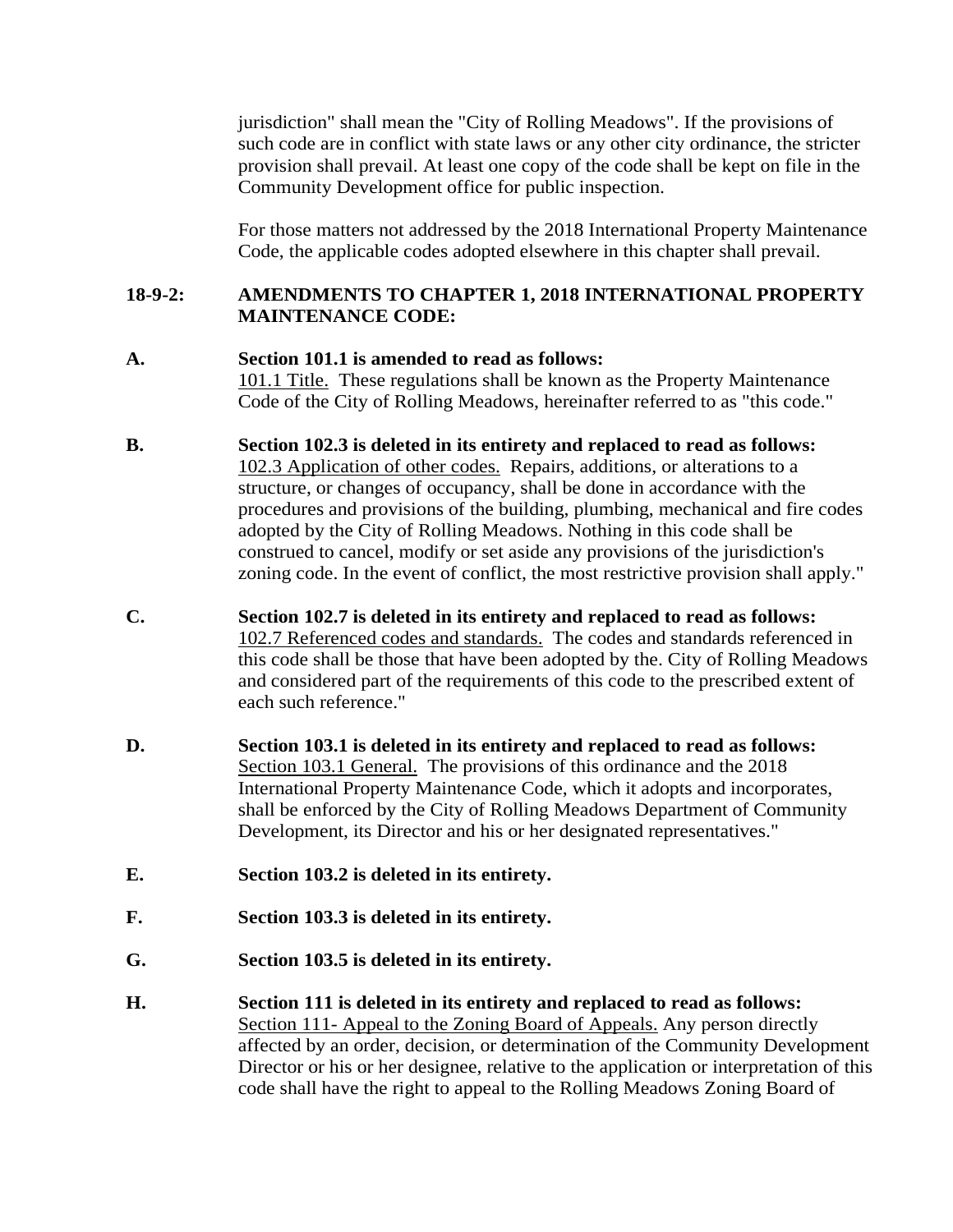Appeals in accordance with the procedure outlined in Section 122-52 of the Code of Ordinances, City of Rolling Meadows, Illinois. An application for appeal shall be based on a claim that the true intent of this code or the rules legally adopted thereunder have been incorrectly interpreted, the provisions of this code do not fully apply, or the requirements of this code are satisfied by equally good or better means. The Rolling Meadows Zoning Board of Appeals shall have no authority to waive requirements of this code.

#### **18-9-3: AMENDMENTS TO CHAPTER 2, 2018 INTERNATIONAL PROPERTY MAINTENANCE CODE:**

**A. 201.3 is deleted in its entirety and replaced to read as follows:**  Section 201.3 Terms defined in other codes. Where terms are not defined in this code and are defined in the building, plumbing, mechanical, fire, zoning, and municipal codes adopted by the City of Rolling Meadows, such terms shall have the meanings ascribed to them as in those codes."

#### **B. 202 is amended by replacing or adding the following:**

Bathroom. A room containing a lavatory, water closet, bathtub and/or shower.

Bedroom. A bedroom is defined as a segregated and separate room or space used or intended to be used for sleeping purposes and delineated by four (4) fixed walls and a door containing a minimum of at least seventy (70) square feet of floor area for a single occupant and every bedroom occupied by more than one person shall contain at least fifty (50) square feet of floor area for each occupant thereof, for the health, safety and welfare of the residents of the City of Rolling Meadows, excepting studios. It shall be prohibited to occupy any residence that fails to satisfy the minimal floor area set forth herein for any residential occupancy.

Bedroom Requirements. For all sleeping areas, whether above or below grade, the following requirements shall be met, except where noted:

- 1. All walls in bedrooms on any floor shall have, as a minimum, a layer of one-half (1/2) gypsum board or equivalent, taped and finished so as to provide a continuous surface with no breaks or gaps.
- 2. Doors, with minimum dimensions of one and three-eighths (1 3/8) inch thick and six (6) feet eight (8) inches height, shall be required for all bedrooms. The door shall be side-hinged, readily operable, and provided with latching hardware.
- 3. Basement bedrooms, as well as other habitable space, shall be free of excess moisture, dampness and ground water seepage. All excess moisture shall be removed by mechanical or gravitational means.

Debris. An accumulation of one or more of the following items; tin cans, glass jars, bottles, scrap glass, paper cartons, scraps of paper, boxes, ashes, iron, old hot water tanks, oil storage tanks, tin or other metal materials, refuse, rubbish, junk, waste, manure, straw, piles of grass clippings and/or other yard waste,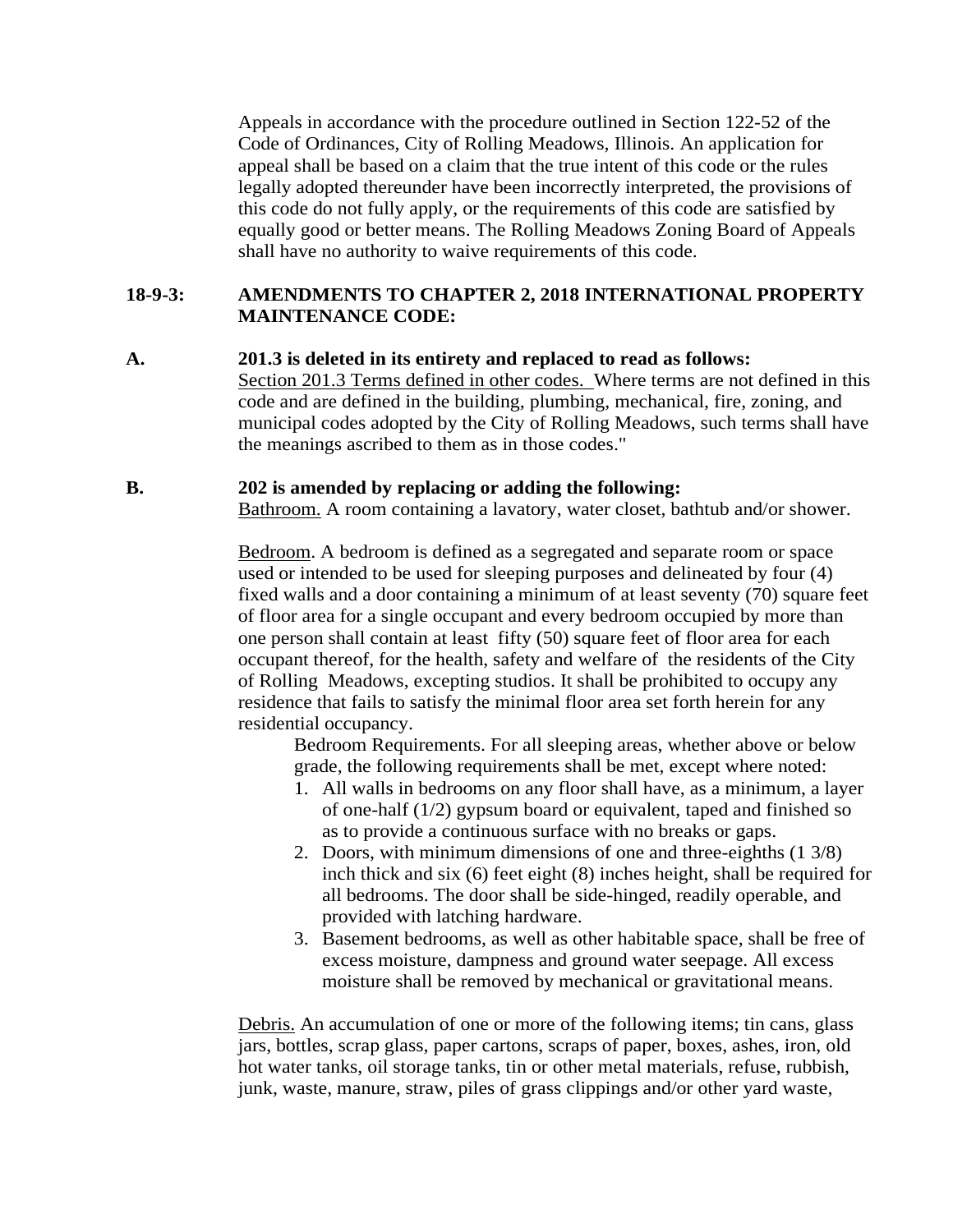lumber, old bricks, concrete blocks, chunks of broken concrete, plaster board, discarded furniture, mattresses, bed springs, portable swimming pools in disrepair, operable or inoperable household appliances, lawn and garden equipment, inoperable bicycles, plumbing materials, electrical supplies or cords, or other like matter or things."

Prohibited sleeping areas. Prohibited sleeping areas are defined as kitchens, as well as living rooms, dining rooms and other rooms which are not designated or qualified as bedrooms, as defined and qualified herein, which shall not be used for sleeping purposes.

Public nuisance.

- 1. The physical condition or use of any premises against the health, peace and comfort for any person within the city limits which includes: creating offensive smells; permitting offensive matter to remain; depositing offensive matter; keeping place where areas or containers kept in an offensive condition; keeping animals other than domesticated pets; accumulations of junk, trash or rubbish; dense or offensive smoke; keeping buildings in an unsafe or dangerous condition shall be regarded as a public nuisance at common law; or
- 2. Any physical condition, use or occupancy of any premises or its appurtenances considered an attractive nuisance to children, including, but not limited to, abandoned wells, shafts, basements, excavations and unsafe fences or structures; or
- 3. Any premises which has unsanitary sewerage of plumbing facilities; or
- 4. Any premises designated as unsafe for human habitation or use; or
- 5. Any premises which is manifestly capable of being a fire hazard, or is manifestly unsafe or unsecured as to endanger life, limb or property; or
- 6. Any premises from which the plumbing, heating and/or facilities required by this code have been removed, or from which utilities have been disconnected, destroyed, removed or rendered ineffective, or the required precautions against trespassers have not been provided; or
- 7. Any premises which is unsanitary, or which is littered with rubbish, debris or garbage, or which has an uncontrolled growth of weeds, or;
- 8. Any structure or building that is in a state of dilapidation, deterioration or decay; faulty construction; overcrowded; open, vacant or abandoned; damaged by fire to the extent so as not to provide shelter; in danger of collapse or failure; or dangerous to anyone on or near the premises.

# **18-9-4: AMENDMENTS TO CHAPTER 3, 2018 INTERNATIONAL PROPERTY MAINTENANCE CODE:**

#### **A. Section 301.2 is amended to read as follows:**

301.2 Responsibility. The owner of the premises shall maintain the structures, fixtures and exterior property in compliance with these requirements, except as otherwise provided for in this code. A person shall not occupy as owner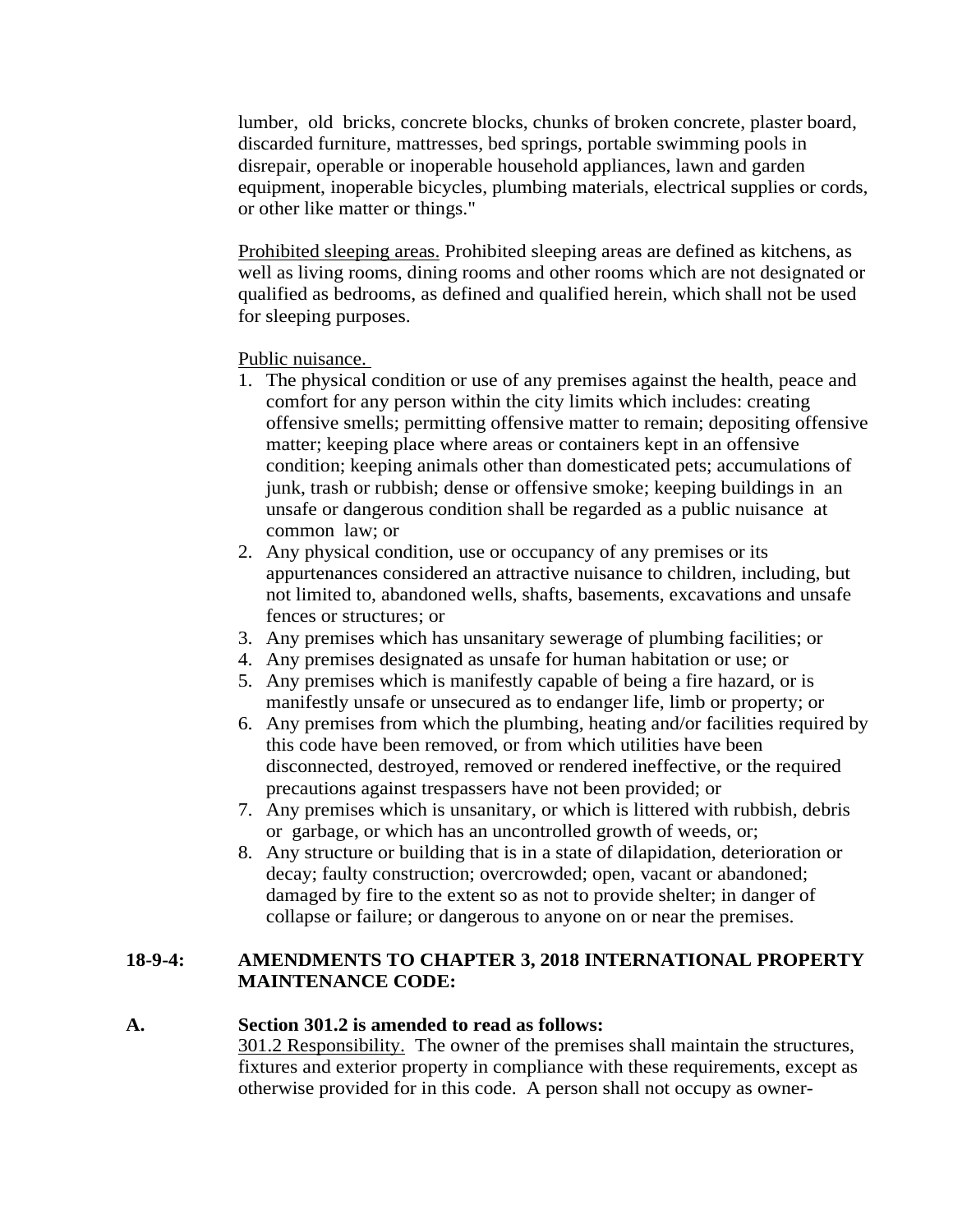occupant or permit another person to occupy *premises* that are not in a sanitary and safe condition and that do not comply with the requirements of this chapter. *Occupants* of a *dwelling unit*, *rooming unit* or *housekeeping unit* are responsible for keeping in a clean, sanitary and safe condition that part of the *dwelling unit*, *rooming unit*, *housekeeping unit* or *premises* they occupy and control.

# **B. Section 302.1 is amended to read as follows:**

302.1 Sanitation. *Exterior property* and *premises* shall be maintained in a clean, safe and sanitary condition and free from any accumulation of rubbish, debris or garbage.

**C. Section 302.4 is amended by inserting** "eight (8) inches" for the Jurisdiction weed height

### **D. Section 302.10 is amended by adding the following section:**

302.10 Litter. If failure to comply with Section 302 results in garbage and rubbish being deposited on any public or private property, it will be the responsibility of the violator to retrieve any and all blowing litter.

### **E. Section 302.11 is amended by adding the following section:**

302.11 Exterior storage. In residential districts, exterior or outdoor storage of equipment, tools, material, debris, rubbish, trash, junk, cut brush, logs, limbs, tree trunks, stumps or garbage is prohibited in front of or at the sides of the principle building if in view from the street.

#### **Exceptions:**

- 1. Approved refuse containers.
- 2. Motor vehicles and trailers when parked in accordance with other applicable city regulations.
- 3. Lawn furniture and lawn ornaments.
- 4. Garden hoses.
- 5. Bulk landscape or construction material, including excavated material, for a period not to exceed sixty (60) days.
- 6. Firewood not exceeding two-thirds cord (two face cords) in volume.
- 7. Seasonal and holiday displays erected for not more than ninety (90) days.

#### **F. Section 302.12 is amended by adding the following section:**

302.12 Dead Vegetation/Trees. Any vegetation that is dead and in the opinion of the code official is capable of causing property or utility damage shall be removed. Any vegetation that is dead and within any yard shall be removed. Dead, dying and/or decaying trees posing an imminent danger to life or property shall be removed or rendered safe as determined by the code official. Any vegetation removed that is a part of a required landscaping area shall be replaced with live plants as approved by the Director of Community Development or his/her designee.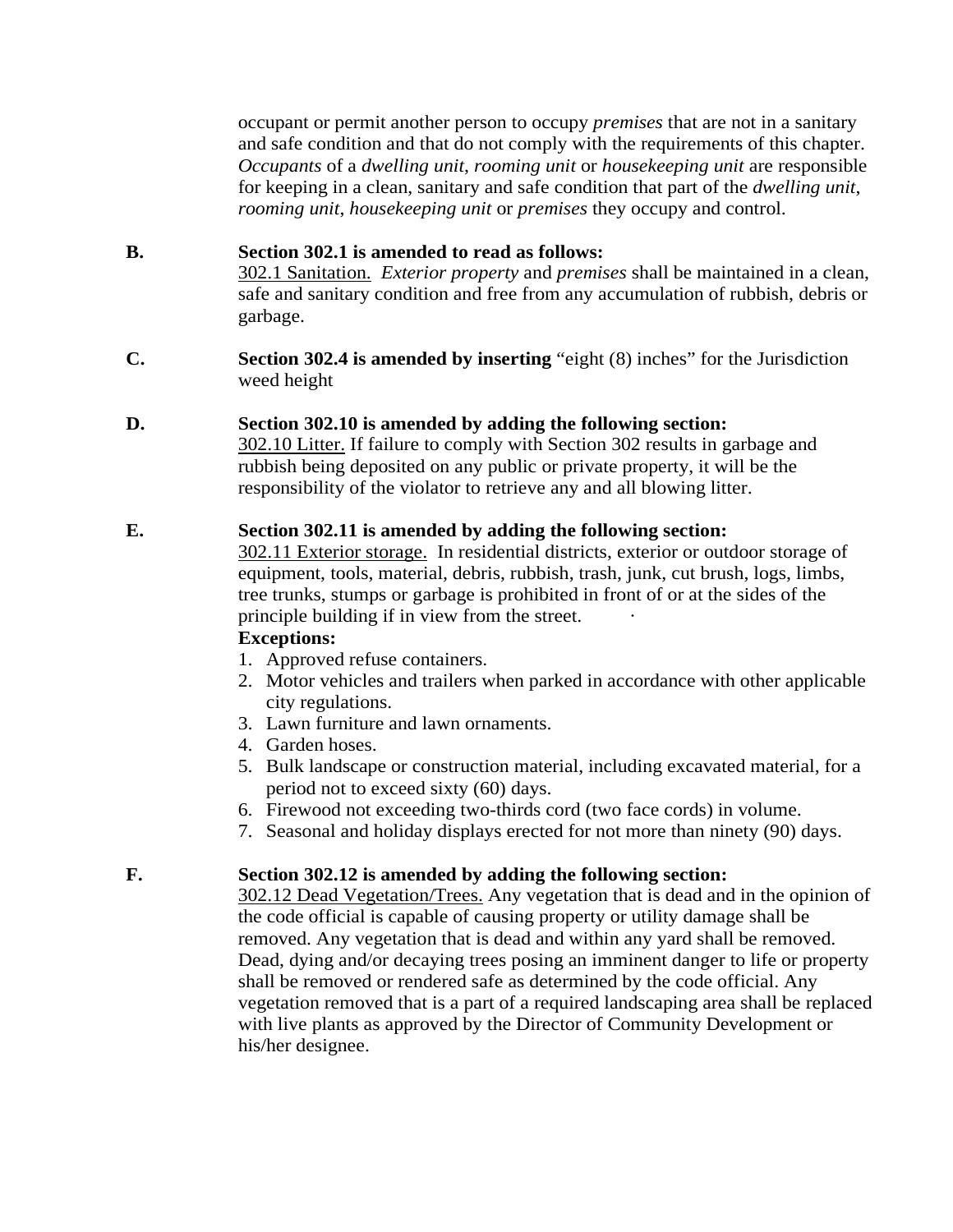#### **G. Section 302.13 is amended by adding the following section:**

302.13 Snow and ice removal equipment and material, parking and storage. Snow removal equipment, vehicles and material shall be parked or stored behind the structure or as approved by the code official. Half-ton and three-quarter ton plow trucks are excluded from this regulation for the period of November 15 to April 1.

### **H. Section 302.14 is amended by adding the following section:**

302.14 Holiday decorations. Holiday decorations, lights, displays, and signs shall be removed within ninety (90) days after the holiday so recognized.

# **I. Section 304.3.1 is amended by adding the following section:**

304.3.1 Multi- Premises identification.

- 1. Where there are more than four (4) spaces/units located in a single commercial or industrial structure, each front and rear street level exterior door shall be marked with the corresponding street address and the identification of the occupancy. The numbering and lettering shall be no less than four (4) inches in height for front exterior doors and four (4) inches in height for rear exterior doors and in contrast coloring to that of the coloring of the door(s). The placement of the numbering and lettering shall be uniform throughout the commercial or industrial structure. All fire protection rooms, with direct outside ground access, shall be identified with the words, "Fire Protection Equipment Room" which shall appear on the door to said room in the same manner as the street address. Where fire protection rooms have interior access only, these rooms shall be identified as such with lettering or acceptable symbols, in the same manner as the street address, except that said lettering or acceptable symbols shall be no less than four (4) inches in height.
- 2. Where there are more than four (4) multi-family residential units, addresses shall be displayed on both the front and rear of the buildings.

# **J. Section 304.14 is amended by inserting:** April 1 to December 1

#### **K. Section 305.1 is amended to read as follows:**

305.1 General. The interior of a structure and equipment therein shall be maintained in good repair, structurally sound and in a sanitary condition so as not to pose a threat to the health, safety or welfare of the occupants or visitors and to protect the occupants from the environment. *Occupants* shall keep that part of the structure that they occupy or control in a clean and sanitary condition. Every *owner* of a structure containing a *rooming house*, *housekeeping units*, a hotel, a dormitory, two or more *dwelling unit*s or two or more nonresidential occupancies, shall maintain, in a clean and sanitary condition, the shared or public areas of the structure and *exterior property*.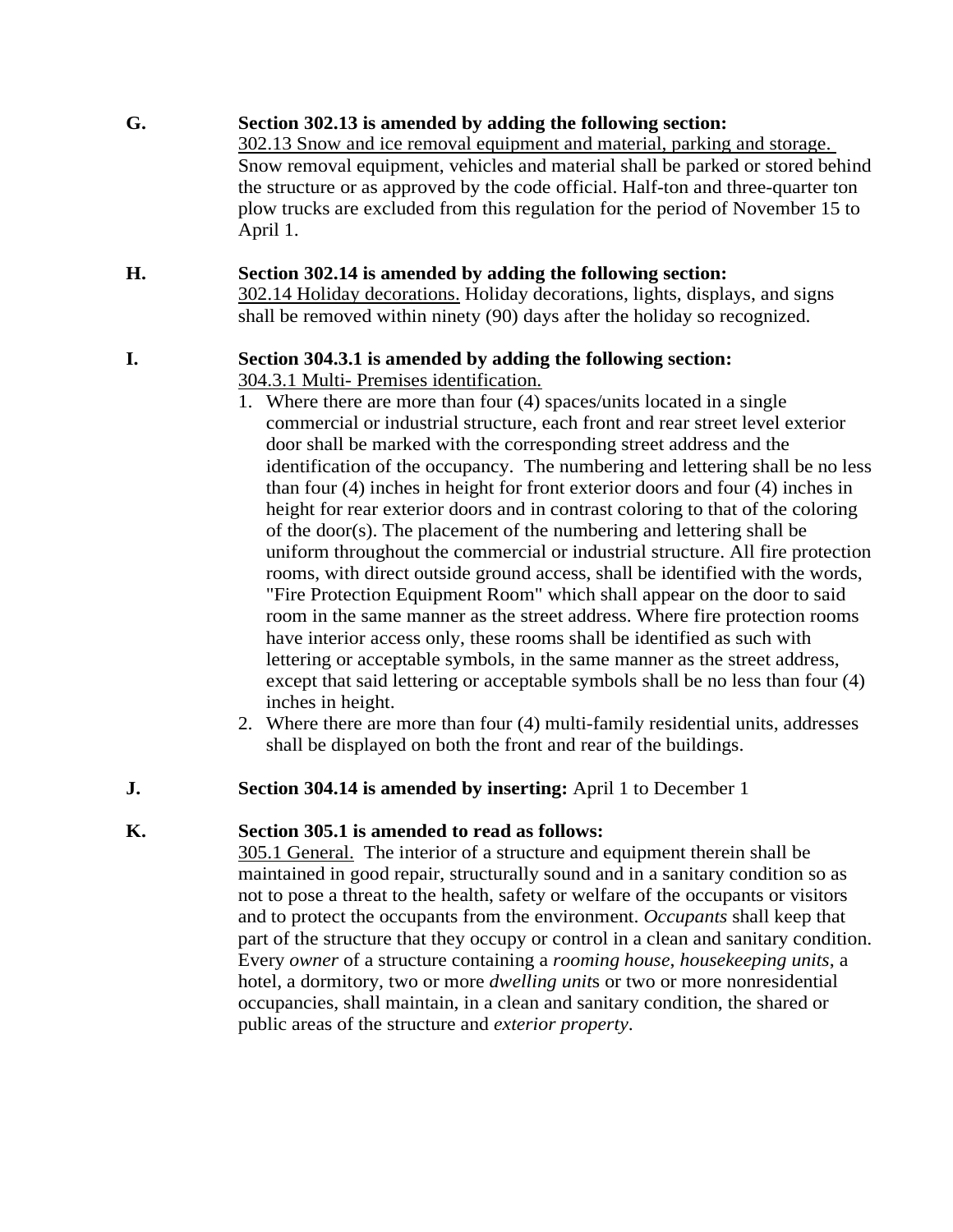# **L. Section 305.1.1 is amended to read as follows:**

305.1.1 Unsafe condition. Amend first sentence to read: "The following conditions shall be determined as unsafe and shall be repaired or replaced to comply with all applicable codes adopted by the City of Rolling Meadows.

### **M. Section 308.4 is amended by adding the following section:**

308.4 Disposal of Debris. Every occupant of a structure shall dispose of debris in a clean and sanitary manner by placing such debris in an approved debris disposal facility or approved debris containers, and such disposal shall take place in compliance with the provisions of the Code of Ordinances for the City of Rolling Meadows.

# **18-9-5: AMENDMENTS TO CHAPTER 5, 2018 INTERNATIONAL PROPERTY MAINTENANCE CODE:**

### **A. Section 502.2 is deleted in its entirety.**

#### **B. Section 507.1 is amended to read as follows:**

507.1 General. Drainage of roofs, sump pits, and paved areas, *yards* and courts, and other open areas on the *premises* shall not be discharged in a manner that creates a public nuisance.

- **C. Section 507.2 is amended by adding the following section:** 507.2. Roof Drains. Drains, roof and otherwise, shall terminate not less than four (4) feet from the property line.
- **D. Section 507.3 is amended by adding the following section:**  507.3 Sump Pumps. Sump pump discharge water shall not create a public nuisance and in no event shall the termination of the discharge piping be closer than ten (10) feet from the property line.

### **18-9-6: AMENDMENTS TO CHAPTER 6, 2018 INTERNATIONAL PROPERTY MAINTENANCE CODE:**

- **A. Section 602.2 is deleted in its entirety and replaced to read as follows:**  602.2 Residential occupancies. Dwellings shall be provided with heating facilities capable of maintaining a room temperature of 68°F in all habitable rooms, bathrooms and toilet rooms all year. Cooking appliances shall not be used to provide space heating to meet the requirements of this section.
- **B. Section 602.3 is deleted in its entirety and replaced to read as follows:**  602.3 Heat supply. Every owner and operator of any building who rents, leases or lets one or more dwelling unit, rooming unit, dormitory or guestroom on terms, either expressed or implied, shall maintain a temperature of not less than 68°F at any time during the year in all habitable rooms, bathrooms and toilet rooms.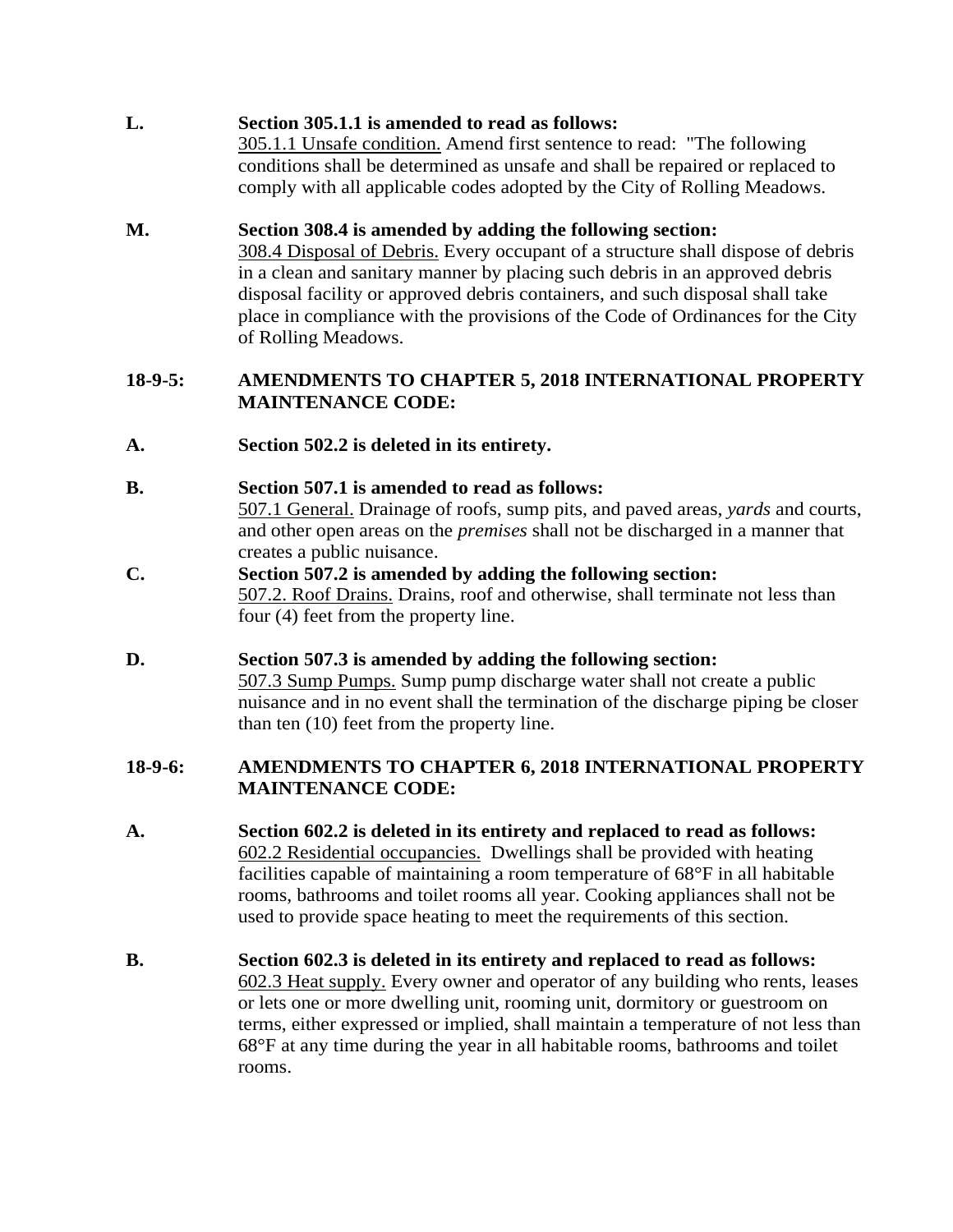#### **Exception:**

- 1. When the outdoor temperature is below the winter outdoor design temperature for the locality, maintenance of the minimum room temperature shall not be required provided that the heating system is operating at its full design capacity. The winter outdoor design temperature for the locality shall be as indicated in Appendix D of the International Plumbing Code.
- **C. Section 602.4 is deleted in its entirety and replaced to read as follows:** 602.4 Occupiable workspaces. Indoor occupiable work spaces shall be supplied with heat to maintain a minimum temperature of 68°F at any time during the year.
- **D. Section 605.2.1 is amended by adding the following section: 605.2.1** Receptacles. All 125 volt, single-phase, 15-or 20-ampere receptacles installed in bathrooms and kitchens to serve counter top surfaces shall have ground-fault circuit-interrupter protection for personnel.

### **18-9-7: AMENDMENTS TO CHAPTER 7, 2018 INTERNATIONAL PROPERTY MAINTENANCE CODE:**

#### **A. Section 704.8 is amended by adding the following section:**

Section 704.8 Fire Extinguishers. Fire extinguishers shall be provided in all Commercial & Multi-Family properties as required per the adopted fire code for the City of Rolling Meadows and shall be maintained, operational and certified annually.

# **SEC. 18-10. NATIONAL ELECTRICAL CODE ADOPTED WITH AMENDMENTS; ADMINISTRATION AND ENFORCEMENT.**

**18-10-1: INTENT AND ADOPTION:** This code covers the installation and removal of electrical conductors, equipment, and raceways; signaling and communications conductors, equipment, and raceways; and optical fiber cables and raceways. For purposes of establishing rules and regulations for the installation of all

> electrical wiring and equipment provided for in this article, there is adopted the National Electrical Code/2017 edition (NFPA/ANSI 70), promulgated by the National Fire Protection Association, except such portions thereof as are expressly deleted, modified or amended in this section.

Sections of this article or amendments thereto shall govern and control if a conflict occurs.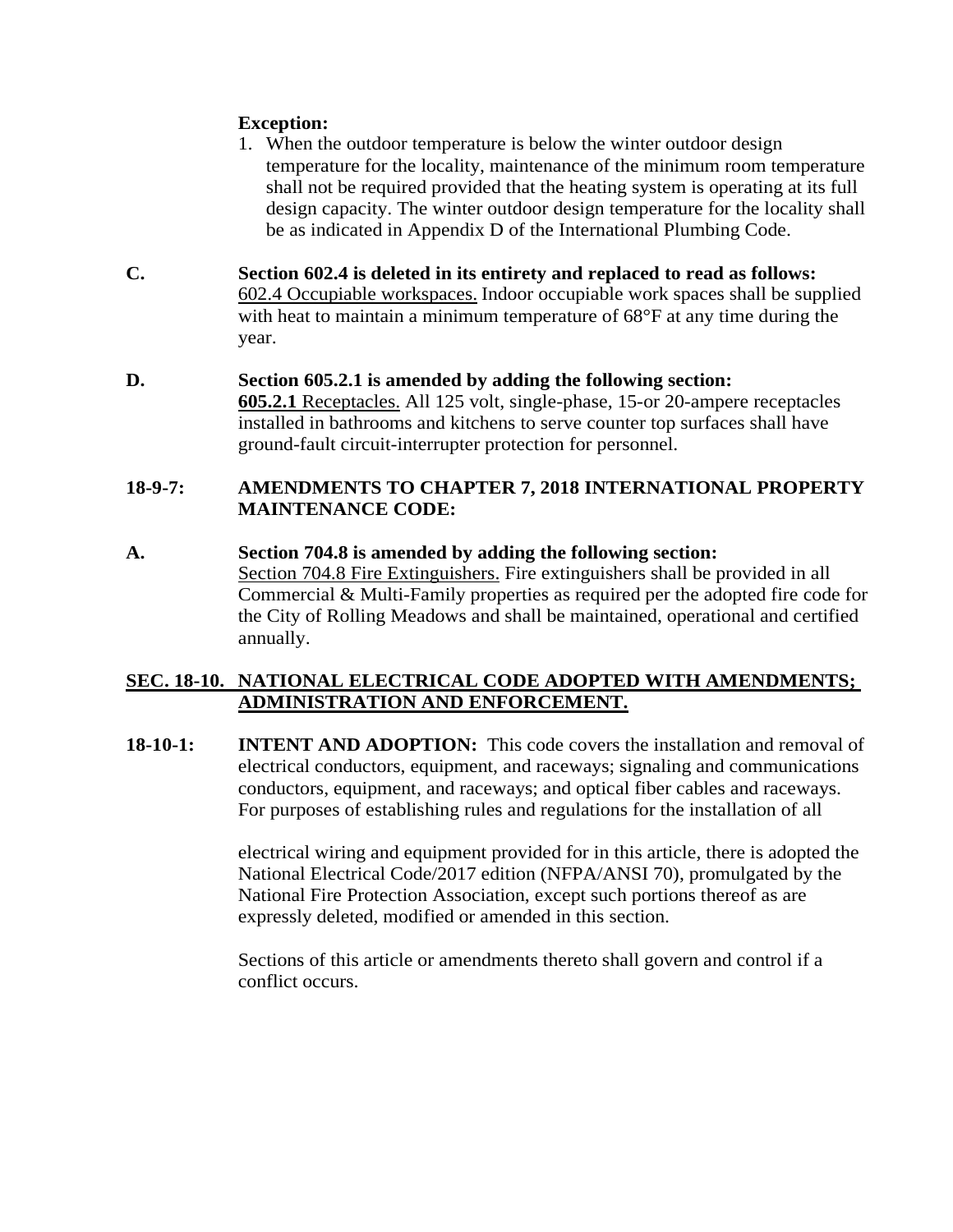# **18-10-2: SPECIAL RULES AND REGULATIONS REGARDING THE INSTALLATION, ALTERATIONS AND USE OF ELECTRICAL EQUIPMENT ARE AS FOLLOWS:**

- 1. Copper wire shall be used for all conductors smaller than no. 4 trade size. Where aluminum wiring is used, all terminations shall be protected by using an approved corrosion inhibitor.
- 2. All conductors and service grounds shall be installed in nonflexible, approved metal raceways. Exceptions shall be as follows:
	- a. Low voltage wiring for lighting circuits, control circuits, signaling circuits or communication systems may be run exposed only in accessible areas when not subject to mechanical injury and to single station signal and communication jack outlets in existing walls or residential dwelling units. Low voltage cable when run exposed shall be installed in accordance with article 800 of the National Electrical Code.
	- b. Rigid nonmetallic and electrical nonmetallic conduit may be used for special conditions when approved by the code official.
	- c. Rigid nonmetallic conduit and electrical nonmetallic conduit shall be allowed underground as follows:
		- i. Rigid nonmetallic conduit shall be used where subject to damage or excessive loads.
		- ii. Within 18 inches of leaving the ground it shall have a transition to an approved metallic system and shall be appropriately grounded.
	- d. Armored cable one-half inch trade size with a ground wire may be used in existing walls, floors, ceilings or partitions where it is fished and shall tie into an approved metal raceway system within five feet of exposure.
	- e. Flexible metal conduit and liquid-tight flexible metal conduit may be used as follows:
		- i. In lengths less than six feet for the connection of a motor or a recessed or surface mount fixture.
		- ii. In existing inaccessible walls, floors, ceilings or partitions, where it is fished and shall tie into an approved metal raceway system within five feet of exposure.
		- iii. In lengths less than four feet for necessary flexibility at the termination of conduit runs as approved by the electrical inspector.
	- f. Approved temporary wiring.
- 3. Signs. No sign shall be erected within eight feet of any line conductors, service drops or power lines with a voltage of 240 volts or less to ground and 12 feet of any line conductors, service drops or power lines with a voltage greater than 240 volts to ground.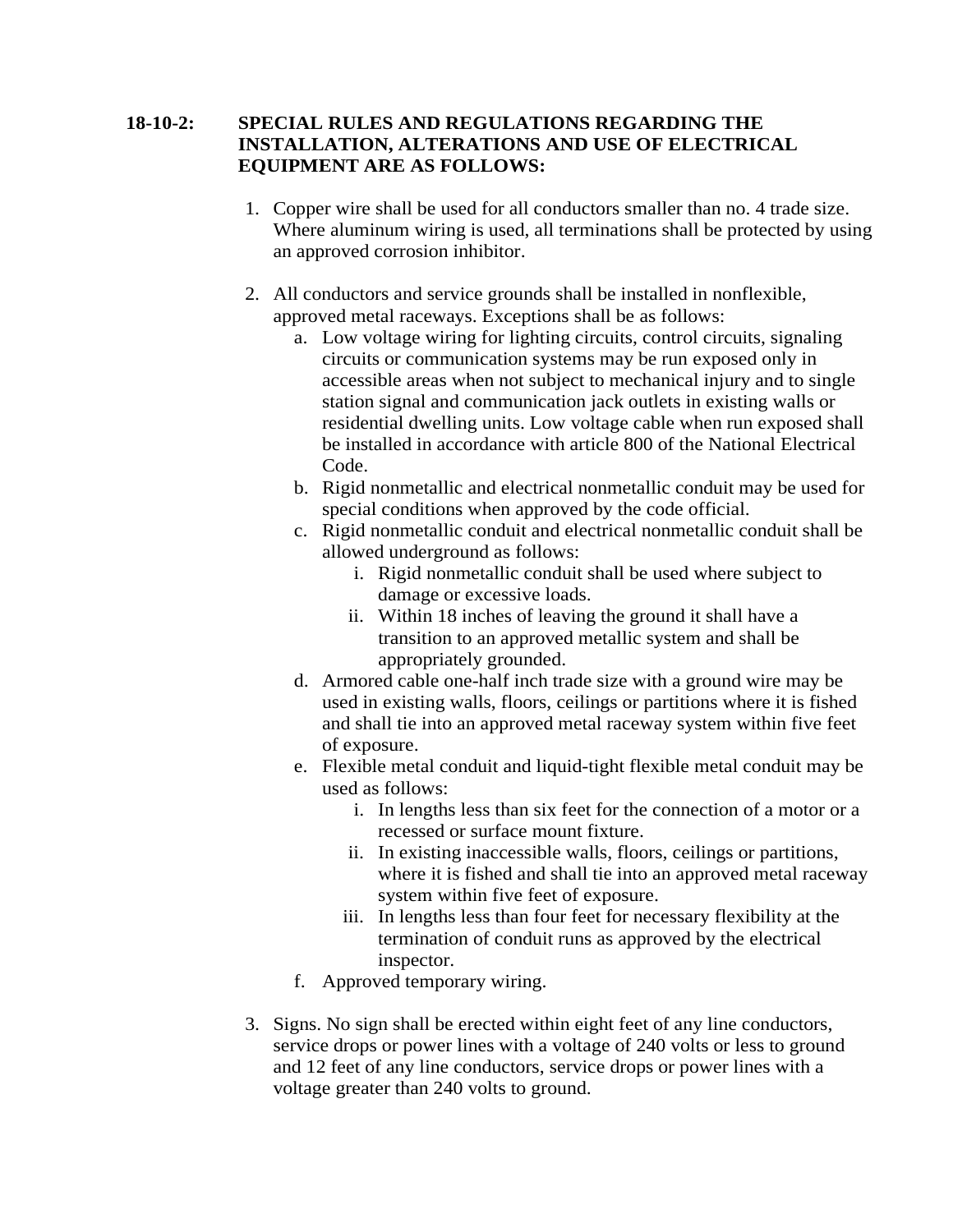4. An approved metal raceway shall be installed within single-family detached and attached dwellings from the water meter location to a point on an exterior wall approved by the water department for purposes of future installation of signal wire for remote meter heads.

# **18-10-3: AMENDMENTS TO ANNEX H, 2017 NATIONAL ELECTRICAL CODE:**

# **A. Article 80.15, (A), (B), (C), and (D) are deleted in their entirety and replaced to read as follows:**

Article 80.15, (A) Electrical Commission Created. There is created an electrical commission, which shall recommend safe standards and specifications for the installation, alteration and use of electrical equipment within the corporate limits and shall recommend reasonable fees to be paid to the city for inspection of such electrical installation or alteration or use.

Article 80.15, (B) Electrical Commission Membership. The electrical commission shall consist of six members who shall be appointed by the mayor with the advice and consent of the city council. The six members shall be appointed as follows: one member shall be the chief electrical inspector; of the other five members, one shall be a registered professional engineer, one an electrical contractor, one a journeyman electrician and one a representative of an inspection bureau maintained by the Fire Underwriters, if such representative resides in the city; if not, the chief of the fire department; and one representative of an electricity supply company. If there is no person residing in the city who is qualified under these descriptions or if there are persons qualified under these descriptions but they refuse to serve, the mayor may appoint some other person to fill that position. Members shall be appointed to serve three-year terms.

# **B. Article 80.15, (G) is deleted in its entirety and replaced to read as follows:** (G) Appeals. Appeals from decision of electrical inspector. If a dispute occurs between the applicant and the electrical inspector about any electrical installation, maintenance or repair, the applicant may appeal the decision to the electrical commission. Furthermore, the applicant may appeal the commission's decision to the Rolling Meadows Zoning Board of Appeals which shall review the recommendations of the electrical commission prior to making any final decision. Any appeal to the Rolling Meadows Zoning Board of Appeals shall be in accordance with the procedure outlined in Section 122-52 of the Code of Ordinances, City of Rolling Meadows, Illinois. An application for appeal shall be based on a claim that the true intent of this code or the rules legally adopted thereunder have been incorrectly interpreted, the provisions of this code do not fully apply, or the requirements of this code are satisfied by equally good or better means. The Rolling Meadows Zoning Board of Appeals shall have no authority to waive requirements of this code.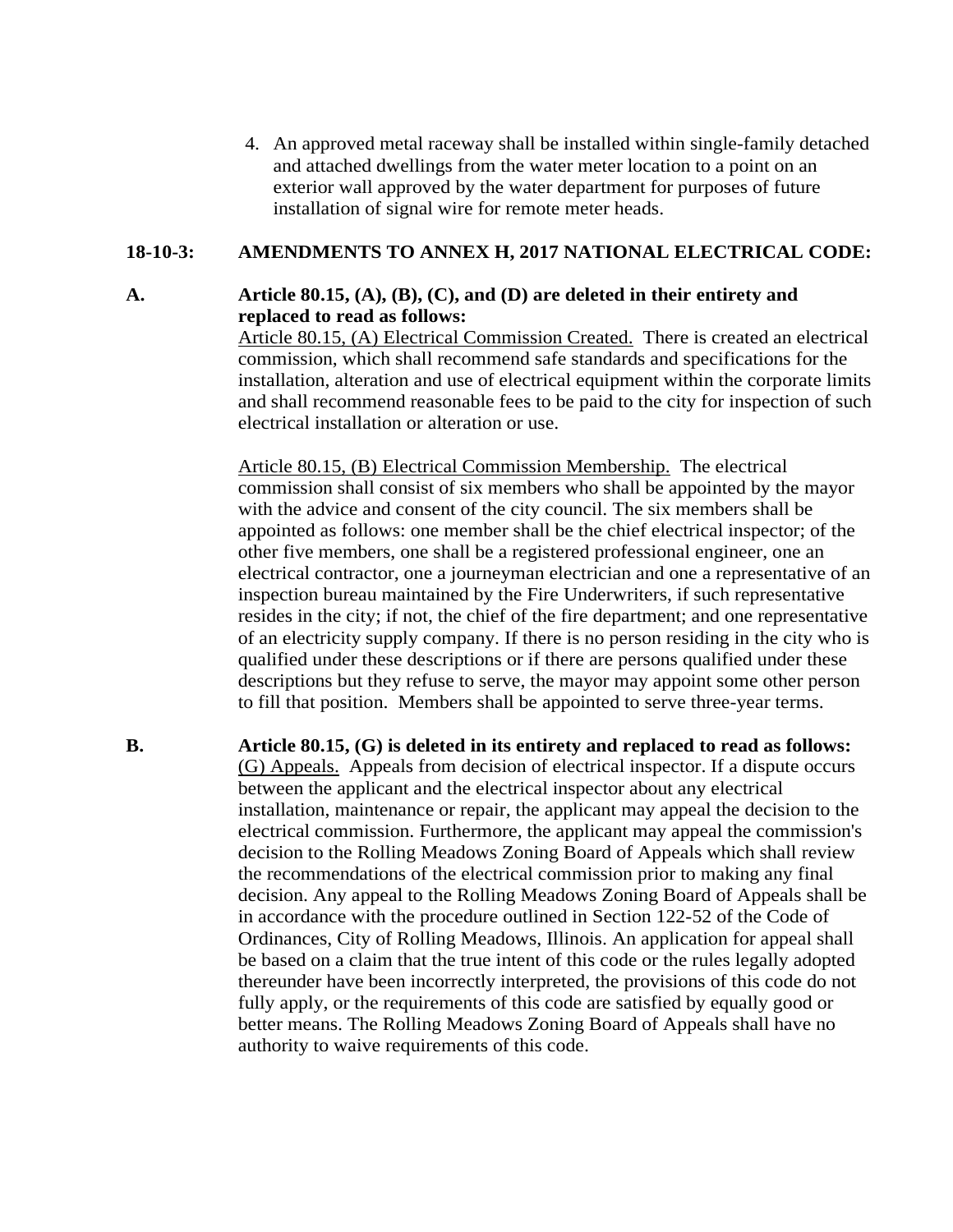# **C. Article 80.19 is deleted in its entirety and replaced to read as follows:**

80.19 Electrical permits required; inspection of work. No electrical equipment shall be installed or altered within the city, except upon a permit first issued by the Community Development Department. The Community Development Department shall issue permits for the installation and alteration of electrical equipment when application is made to the city. The Department shall inspect all electrical equipment installed or altered in the city and shall require that it conform to the standards and specifications applicable. Permits for electrical work shall be issued by the electrical inspector and shall be made out upon a printed application form to be furnished by the city, which shall describe in detail the material, apparatus and type of work to be done. In addition the form shall provide for the name of the owner of the property upon which the work is to be done, the user of the property and the correct address of the property. There shall also be provision for the name of the supervising electrician and the person making the installation.

# **D. Article 80.23 is deleted in its entirety.**

- **E. Article 80.25, (C) is deleted in its entirety and replaced to read as follows:**  (C) Notification. If, within five business days after the electrical inspector is notified of the completion of an installation of electric equipment, other than a temporary approval installation, the electrical inspector has either authorized connection nor disapproved the installation, the supplier of electricity is authorized to make connections and supply electricity to such installation.
- **F. Article 80.27 is deleted in its entirety.**
- **G. Article 80.29 is deleted in its entirety.**
- **H. Article 80.33 is deleted in its entirety.**
- **I. Article 80.35 is deleted in its entirety.**
- **18-10-4: AMENDMENTS TO CHAPTER 3, 2017 NATIONAL ELECTRICAL CODE:**
- **A. Article 324 is deleted in its entirety.**
- **B. Article 334 is deleted in its entirety and the methods and materials regulated by this Article are prohibited unless specifically allowed elsewhere in this Chapter.**
- **C. Article 382 is deleted in its entirety and the methods and materials regulated by this Article are prohibited unless specifically allowed elsewhere in this Chapter.**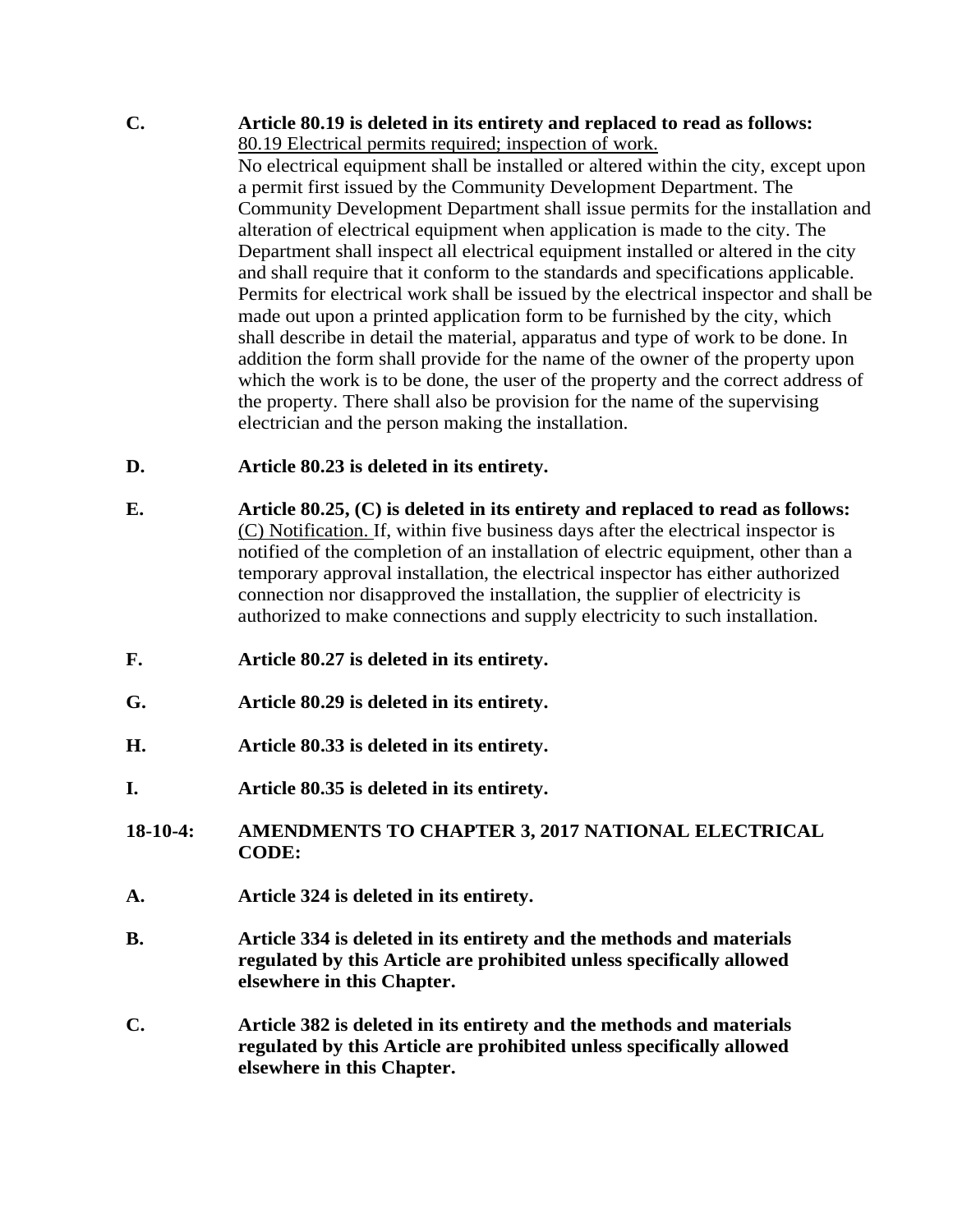- **D. Article 394 is deleted in its entirety and the methods and materials regulated by this Article are prohibited unless specifically allowed elsewhere in this Chapter.**
- **E. Article 396 is deleted in its entirety and the methods and materials regulated by this Article are prohibited unless specifically allowed elsewhere in this Chapter.**
- **F. Article 398 is deleted in its entirety and the methods and materials regulated by this Article are prohibited unless specifically allowed elsewhere in this Chapter.**

### **18-10-5: AMENDMENTS TO CHAPTER 6, 2017 NATIONAL ELECTRICAL CODE:**

### **A. Article 604.8 is added to read as follows:**

604.8 Conditions. Notwithstanding all of the above, manufactured wiring systems are prohibited except when the following conditions are met:

- 1. The building within which the system is installed must be use Group B as defined by the International Building Code and have a gross floor area in excess of 50,000 square feet.
- 2. The system is confined to an accessible space below a raised floor, except that the secondary distribution cables not in excess of 12 feet in length shall be allowed to serve all wall receptacles and switches.
- 3. The voltage drop from the supply panel to the last outlet shall not exceed 5 percent.
- 4. Prior to issuance of a permit for a system, a detailed drawing prepared by a registered design professional shall be submitted, reviewed and approved.

### **SEC. 18-11. INTERNATIONAL FIRE CODE ADOPTED WITH AMENDMENTS; ADMINISTRATION AND ENFORCEMENT.**

**18-11-1: INTENT AND ADOPTION:** The purpose of this code is to establish the minimum requirements consistent with nationally recognized good practice for providing a reasonable level of life safety and property protection from the hazards of fire, explosion or dangerous conditions in new and existing buildings, structures and premises, and to provide a reasonable level of safety to fire fighters and emergency responders during emergency operations.

> For the purpose of administration and enforcement of this article, there is hereby adopted by reference the International Fire Code, 2018 edition, including Appendices A, B, D, F, H, I, J as published by the International Code Council, Inc., is adopted by reference pursuant to the authority of 65 ILCS 5/1-3-2.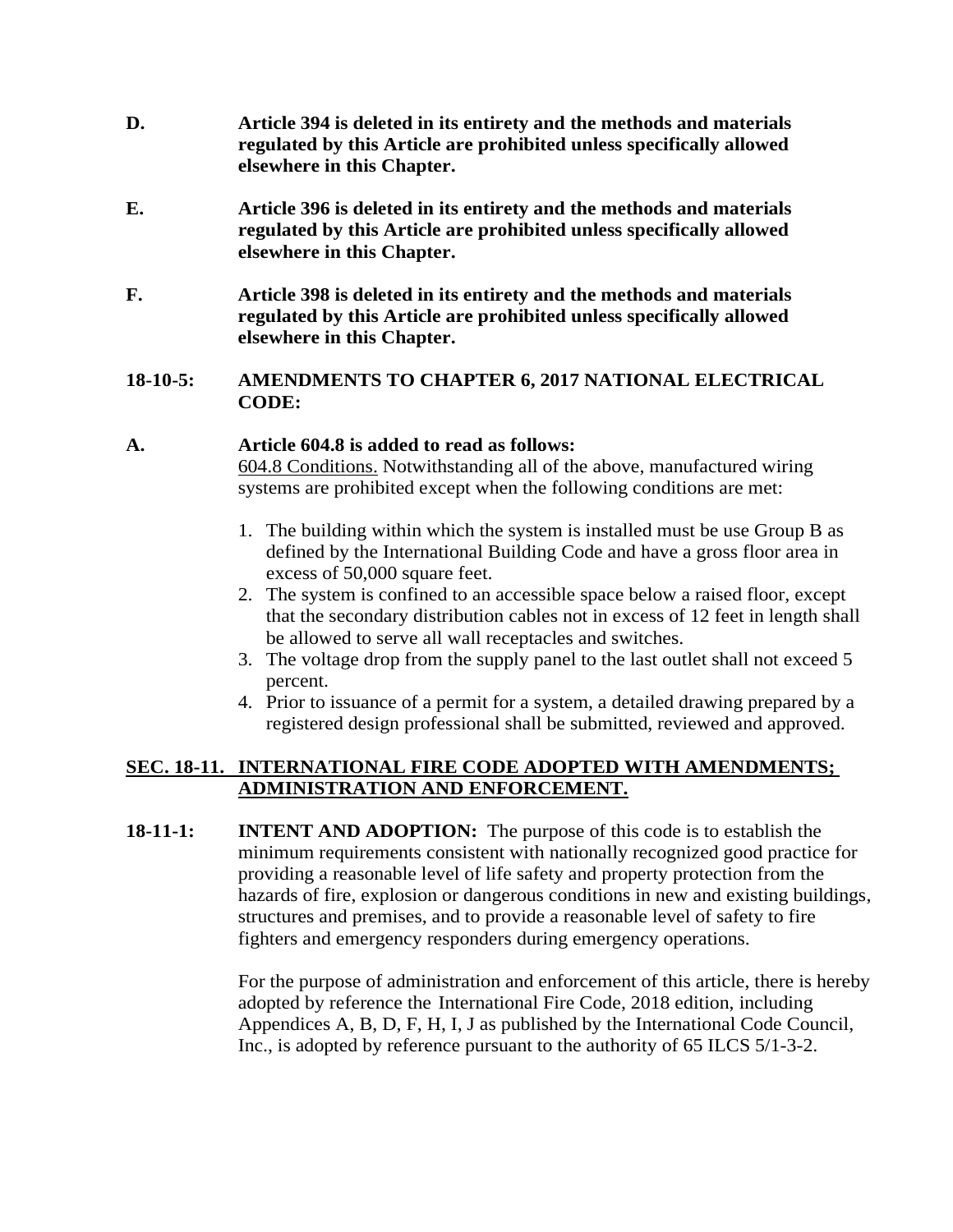Any reference in such code to "fire official" shall read as meaning the "fire code official" and any reference to "jurisdiction" shall mean the "City of Rolling Meadows". In the event that the provisions of such code are in conflict with state laws or any other city ordinance, the stricter shall prevail. In addition to the three copies of the International Fire Code on file with the city clerk, at least one copy of the code shall be kept on file in the Community Development office for public inspection.

For those matters not addressed by the 2018 International Fire Code, the applicable codes adopted elsewhere in this chapter shall prevail.

# **18-11-2: AMENDMENTS TO CHAPTER 1, 2018 INTERNATIONAL FIRE CODE:**

# **A. Section 101.1 is amended to read as follows:**

101.1 Title. These regulations shall be known as the Fire Code of the City of Rolling Meadows, hereinafter referred to as "this code."

#### **B. Section 101.6 and all subsections are amended by adding the following:**  101.6 Emergency Response Repository Container Units (Lock Box).

101.6.1 General. The owner or operator of any facility which currently has, or shall be installing, a fire detection system (automatically or manual) and/or a fire suppression system, where either or both are monitored, shall provide a repository container (lock box) at the facility site, as set forth in this section. **Exception:** When the facility always has a representative present on site 24 hours a day who shall permit fire department access.

101.6.2 Item contained. The repository container (lock box) shall contain key(s) to access those portions of the facility that the code official deems necessary. Each key shall be labeled as to its area(s) of function.

101.6.3 Location and identification. The repository container (lock box) shall be installed at a location designated by the code official and shall be identified in a manner described by the code official.

101.6.4 Size. The size of the repository container (lock box) shall be that which is deemed adequate by the code official.

101.6.5 Keying. All repository containers (lock boxes) shall be keyed in accordance with the requirements set forth by the code official.

101.6.6 Update and Notifications. The owner or operator of the facility shall update the key(s) within the repository container (lock box) as soon as is reasonably possible after a change has been made that will require the change of the key(s). The code official shall be notified in order that the change of key(s) may take place.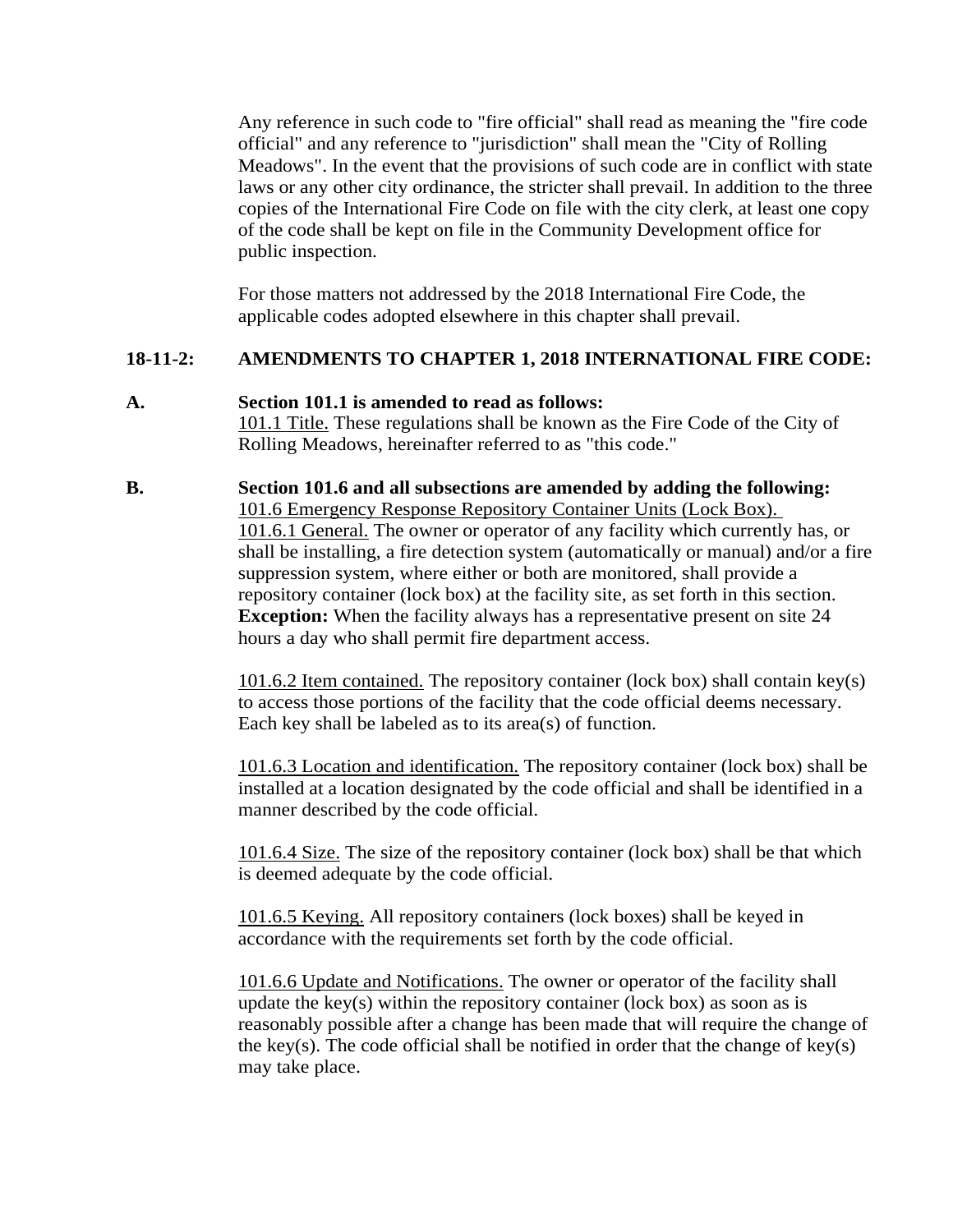**C. Section 104.8 is deleted in its entirety and replaced to read as follows:** 104.8 Modifications. The Community Development Director or their designee shall have power to modify any of the provisions of the fire prevention code adopted in this chapter, upon application in writing by the owner or lessee or his duly authorized agent, when there are practical difficulties in the way of carrying out the strict letter of the code, provided that the spirit of the code shall be observed, public safety secured, and substantial justice done. The particulars of such modification when granted or allowed and the decision of the Community Development Director thereon shall be entered upon the records of the Community Development Director, and a signed copy shall be furnished the applicant.

#### **D. Section 105.8 is amended by adding the following section:**

105.8 Service roads and fire hydrants at new construction. All areas in which construction work is being done shall be provided with passable service roads of sufficient bearing capacity to support fire equipment and shall have proximate thereto sufficient fire hydrants in good working order, all as approved by the Community Development Director, before any construction may proceed above the foundation level.

### **E. Section 110.4 is amended to read as follows:**

110.4 Violation penalties. Persons who shall violate a provision of this code or shall fail to comply with any of the requirements thereof or who shall erect, install, alter, repair or do work in violation of the approved construction documents or directive of the Community Development Director, or of a permit or certificate used under provisions of this code, shall be subject to adjudication proceedings.

# **F. Section 112.4 is amended to read as follows:**

112.4 Failure to Comply. Any person who shall continue any work after having been served with a stop work order, except such work as that person is directed to perform to remove a violation or unsafe condition, shall be liable to a fine of not less than \$30.00 (thirty dollars) or more than \$500.00 (five hundred dollars).

# **G. Section 114 is amended by adding the following sections:**

114.1 Connection to Northwest Central Dispatch required. Effective October 1, 2009, any fire alarm system as mandated by International Fire Code 2018 Edition, as amended by city ordinance, shall transmit trouble, supervisory, and fire signals to the city's designated proprietary agent's receiving point in the city via a wireless transmitter in accordance with the National Fire Protection Association (NFPA) Standard 72. Only equipment certified and approved by the City of Rolling Meadows, Northwest Central Dispatch System (NWCD) and/or its designated proprietor shall be installed. The designated proprietary agent shall be the only authorized installer of the approved radio transmitters. Existing systems shall be changed to wireless, upon the alarm owner's request, when the existing equipment is updated or when any of the following occurs: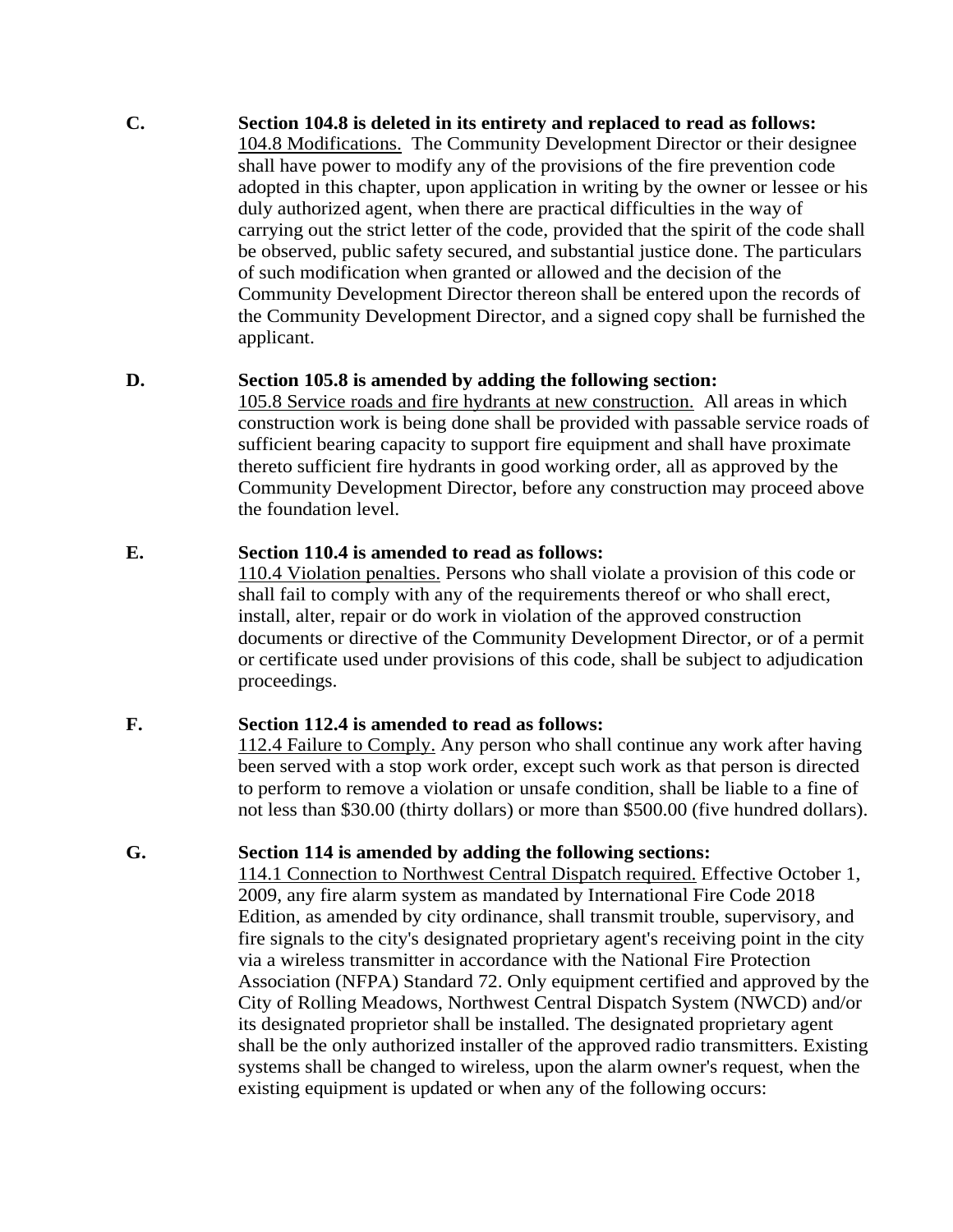- 1. An alarm has been in a trouble or out of service condition for a time period of over 30 days caused by a problem with the dedicated telephone fire alarm circuit.
- 2. An alarm has three or more line troubles lasting 48 hours or more in any twelve-month period.
- 3. When an existing contract with a monitoring agency (central station) other than NWCD ends, the alarm owner will request to be changed to wireless.

Section 114.2 Fire alarm system plan review. Fire alarm system plans shall be submitted for review for any new fire alarm system and/or upgrade to an existing system. No work shall begin prior to the approval of the plan by the fire department and the issuance of a permit for the work by the community development department. A system upgrade shall be defined as any one or more of the following:

- 1. Replacement of the main fire alarm control panel;
- 2. Replacement of more than one-half the alarm initiation devices;
- 3. Replacement of more than one-half the alarm notification devices;
- 4. Any addition of alarm initiating devices;
- 5. Addition, repair or replacement of any fire alarm wiring.

#### Section 114.3 Fire alarm system requirements for connection.

Fire alarm system connections to Northwest Central Dispatch System shall be made only after compliance with the following requirements:

- 1. The alarm system shall be installed in accordance with NFPA 72 as referenced in the adopted code and according to the manufacturer's directions.
- 2. Fire alarm systems shall be compatible with the city's/NWCD's system.
- 3. The alarm user shall make arrangements with the company installing the alarm system and the designated proprietary agent for the installation of a wireless transmitter. The designated proprietary agent shall be the only authorized installer of the approved radio transmitters.
- 4. The alarm user shall purchase and install a standard security lock box in the manner and location prescribed by the fire department and containing keys to all entrances and exits to the building to allow immediate access in emergency situations.
- 5. All fire alarm systems shall be installed, maintained and tested in accordance with NFPA 72-as referenced in the adopted code and International Fire Code 2018 Edition as amended by city ordinance.
- 6. The fire department shall inspect the property prior to connection and make a written finding as to whether the above requirements have been met. For fire alarm systems required to be installed by city ordinance, the inspection shall be required prior to the issuance of the final occupancy permit.

Section 114.4 Alarm system posting requirements. The alarm user shall post or cause to be posted at or near the location where such alarm system can be deactivated, a notice containing the name, address and telephone number of the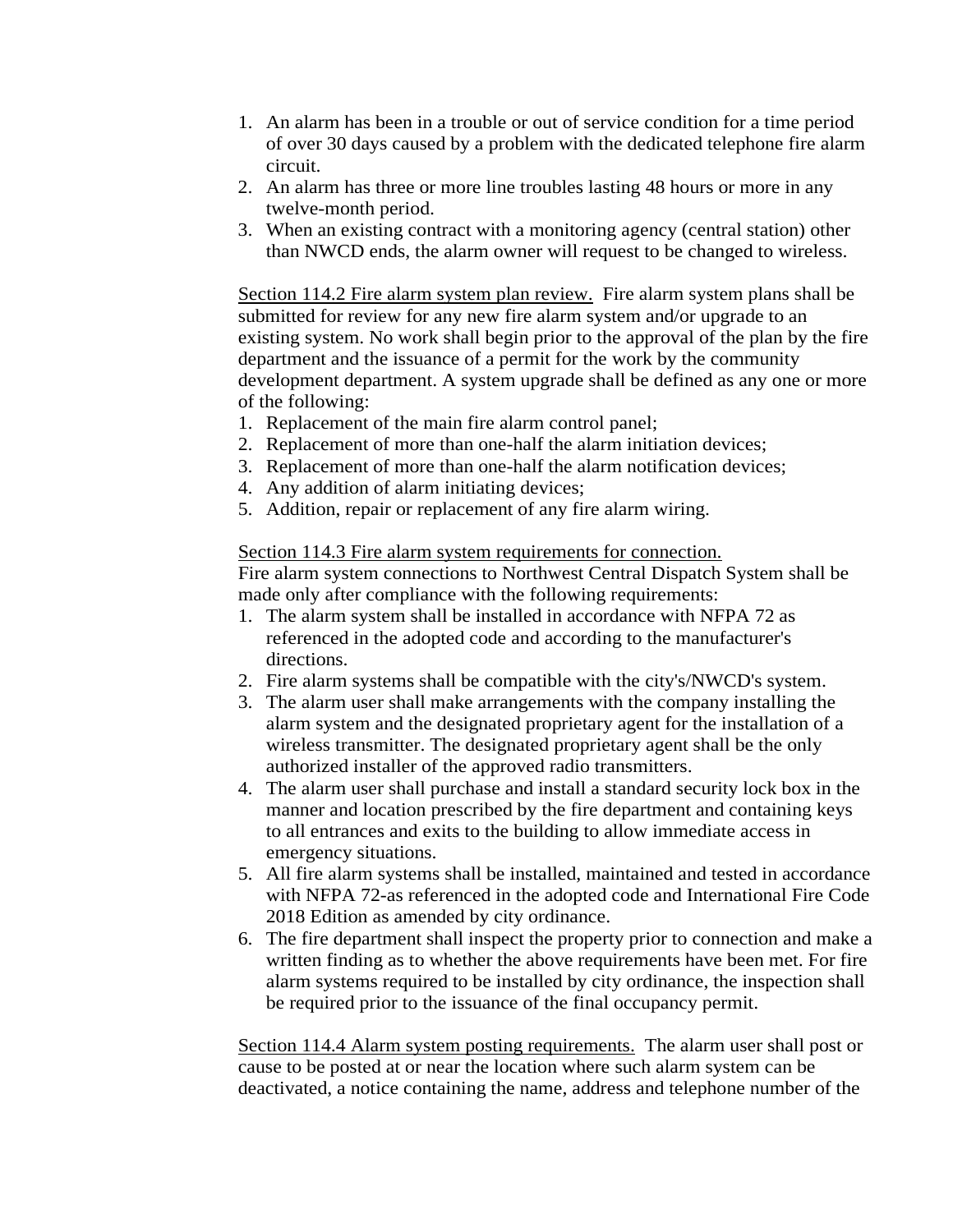alarm user and the person, firm or corporation responsible for the maintenance and repair of such alarm system.

Section 114.5 Maintenance and testing requirements. All alarm systems shall be maintained and tested in accordance with the following requirements:

- 1. All alarm users shall maintain the alarm system in good working order.
- 2. The alarm user shall have any fire alarm system tested by a licensed testing department in accordance with NFPA 72.
	- a) The results of the testing agency or electrical contractors test shall be in writing, signed by the agency or contractor, and kept on file at the premises where the alarm system is being used. A copy of the test results shall be forwarded to the fire department upon completion of the alarm system test using the IROL system (inspection reports online). The test shall not be considered completed until the city receives the results thereof. If the results are not received by the city within 60 days after the end of the applicable testing interval, a summons will be issued to the property owner to appear in the City's code hearing unit adjudication.
	- b) New and upgraded systems shall be acceptance tested accordance with NFPA 72.

Section 114.6 Time limits—Alarm sound; response to city notification. The alarm user shall respond or cause his representative to appear at the alarm system location within one hour from notification by the city to reset an alarm system, to provide access to the premises, or to provide securing for the premises.

# **18-11-3: AMENDMENTS TO CHAPTER 9, 2018 INTERNATIONAL FIRE CODE:**

# **A. Section 901.6 is amended to read as follows:**

Fire detection, alarm and extinguishing systems shall be maintained in an operative condition at all times, and shall be replaced or repaired where defective. Non-required fire protection systems and equipment shall be inspected, tested and maintained or removed.

All inspection and maintenance reports shall be forwarded annually to the Rolling Meadows Fire Department using the IROL system (Inspection Reports Online). Any company or agent doing inspection and maintenance to fire protection systems shall be required to register with IROL, as well as all buildings that have fire protection systems installed.

# **B. Section 903.2.1.1 is amended to read as follows:**

Group A-1. An *automatic sprinkler* system shall be provided for Group A-1 occupancies where one of thefollowing conditions exists:

- 1. The *fire area* exceeds 5,000 square feet.
- 2. The *fire area* has an occupant load of 100 or more.
- 3. The *fire area* is located on a floor other than the level of exit discharge.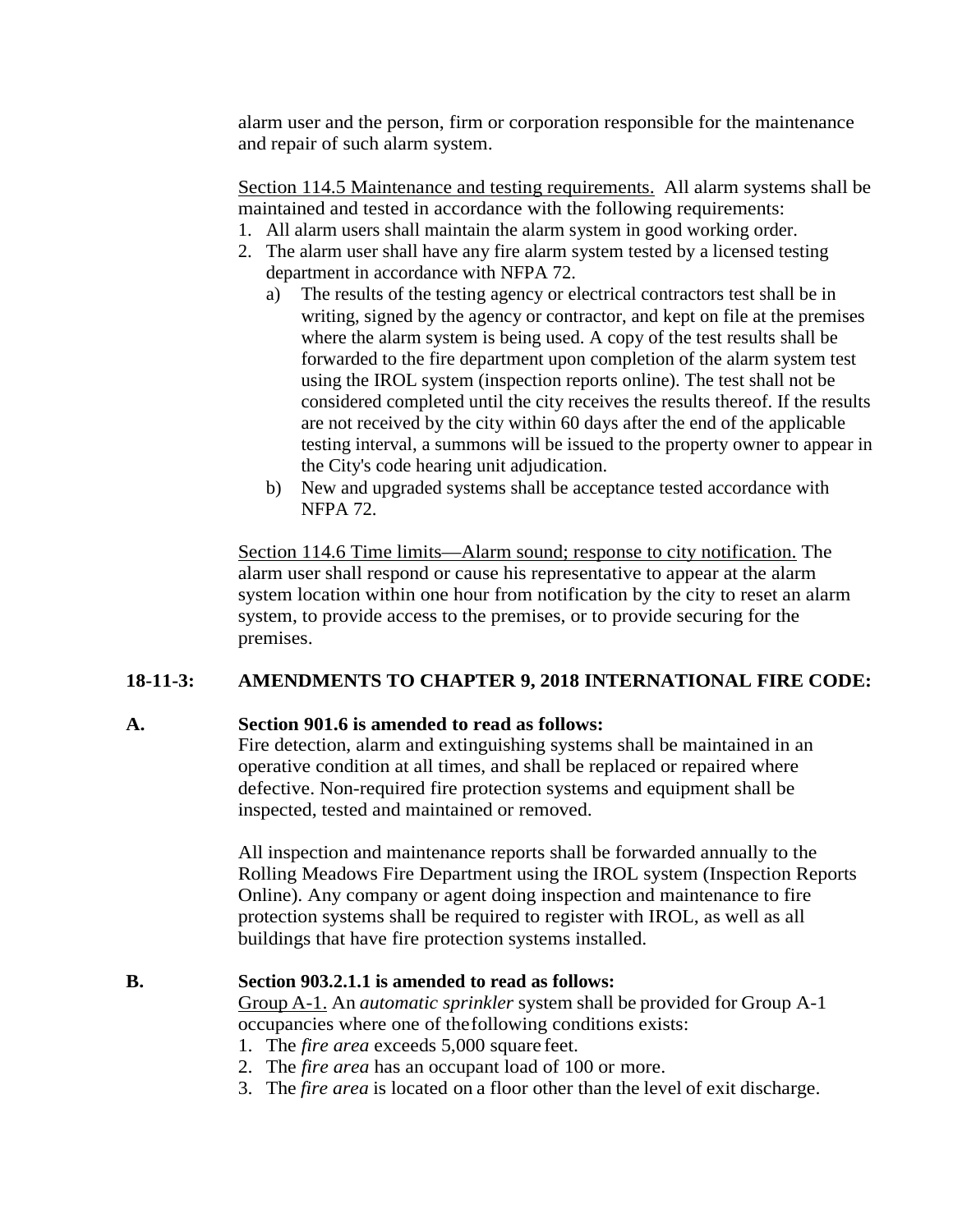4. The *fire area* contains a multi-theatercomplex.

# **C. Section 903.2.1.3 is amended to read as follows:**

Group A-3. An *automatic sprinkler* system shall be provided for Group A-3 occupancies where one of the following conditions exists:

- 1. The *fire area* exceeds 5,000 square feet.
- 2. The *fire area* has an occupant load of 100 or more.

3. The *fire area* is located on a floor other than the level of exit discharge. Exception: Areas used exclusively as participant sports areas where the main floor area is located at the same level as the level of exit discharge of the main entrance and exit.

# **D. Section 903.2.1.4 is amended to read as follows:**

Group A-4. An *automatic sprinkler* system shall beprovided for Group A-4 occupancies where one of the following conditions exists:

- 1. The *fire area* exceeds 5,000 square feet.
- 2. The *fire area* has an occupant load of 100 ormore.
- **3.** The *fire area* is located on a floor other than a level of exit discharge serving such occupancies.

# **E. Section 903.2.3 is amended to read as follows:**

Group E. An *automatic sprinkler* system shall be provided for Group E occupancies as follows:

- 1. Throughout all Group E *fire area*s greater than 5,000 square feet in area.
- 2. The Group E fire area is located on a floor other than a level of exit discharge serving such occupancies.

**Exception**: In buildings where every classroom has not fewer than one exterior exit door at ground level, an automatic sprinkler system is not required in any area below the lowest level of exit discharge serving that area.

3. The group E fire area has an occupant load of 150 or more.

# **G. Section 903.2.4 is amended to read as follows:**

Group F-1. An *automatic sprinkler* system shall be provided throughout all buildings containing a Group F-1 occupancy where one of the following conditions exists:

- 1. Where a Group F-1 *fire area* exceeds 5,000 square feet;
- 2. Where a Group F-1 *fire area* is located more than two stories above grade; or
- 3. Where the combined area of all Group F-1 *fire area*s on all floors, including any mezzanines, exceeds 10,000 square feet.
- 4. A Group F-1 occupancy used for the manufacturing of upholstered furniture or mattresses exceeds 1,000 square feet.

# **H. Section 903.2.4 is amended by adding the following section:**

903.2.4.2 Group F-2. An *automatic sprinkler* system shall be provided throughout all Group F-2 *fire area*s greater than 5,000 square feet or where the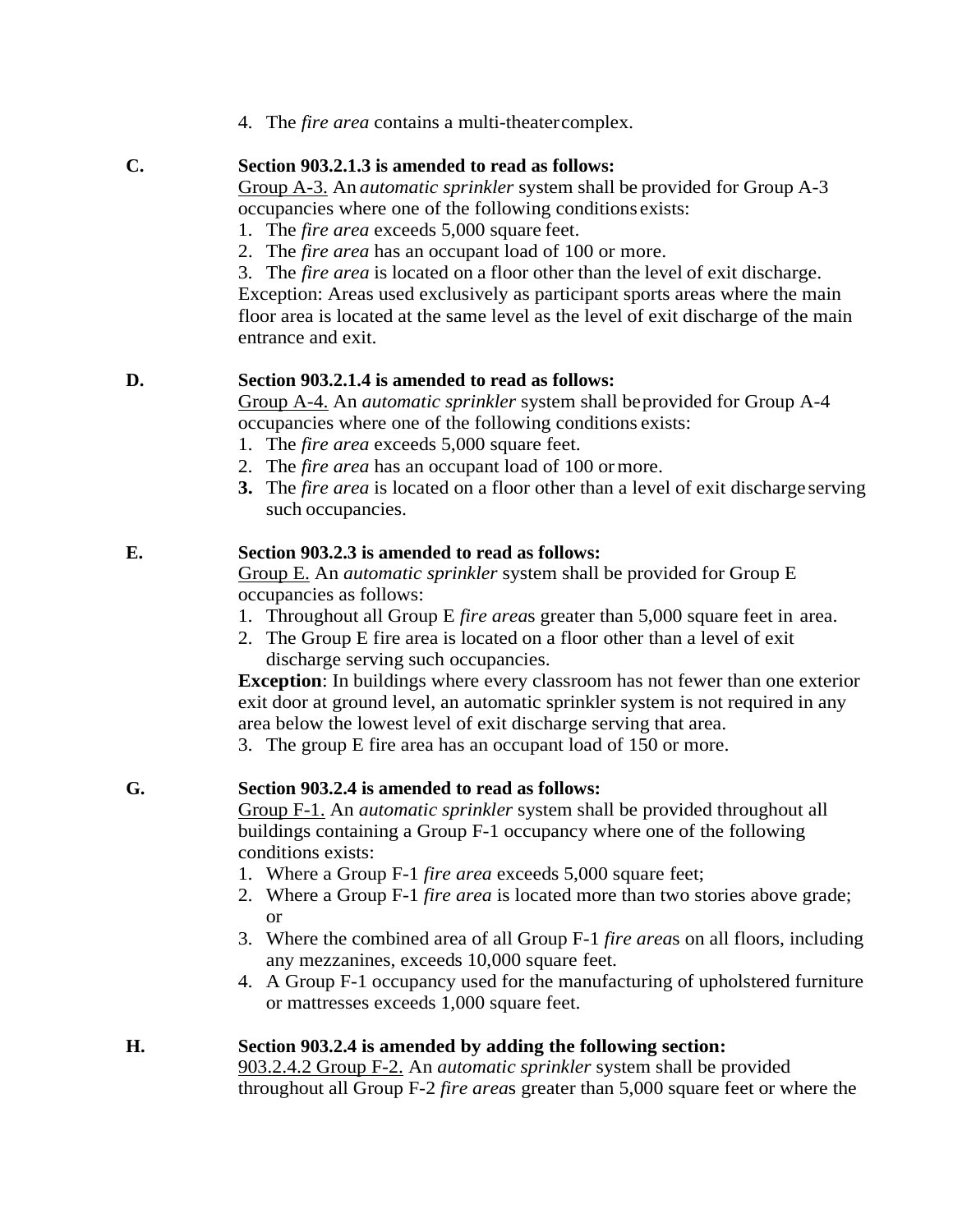combined Group F-2 *fire area*s on all floors, including mezzanines, exceeds 10,000 square feet.

# **I. Section 903.2.7 is amended to read as follows:**

903.2.7 Group M. An *automatic sprinkler* system shall be provided throughout buildings containing a Group M occupancy where one or more of the following conditions exist:

- 1. Where a Group M *fire area* exceeds 5,000 square feet.
- 2. Where a Group M *fire area* is located more than two stories above grade; or
- 3. Where the combined *fire area* of all Group M *fire area*s on all floors, including any mezzanines, exceeds 10,000 square feet.
- 4. Where a Group M occupancy used for the display and sale of upholstered furniture or mattresses exceeds 2,000 square feet.

# **J. Section 903.2.9 is amended to read as follows:**

903.2.9 Group S-1. An *automatic sprinkler* system shall be provided throughout all buildings containing a Group S-1 occupancy where one of the following conditions exists:

- 1. A Group S-1 fire area exceeds 5,000 square feet;
- 2. A Group S-1 fire area is located more than two stories above grade; or
- 3. The combined area of all GroupS-1 fire areas on all floors, including any mezzanines, exceeds 10,000 square feet.
- 4. A Group S-1 fire area used for the storage of commercial motor vehicles where the fire area exceeds 2,000 square feet.
- 5. A Group S-1 occupancy used for the storage of upholstered furniture or mattresses exceeds 1,000 square feet.

# **K. Section 903.2.9.1 is amended to read as follows:**

903.2.9.1 Repair garages. An*automatic sprinkler*system shall be provided throughout all buildings used asrepair garages in accordance with Section 406, asshown:

- 1. Buildings two or more stories in height, including basements, with a fire area containing a repair garage exceeding 5,000 square feet.
- 2. Buildings not more than one story above grade with a fire area containing a repair garage exceeding 6,000 square feet.
- 3. Buildings with a repair garage servicing vehicles parked in the basement.
- 4. A Group S-1 fire area used for the repair of commercial motor vehicles where the fire area exceeds 2,000 square feet.

# **L. Section 903.2.9.2 is amended to read as follows:**

903.2.9.2 Bulk storage of tires.Buildings and structures where the area for the storage of tires exceeds 10,000 cubic feet shall be equipped throughout with an *automatic sprinkler* system in accordance with Section903.3.1.1.

# **M. Section 903.2.10 is amended to read as follows:**

903.2.10 Group S-2 enclosed parking garages. An*automatic sprinkler* system shall be provided throughout buildings classified as enclosed parking garages in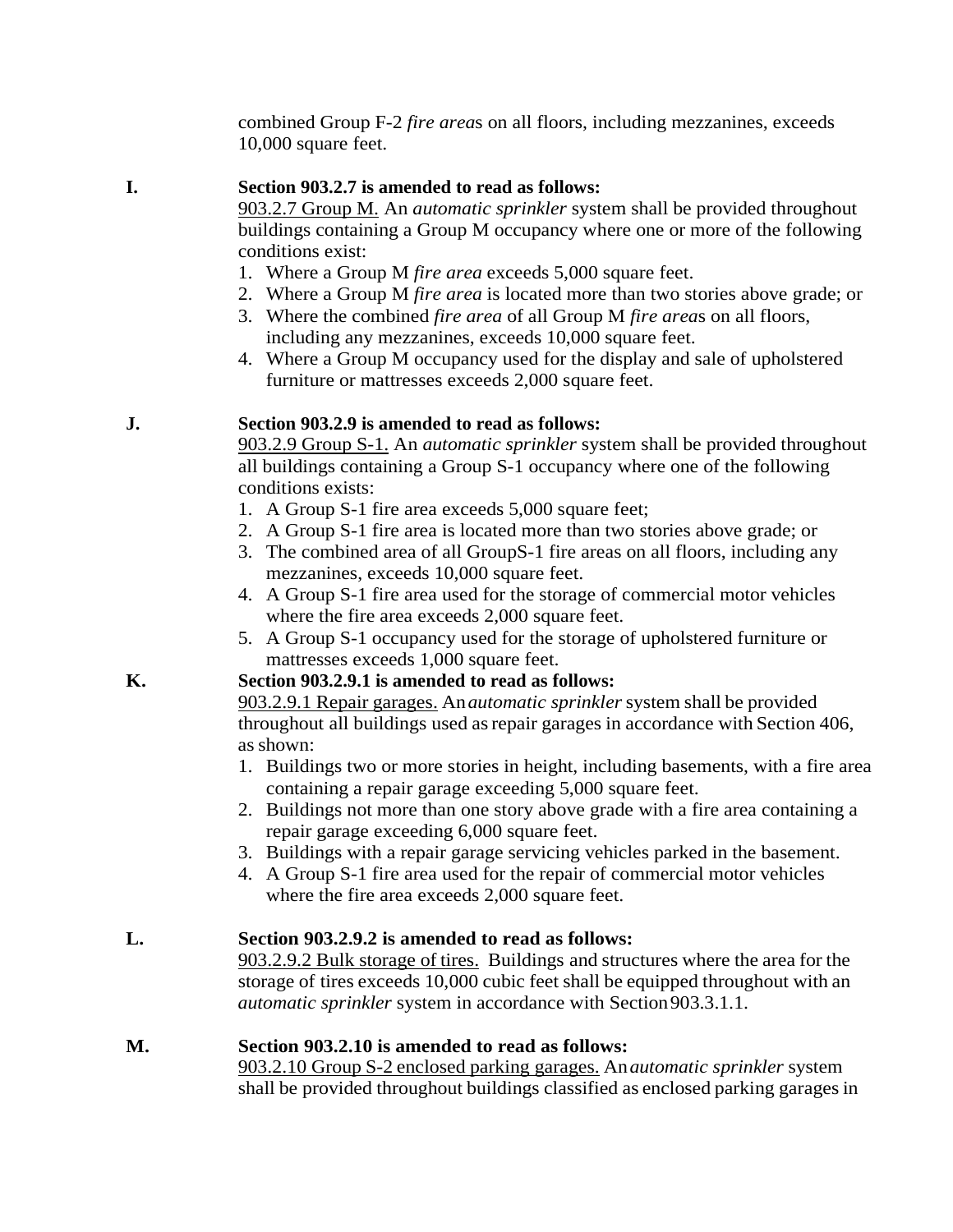accordance with Section 406.4 of the International Building Code asfollows:

- 1. Where the fire area of the enclosed parking garage exceeds 5,000 square feet; or
- **2.** Where the enclosed parking garage is located beneath other groups.

**Exception**: Enclosed parking garages located beneath Group R-3 occupancies.

# **N. Section 903.4.3 is amended to read as follows:**

903.4.3 Floor control valves. Approved supervised indication control valves shall be provided at the point of connection to the riser on each floor in multiple story buildings. Provide floor control valves with water flow switches for each floor.

# **O. Section 903.6 is amended by adding the following section:**

903.6 Hydraulic name plate.Provide a copy of the hydraulic nameplate by each hydraulically calculated area, on each drawing.

## **P. Section 903.8 is amended by adding the following section:**

903.8 Private fire hydrants. Fire hydrants shall be provided around the perimeter of the building in 300 foot increments. A fire hydrant shall also be located within 100 feet of the fire department connection on the fire protection water supply to the building.

### **Q. Section 903.9 is amended by adding the following section:**

Section 903.9 Access door. Provide an outside access door to the sprinkler riser valve room and fire pump room.

#### **R. Section 903.10 is amended by adding the following section:**

Section 903.10 Fire rated assembly. Provide a minimum one-hour fire resistance rated assembly for sprinkler valve room and fire pump room. Where a fire resistance rating greater than one hour is required by code around the fire pump room, the code shall govern the wall rating requirements.

# **S. Section 903.11 is amended by adding the following section:**

Section 903.11 Fire hose valve. In all warehouse storage areas exceeding 20,000 square feet, and where storage exceeds 12 feet high, provide inside 2-1/2 inch fire hose valves with 1-1/2 inch reducer to a 1-1/2 inch connection. Locate the valves at each door entrance to the warehouse and/or storage area. Provide additional 2-1/2 inch fire hose valves so that no portion of the warehouse and/or storage area is more than 120 feet maximum travel distance to a fire hose valve. The location of all obstructions and/or racks shall be identified on the drawings at time of permit application.

The fire hose valves system piping shall be:

- 4. A separate riser piping system.
- 5. The 2-1/2 inch valves shall be supplied by a minimum of 4 inch with 2-1/2 inch drops to each valve.

Where system pressures exceed 100 psi provide Potter reduced pressure field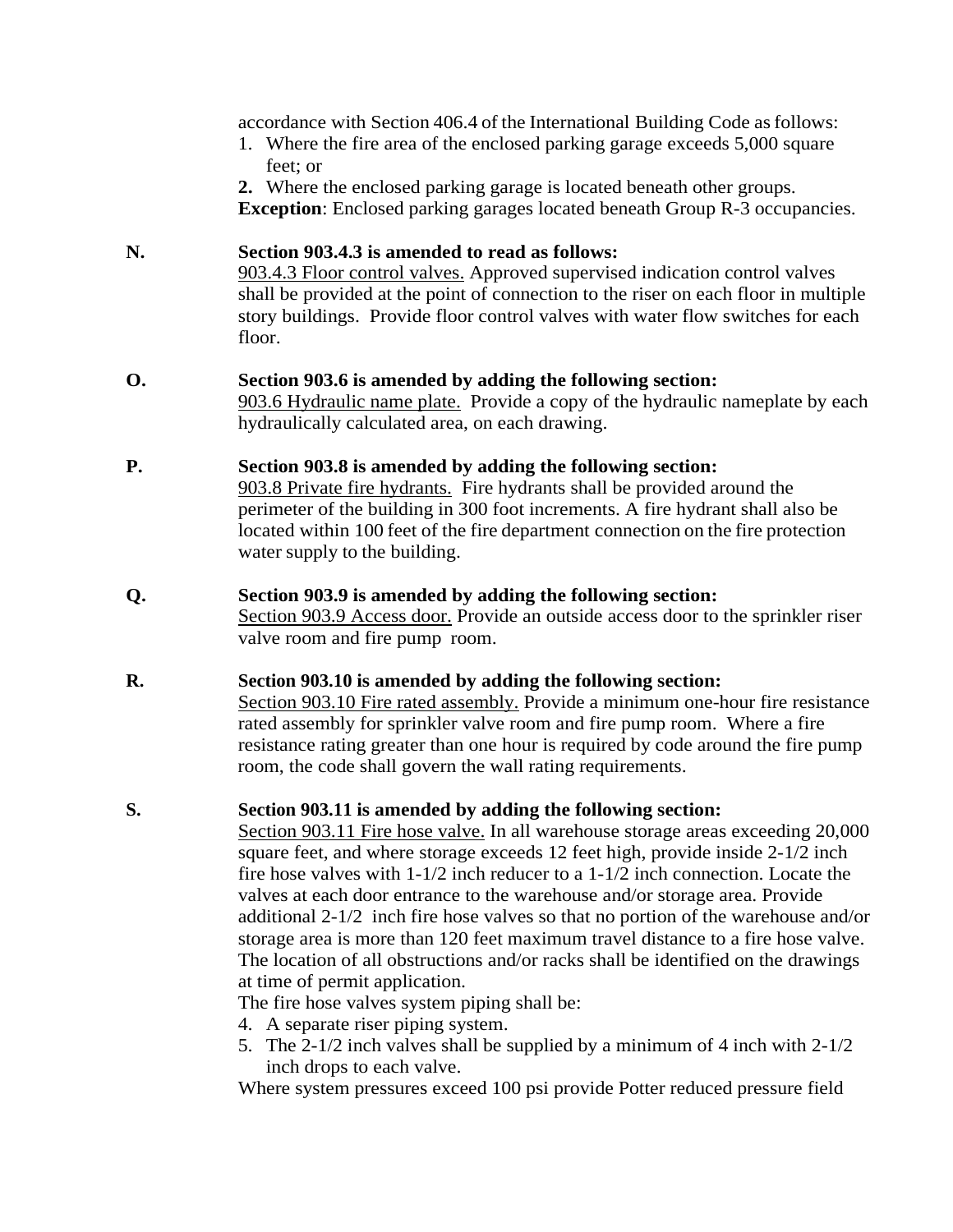adjustable type valves.

- **T. Section 905.3.1 is amended to read as follows:** 905.3.1 Height. Class I standpipe systems shall be installed throughout buildings where the floor level of the highest story is located more than 30 feet or 3 stories, whichever is smaller, above the lowest level of the fire department vehicle access, or where the floor level of the lowest story is located more than 30 feet or 2 stories, whichever is smaller, below grade. **U. Section 907.1.4 is amended by adding the following section:** 907.1.4 Addressable fire alarm. All fire alarm systems shall be of the addressable type. **V. Section 907.2 is amended to read as follows:** Section 907.2 Where required – new buildings and structures. An approved manual, automatic or manual and automatic fire alarm system shall be provided in all Use Groups including occupant notification appliances throughout the building installed per NFPA72. Devices, combination of devices, appliances, and equipment shall comply with Section 907.1.2. The automatic fire detectors shall be smoke detectors, except that an approved alternative type of detector shall be installed in spaces such as boiler rooms where during normal operation products of combustion are present in sufficient quantity to activate a smoke detector. All fire alarm control panels or full function annunciator panels shall be installed within ten (10) feet of the main entrance, or in a location approved by the fire department. **W. Section 907.2.1 is deleted in its entirety. X. Section 907.2.2 is deleted in its entirety. Y. Section 907.2.3 is deleted in its entirety. Z. Section 907.2.4 is deleted in its entirety. AA. Section 907.2.5 is deleted in its entirety. AB. Section 907.2.6 is deleted in its entirety. AC. Section 907.2.7 is deleted in its entirety.**
- **AD. Section 907.2.8 is deleted in its entirety.**
- **AE. Section 907.2.9 is deleted in its entirety.**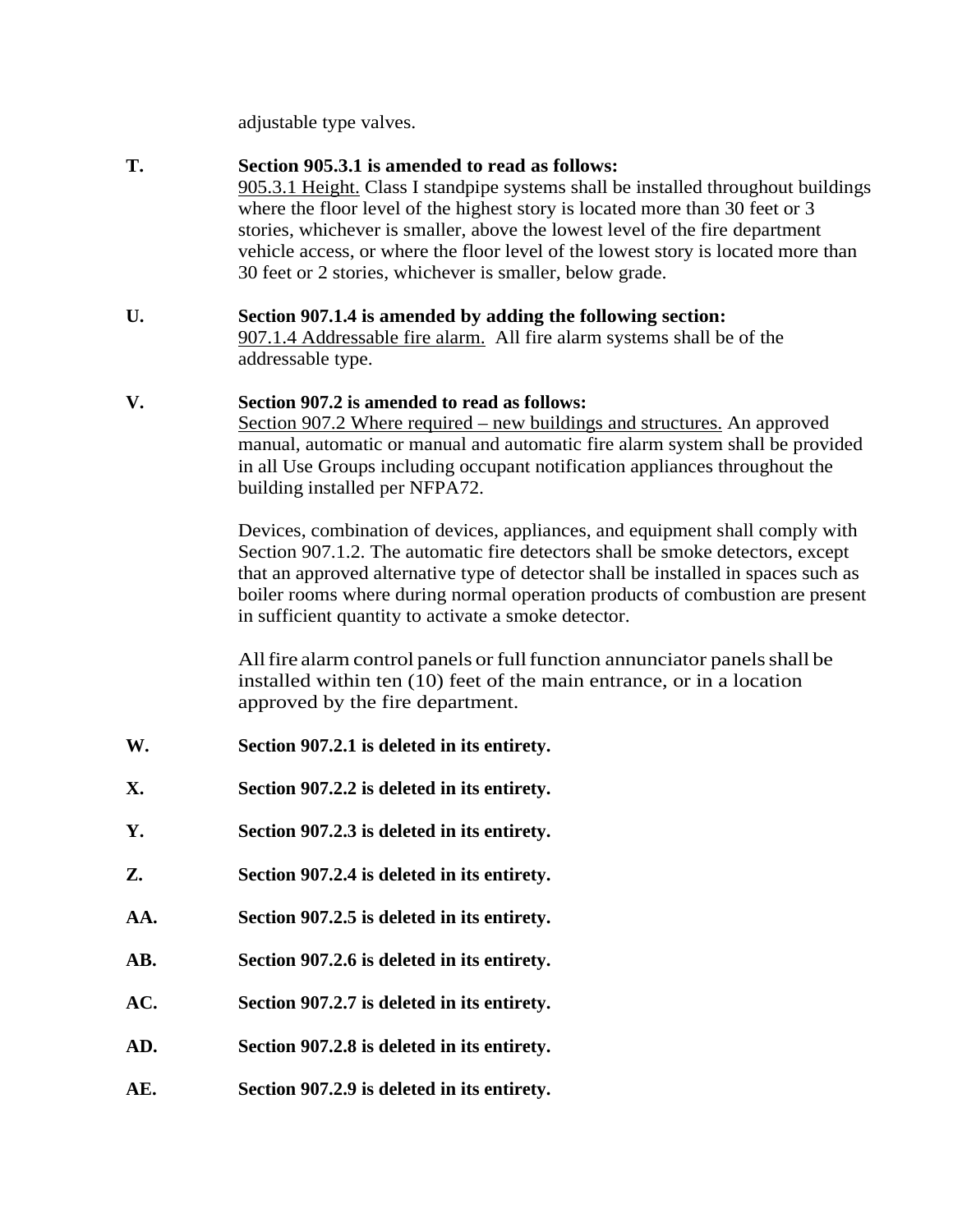- **AF. Section 907.2.10 is deleted in its entirety.**
- **AG. Section 907.7.1.1 is amended by adding the following section:** 907.7.1.1 Multi-tenant Buildings. Multi-tenant buildings containing Use Group M occupancies shall be "ring by tenant" activated by the fire sprinkler system flow switch for that space or automatic fire detection and shall include a weather proof clear outside strobe over the entrance to each tenant space as directed by the fire department. All outside strobes shall be 75 candela minimum.
- **AI. Section 912.1.1 is amended by adding the following section:** 912.1.1 Fire department connections. All fire department connections shall be a 4 inch Storz with a 30 degree downturn.

# **18-11-4: AMENDMENTS TO CHAPTER 10, 2018 INTERNATIONAL FIRE CODE:**

- **A. Section 1006.3 is amended by adding the following:**  6. All rooms containing the building fire sprinkler riser(s), fire pump(s) and fire alarm control panel(s).
- **B. Section 1021.5 is amended by adding the following section:**  1021.5 Storage Prohibited. Storage is prohibited in exit passageways. Such passageways shall be posted with conspicuous signs stating "STORAGE PROHIBTED" and placed as directed by the Building and/or Fire Department.

# **18-11-5: AMENDMENTS TO CHAPTER 11, 2018 INTERNATIONAL FIRE CODE:**

**A. Section 1103.7.5.1 is amended to read as follows:**  1103.7.5.1 All Group R shall be provided with a fire alarm system with manual pull stations at all exit doors.

# **SEC. 18-12. INTERNATIONAL SWIMMING POOL AND SPA CODE ADOPTED WITH AMENDMENTS; ADMINISTRATION AND ENFORCEMENT.**

**18-12-1: INTENT AND ADOPTION:** The provisions of this code shall apply to the minimum requirements for the design, construction, alteration, repair and maintenance of swimming pools, spas, and aquatic recreation facilities.

> For the purpose of administration and enforcement of this article, there is hereby adopted by reference the International Swimming Pool and Spa Code/2018 edition, as published by the International Code Council Inc. pursuant to the authority of the 65 ILCS 5/1-3-2.

Any reference in such code to the "code official" or "building official" shall mean